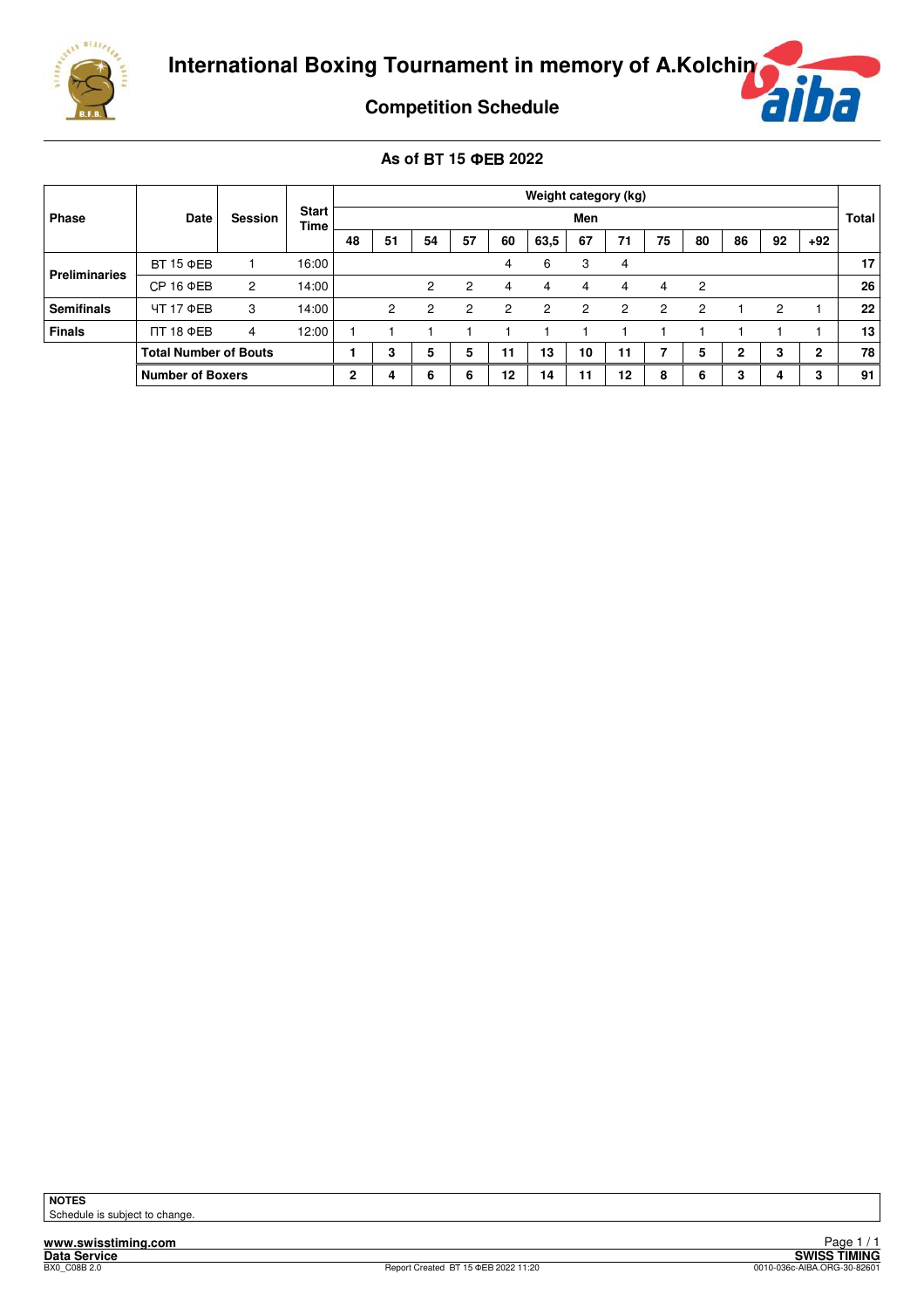



**Number of Entries by Team**

## **As of** - **15 2022**

|                  |                |                |                |    |                |                | Weight category (kg) |    |                |                |    |    |                |                        |  |
|------------------|----------------|----------------|----------------|----|----------------|----------------|----------------------|----|----------------|----------------|----|----|----------------|------------------------|--|
| <b>Team Code</b> |                |                |                |    |                |                | Men                  |    |                |                |    |    |                | Total<br><b>Boxers</b> |  |
|                  | 48             | 51             | 54             | 57 | 60             | 63,5           | 67                   | 71 | 75             | 80             | 86 | 92 | $+92$          |                        |  |
| <b>TOTAL</b>     |                |                |                |    |                |                |                      |    |                |                |    |    |                |                        |  |
| ARM              |                |                |                |    |                | 2              |                      |    |                |                |    |    |                | 6                      |  |
| <b>BLR</b>       |                |                | $\overline{2}$ | 3  | 4              | $\overline{c}$ | 4                    | 5  | 2              |                |    |    |                | 26                     |  |
| <b>ESP</b>       |                |                |                |    |                | $\overline{c}$ |                      |    | ٠              |                |    |    |                | $\overline{7}$         |  |
| EST              |                | ٠              |                |    |                |                |                      |    | ٠              |                |    |    |                | $\sqrt{5}$             |  |
| MDA              |                |                |                |    |                |                |                      |    |                |                |    |    |                | 3                      |  |
| $ $ RUS          | $\overline{2}$ | $\overline{c}$ | $\overline{2}$ | 3  | 3              | 6              | 4                    | 4  | $\overline{2}$ | $\overline{c}$ | 2  | 3  | $\overline{2}$ | 37                     |  |
| SRB              |                |                |                |    | $\overline{c}$ |                |                      |    | ٠              |                |    |    |                | 6                      |  |
| <b>UKR</b>       |                |                |                |    |                |                |                      |    |                |                |    |    |                | 1                      |  |
| Total: 8         | $\mathbf{2}$   | 4              | 6              | 6  | 12             | 14             | 11                   | 12 | 8              | 6              | 3  | 4  | 3              | 91                     |  |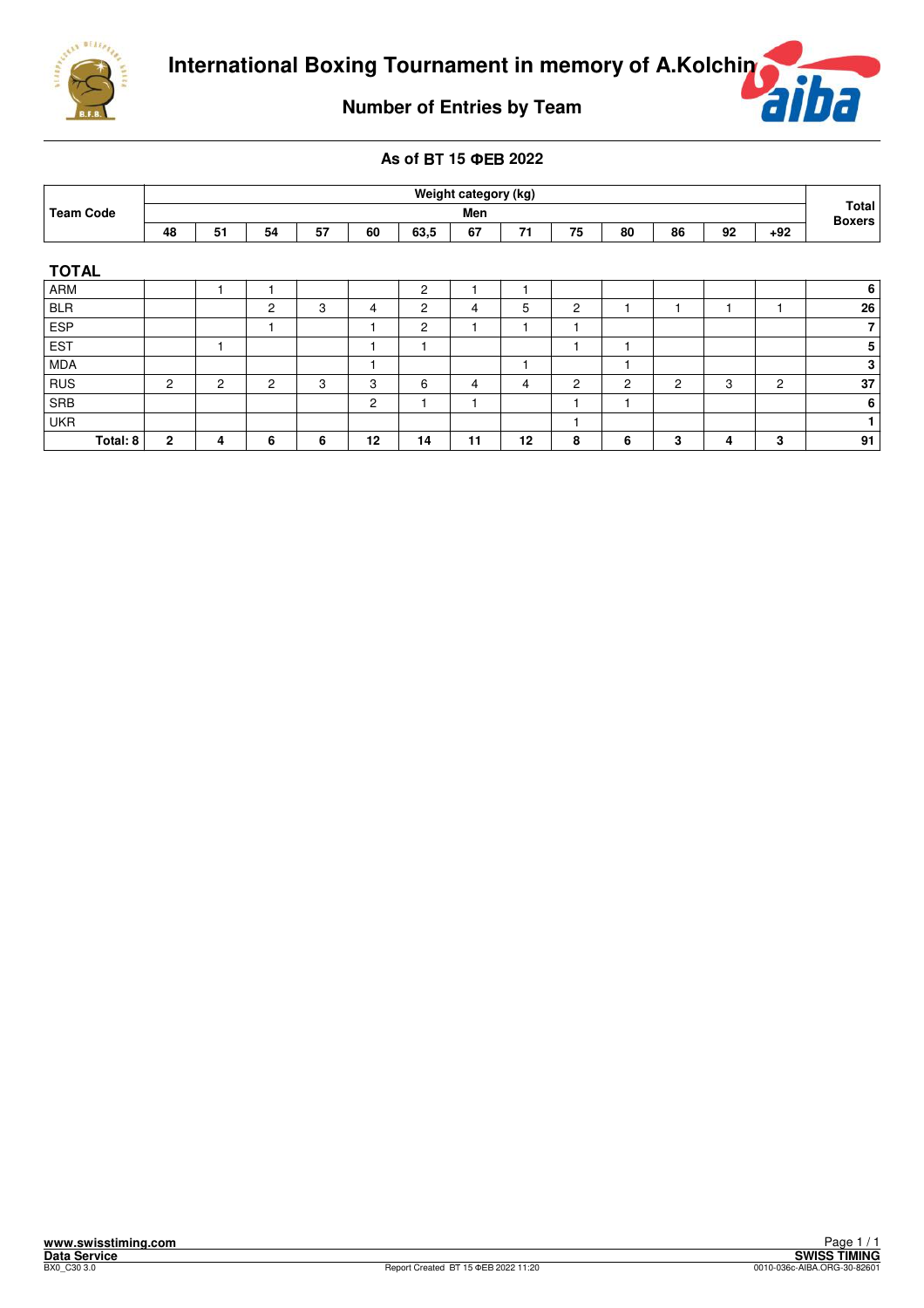

# **Referees and Judges**



| <b>Number</b>   | Name                      | <b>Federation</b>               |
|-----------------|---------------------------|---------------------------------|
| 4               | <b>AVOYAN BAGRAT</b>      | ARM - Armenia                   |
| 11              | <b>BOLSHAKOV LEONID</b>   | <b>BLR</b> - Belarus            |
| 16              | <b>CHERNETSOV NIKOLAI</b> | <b>BLR</b> - Belarus            |
| 12              | <b>DOVGIALO MIKHAIL</b>   | <b>BLR</b> - Belarus            |
| 10 <sup>1</sup> | <b>HUTSKI EVGENI</b>      | <b>BLR</b> - Belarus            |
| 13              | <b>KALEEV ALEKSANDR</b>   | <b>BLR</b> - Belarus            |
| 15              | KARPFNKO VALERI           | <b>BLR</b> - Belarus            |
| 17              | SHASHKO VIKTORIYA         | <b>BLR</b> - Belarus            |
| 14              | <b>TUGUZBAEV VIGEN</b>    | <b>BLR</b> - Belarus            |
| 18              | <b>VISHNEVSKI DMITRI</b>  | <b>BLR</b> - Belarus            |
| $\overline{7}$  | FERNANDEZ JOSE RAMON      | ESP - Spain                     |
| 5               | <b>KAMANIN VASILI</b>     | EST - Estonia                   |
| 9               | <b>GROSUL VLADIMIR</b>    | MDA - Republic of Moldova       |
| $\mathcal{P}$   | <b>BESCHUK IGOR</b>       | <b>RUS</b> - Russian Federation |
| 19              | <b>DUBOVTSOV IGOR</b>     | <b>RUS</b> - Russian Federation |
| 3               | NIKULENKO ANDREI          | <b>RUS</b> - Russian Federation |
| 8               | PETKOVICH MARIA           | SRB - Serbia                    |
| 6               | <b>DIOMKIN SVIATOSLAV</b> | UKR - Ukraine                   |
|                 |                           |                                 |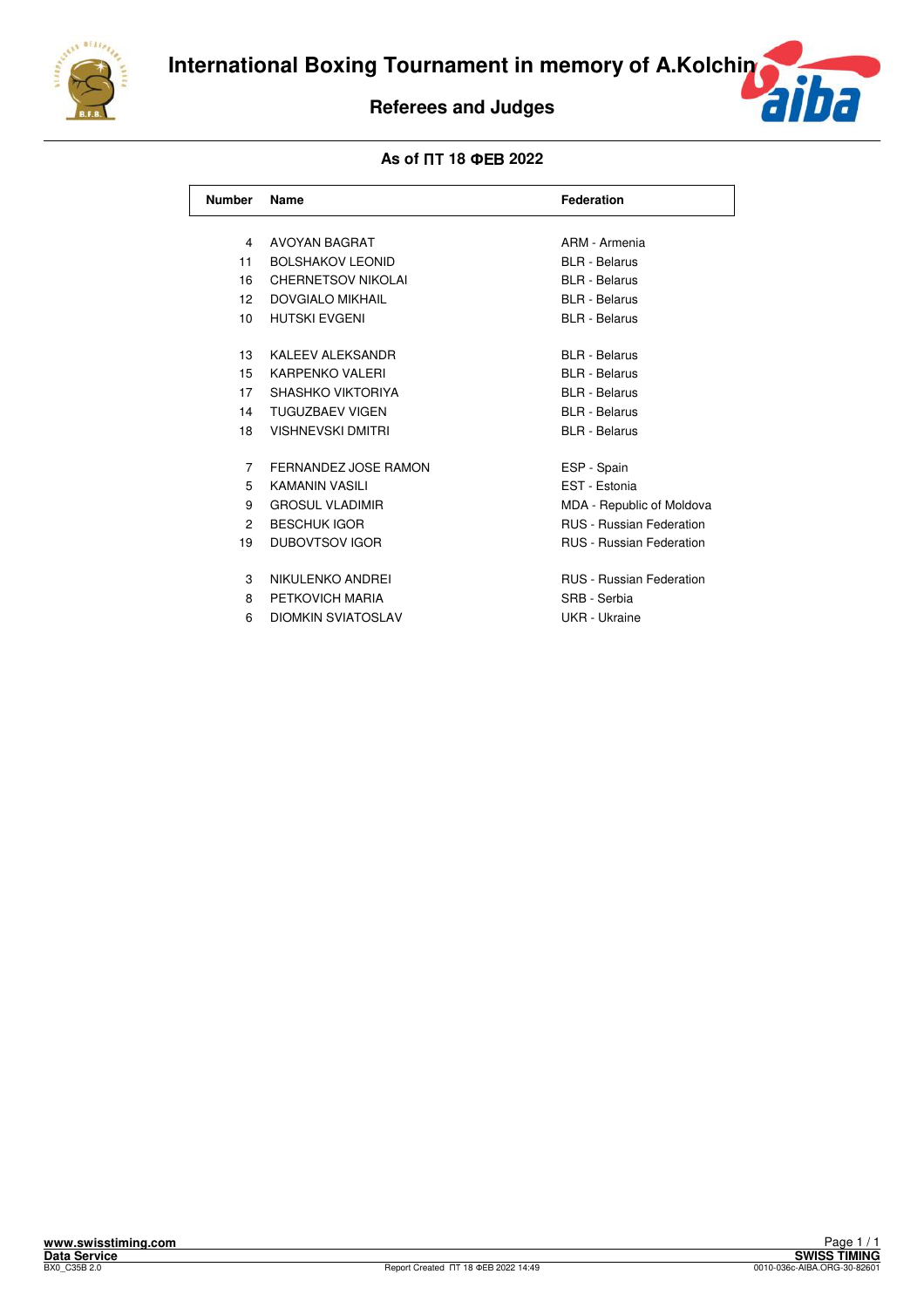

 $\overline{f}$ F

### **Session 1**

## **15 2022 16:00**

|                |   | Order Bout Weight Category |              | Corner                    | Name                                                     | Seed                                                                         | Team<br>Code             | Winner                                                                                                                       | Result    | <b>Decision</b> |                                           |
|----------------|---|----------------------------|--------------|---------------------------|----------------------------------------------------------|------------------------------------------------------------------------------|--------------------------|------------------------------------------------------------------------------------------------------------------------------|-----------|-----------------|-------------------------------------------|
| $\mathbf{1}$   | 1 | (60kg)                     |              | <b>RED</b><br><b>BLUE</b> | OLOPLSKI KONSTANTIN<br><b>MEDINSKI NIKOLAI</b>           |                                                                              | <b>RUS</b><br><b>RUS</b> | RED                                                                                                                          | <b>WP</b> | 5.0             |                                           |
|                |   |                            | Referee: BLR |                           | <b>HUTSKI EVGENI</b>                                     | Judge 1: ARM<br>Judge 2: EST<br>Judge 3: ESP<br>Judge 4: BLR<br>Judge 5:     | BLR                      | <b>AVOYAN BAGRAT</b><br><b>KAMANIN VASILI</b><br>FERNANDEZ JOSE RAMON<br>KALEEV ALEKSANDR<br>KARPENKO VALERI                 |           |                 | 29:28<br>29:28<br>30:27<br>30:27<br>30:27 |
| 2              | 2 | (60kg)                     |              | <b>RED</b><br><b>BLUE</b> | ANDREEV MARK<br><b>LEVANKOV KIRILL</b>                   |                                                                              | <b>EST</b><br><b>BLR</b> | <b>BLUE</b>                                                                                                                  | <b>WP</b> | 4:1             |                                           |
|                |   |                            | Referee: ESP |                           | FERNANDEZ JOSE RAMON                                     | Judge 1: RUS<br>Judge 2:<br>Judge 3: UKR<br>Judge 4: SRB<br>Judge 5: MDA     | <b>RUS</b>               | <b>BESCHUK IGOR</b><br>NIKULENKO ANDREI<br><b>DIOMKIN SVIATOSLAV</b><br>PETKOVICH MARIA<br><b>GROSUL VLADIMIR</b>            |           |                 | 28:29<br>28:29<br>28:29<br>29:28<br>28:29 |
| 3              | 3 | (60kg)                     |              | RED<br><b>BLUE</b>        | <b>NAZIF SEIDI</b><br><b>SOLOVIOV ARTUR</b>              |                                                                              | <b>SRB</b><br><b>MDA</b> | <b>RED</b>                                                                                                                   | <b>WP</b> | 4:1             |                                           |
|                |   |                            | Referee:     | <b>BLR</b>                | <b>TUGUZBAEV VIGEN</b>                                   | Judge 1: EST<br>Judge 2:<br>Judge 3: ARM<br>Judge 4:<br>Judge 5: UKR         | <b>RUS</b><br><b>BLR</b> | <b>KAMANIN VASILI</b><br>NIKULENKO ANDREI<br><b>AVOYAN BAGRAT</b><br>SHASHKO VIKTORIYA<br><b>DIOMKIN SVIATOSLAV</b>          |           |                 | 30:27<br>29:28<br>29:28<br>29:28<br>28:29 |
|                |   |                            |              |                           |                                                          |                                                                              |                          |                                                                                                                              |           |                 |                                           |
| 4              | 4 | (60kg)                     |              | <b>RED</b><br><b>BLUE</b> | <b>FLORES LUQUE SALVADOR</b><br><b>GORDA IVAN</b>        |                                                                              | <b>ESP</b><br><b>RUS</b> | <b>RED</b>                                                                                                                   | <b>WP</b> | 3:2             |                                           |
|                |   |                            | Referee: BLR |                           | CHERNETSOV NIKOLAI                                       | Judge 1: BLR<br>Judge 2:<br>Judge 3: BLR<br>Judge 4: BLR<br>Judge 5:         | <b>BLR</b><br><b>BLR</b> | <b>HUTSKI EVGENI</b><br><b>BOLSHAKOV LEONID</b><br>DOVGIALO MIKHAIL<br>KALEEV ALEKSANDR<br><b>VISHNEVSKI DMITRI</b>          |           |                 | 29:28<br>28:29<br>28:29<br>29:28<br>29:28 |
|                |   |                            |              |                           |                                                          |                                                                              |                          |                                                                                                                              |           |                 |                                           |
| 5              | 5 | (63, 5kg)                  |              | <b>RED</b><br><b>BLUE</b> | SHAMSAEV MAGOMED<br><b>GOVOROV MAKSIM</b>                |                                                                              | <b>RUS</b><br><b>BLR</b> | RED                                                                                                                          | <b>WP</b> | 5:0             |                                           |
|                |   |                            | Referee: EST |                           | <b>KAMANIN VASILI</b>                                    | Judge 1: ARM<br>Judge 2: UKR<br>Judge 3: SRB<br>Judge 4: ESP<br>Judge 5:     | <b>MDA</b>               | AVOYAN BAGRAT<br><b>DIOMKIN SVIATOSLAV</b><br>PETKOVICH MARIA<br>FERNANDEZ JOSE RAMON<br><b>GROSUL VLADIMIR</b>              |           |                 | 30:27<br>30:26<br>30:26<br>30:27<br>30:27 |
| 6              | 6 | (63, 5kg)                  |              | RED                       | <b>VLASOV ANDREI</b>                                     |                                                                              | <b>RUS</b>               |                                                                                                                              |           |                 |                                           |
|                |   |                            |              | <b>BLUE</b>               | <b>KORENKOV STANISLAV</b>                                |                                                                              | <b>BLR</b>               | <b>BLUE</b>                                                                                                                  | <b>WP</b> | 5:0             |                                           |
|                |   |                            | Referee: SRB |                           | PETKOVICH MARIA                                          | Judge 1: ARM<br>Judge 2:<br>Judge 3: EST<br>Judge 4: ESP<br>Judge 5: MDA     | UKR                      | <b>AVOYAN BAGRAT</b><br><b>DIOMKIN SVIATOSLAV</b><br><b>KAMANIN VASILI</b><br>FERNANDEZ JOSE RAMON<br><b>GROSUL VLADIMIR</b> |           |                 | 27:30<br>28:29<br>28:29<br>27:30<br>28:29 |
| $\overline{7}$ | 7 | (63, 5kg)                  |              | RED                       | JOVANOVIC NENAD                                          |                                                                              | <b>SRB</b>               |                                                                                                                              |           |                 |                                           |
|                |   |                            |              | <b>BLUE</b>               | MINATULLAEV KAGIR                                        |                                                                              | <b>RUS</b>               | <b>BLUE</b>                                                                                                                  | <b>WP</b> | 5:0             |                                           |
|                |   |                            | Referee: BLR |                           | KALEEV ALEKSANDR                                         | Judge 1: BLR<br>Judge 2: BLR<br>Judge 3: BLR<br>Judge 4: BLR<br>Judge 5: BLR |                          | <b>HUTSKI EVGENI</b><br><b>BOLSHAKOV LEONID</b><br>DOVGIALO MIKHAIL<br>TUGUZBAEV VIGEN<br>SHASHKO VIKTORIYA                  |           |                 | 26:30<br>27:30<br>25:30<br>27:30<br>27:30 |
| 8              | 8 | (63, 5kg)                  |              | <b>RED</b><br><b>BLUE</b> | <b>HUZAHMETOV RENAT</b><br>CATALINO VARGAS VICTOR MANUEL |                                                                              | <b>RUS</b><br><b>ESP</b> | RED                                                                                                                          | <b>WP</b> | 5:0             |                                           |
|                |   |                            | Referee: ARM |                           | AVOYAN BAGRAT                                            | Judge 1: EST<br>Judge 2: UKR<br>Judge 3: BLR<br>Judge 4: BLR<br>Judge 5: BLR |                          | KAMANIN VASILI<br><b>DIOMKIN SVIATOSLAV</b><br><b>VISHNEVSKI DMITRI</b><br>KARPENKO VALERI<br>CHERNETSOV NIKOLAI             |           |                 | 29:28<br>29:28<br>29:28<br>30:27<br>30:27 |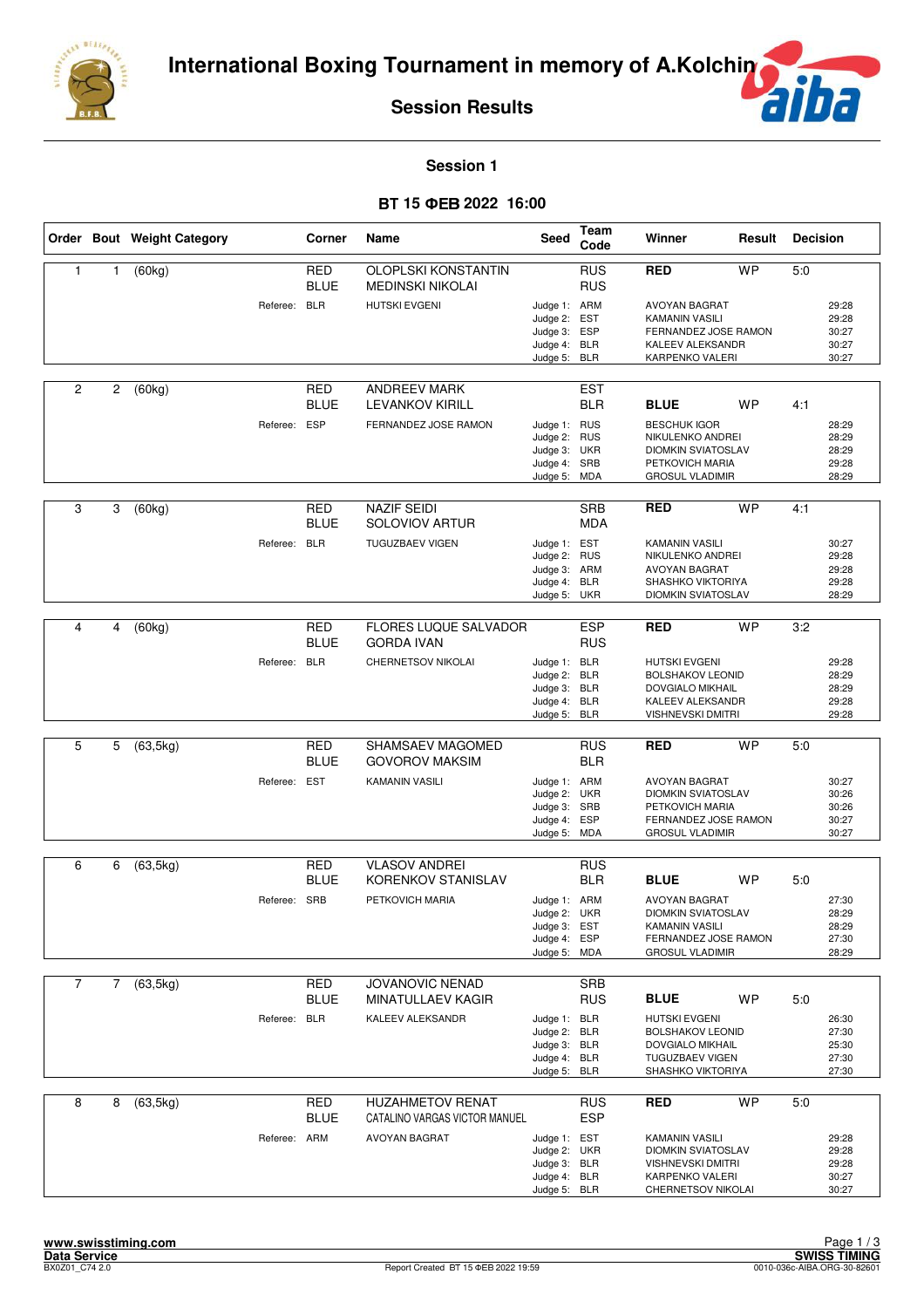



**Session 1**

### **15 2022 16:00**

|    |    | Order Bout Weight Category |              | Corner                    | Name                                                                         | Seed                                                                         | <b>Team</b><br>Code                                  | Winner                                                                                                                         | Result     | <b>Decision</b> |                                           |
|----|----|----------------------------|--------------|---------------------------|------------------------------------------------------------------------------|------------------------------------------------------------------------------|------------------------------------------------------|--------------------------------------------------------------------------------------------------------------------------------|------------|-----------------|-------------------------------------------|
| 9  | 9  | (63, 5kg)                  | Referee: RUS | <b>RED</b><br><b>BLUE</b> | <b>KAMANIN SEMEN</b><br>IBARRECHE CONDE SALVADOR<br>NIKULENKO ANDREI         | Judge 1: RUS<br>Judge 2: SRB<br>Judge 3: BLR<br>Judge 4: BLR<br>Judge 5:     | <b>EST</b><br><b>ESP</b><br><b>MDA</b>               | <b>BLUE</b><br><b>BESCHUK IGOR</b><br>PETKOVICH MARIA<br><b>HUTSKI EVGENI</b><br>SHASHKO VIKTORIYA<br><b>GROSUL VLADIMIR</b>   | <b>WP</b>  | 3:2             | 28:27<br>26:29<br>27:28<br>27:28<br>28:27 |
| 10 | 10 | (63, 5kg)                  | Referee: BLR | RED<br><b>BLUE</b>        | <b>TORKOEV IBRAGIM</b><br><b>ABUSHINOV ARLTAN</b><br><b>BOLSHAKOV LEONID</b> | Judge 1: BLR<br>Judge 2:<br>Judge 3: BLR<br>Judge 4: BLR<br>Judge 5: BLR     | <b>RUS</b><br><b>RUS</b><br><b>BLR</b>               | <b>BLUE</b><br><b>DOVGIALO MIKHAIL</b><br>KALEEV ALEKSANDR<br>TUGUZBAEV VIGEN<br>KARPENKO VALERI<br>CHERNETSOV NIKOLAI         | <b>WP</b>  | 4:1             | 29:28<br>27:30<br>28:29<br>28:29<br>27:30 |
| 11 | 11 | (67kg)                     | Referee: UKR | RED<br><b>BLUE</b>        | KOOL EVGENI<br><b>KRIVICH DANIIL</b><br><b>DIOMKIN SVIATOSLAV</b>            | Judge 1: EST<br>Judge 2: ARM<br>Judge 3: SRB<br>Judge 4:<br>Judge 5:         | <b>RUS</b><br><b>BLR</b><br>ESP<br><b>MDA</b>        | <b>RED</b><br>KAMANIN VASILI<br>AVOYAN BAGRAT<br>PETKOVICH MARIA<br>FERNANDEZ JOSE RAMON<br><b>GROSUL VLADIMIR</b>             | <b>WP</b>  | 5:0             | 30:26<br>30:26<br>30:24<br>30:26<br>30:27 |
| 12 | 12 | (67kg)                     | Referee: ARM | <b>RED</b><br><b>BLUE</b> | KOVALEVSKI SERGEI<br><b>IDIGOV TARHAN</b><br><b>AVOYAN BAGRAT</b>            | Judge 1: RUS<br>Judge 2:<br>Judge 3: SRB<br>Judge 4: ESP<br>Judge 5:         | <b>BLR</b><br><b>RUS</b><br><b>UKR</b><br><b>BLR</b> | <b>BLUE</b><br><b>BESCHUK IGOR</b><br><b>DIOMKIN SVIATOSLAV</b><br>PETKOVICH MARIA<br>FERNANDEZ JOSE RAMON<br>HUTSKI EVGENI    | ABD        | R <sub>3</sub>  | 16:20<br>16:20<br>16:20<br>18:18<br>16:20 |
| 13 | 13 | (67kg)                     | Referee: EST | <b>RED</b><br><b>BLUE</b> | DOVNAR ALEKSANDR<br>POPOV ILIYA<br><b>KAMANIN VASILI</b>                     | Judge 1: RUS<br>Judge 2: ARM<br>Judge 3:<br>Judge 4: BLR<br>Judge 5:         | <b>BLR</b><br><b>RUS</b><br>UKR<br><b>MDA</b>        | <b>BLUE</b><br><b>BESCHUK IGOR</b><br>AVOYAN BAGRAT<br><b>DIOMKIN SVIATOSLAV</b><br>DOVGIALO MIKHAIL<br><b>GROSUL VLADIMIR</b> | <b>WP</b>  | 5:0             | 27:30<br>27:30<br>27:30<br>27:30<br>28:29 |
| 14 | 14 | (71kg)                     | Referee: ESP | <b>RED</b><br><b>BLUE</b> | <b>OSIPOV YURI</b><br><b>TITKO DANIIL</b><br>FERNANDEZ JOSE RAMON            | Judge 1: RUS<br>Judge 2: ARM<br>Judge 3: UKR<br>Judge 4: SRB<br>Judge 5: BLR | <b>RUS</b><br><b>BLR</b>                             | <b>RED</b><br>NIKULENKO ANDREI<br>AVOYAN BAGRAT<br><b>DIOMKIN SVIATOSLAV</b><br>PETKOVICH MARIA<br>KALEEV ALEKSANDR            | <b>WP</b>  | 5:0             | 30:26<br>30:27<br>30:26<br>30:25<br>30:26 |
| 15 | 15 | (71kg)                     | Referee: RUS | RED<br><b>BLUE</b>        | SEROOKI NIKOLAI<br>HOVHANNISYAN ARTAK<br><b>BESCHUK IGOR</b>                 | Judge 1: RUS<br>Judge 2:<br>Judge 3: ESP<br>Judge 4: SRB<br>Judge 5: MDA     | <b>BLR</b><br><b>ARM</b><br><b>EST</b>               | <b>BLUE</b><br>NIKULENKO ANDREI<br><b>KAMANIN VASILI</b><br>FERNANDEZ JOSE RAMON<br>PETKOVICH MARIA<br><b>GROSUL VLADIMIR</b>  | <b>RSC</b> | R <sub>2</sub>  | 9:10<br>9:10<br>9:10<br>9:10<br>9:10      |
| 16 | 16 | (71kg)                     | Referee: BLR | <b>RED</b><br><b>BLUE</b> | SVIRIDCHENKOV IGOR<br>MARTINEZ MARTINEZ SERGIO<br>KARPENKO VALERI            | Judge 1: BLR<br>Judge 2: BLR<br>Judge 3: BLR<br>Judge 4: BLR<br>Judge 5: BLR | <b>RUS</b><br><b>ESP</b>                             | <b>RED</b><br><b>HUTSKI EVGENI</b><br><b>BOLSHAKOV LEONID</b><br>CHERNETSOV NIKOLAI<br>SHASHKO VIKTORIYA<br>VISHNEVSKI DMITRI  | <b>WP</b>  | 3:2             | 29:28<br>29:28<br>28:29<br>27:30<br>30:27 |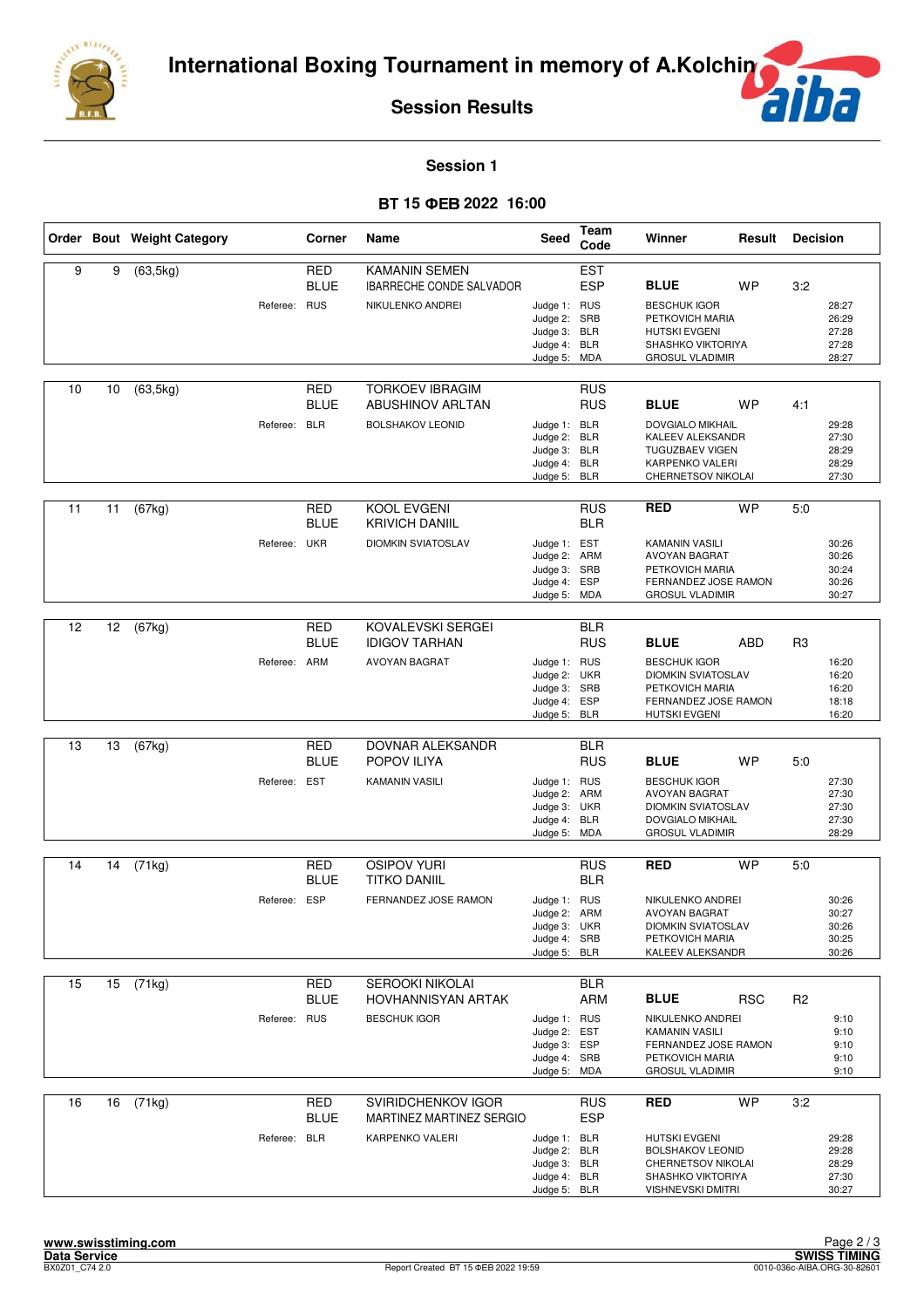

**ha** É

#### **Session 1**

## **15 2022 16:00**

| Order |    | <b>Bout</b> Weight Category |          | Corner                    | Name                                           | Seed                                                                         | Team<br>Code             | Winner                                                                                                                | Result | <b>Decision</b>                           |
|-------|----|-----------------------------|----------|---------------------------|------------------------------------------------|------------------------------------------------------------------------------|--------------------------|-----------------------------------------------------------------------------------------------------------------------|--------|-------------------------------------------|
| 17    | 17 | 71kg)                       |          | <b>RED</b><br><b>BLUE</b> | <b>SHISHKO MAKSIM</b><br><b>ZAHAROV DMITRI</b> |                                                                              | <b>BLR</b><br><b>RUS</b> | <b>BLUE</b>                                                                                                           | WP     | 5:0                                       |
|       |    |                             | Referee: | SRB                       | PETKOVICH MARIA                                | Judge 1: ARM<br>Judge 2: EST<br>Judge 3: UKR<br>Judge 4: ESP<br>Judge 5: MDA |                          | AVOYAN BAGRAT<br><b>KAMANIN VASILI</b><br><b>DIOMKIN SVIATOSLAV</b><br>FERNANDEZ JOSE RAMON<br><b>GROSUL VLADIMIR</b> |        | 27:30<br>27:30<br>27:30<br>27:30<br>28:29 |

| LEGEND              |                     |    |              |                                     |                       |    |               |                             |
|---------------------|---------------------|----|--------------|-------------------------------------|-----------------------|----|---------------|-----------------------------|
| ∣ ABD               | Abandon             | Rn | Round number | <b>RSC</b>                          | Referee Stops Contest | WP | Win on points |                             |
|                     |                     |    |              |                                     |                       |    |               |                             |
|                     | www.swisstiming.com |    |              |                                     |                       |    |               | Page $3/3$                  |
| <b>Data Service</b> |                     |    |              |                                     |                       |    |               | <b>SWISS TIMING</b>         |
| BX0Z01 C74 2.0      |                     |    |              | Report Created BT 15 ΦEB 2022 19:59 |                       |    |               | 0010-036c-AIBA.ORG-30-82601 |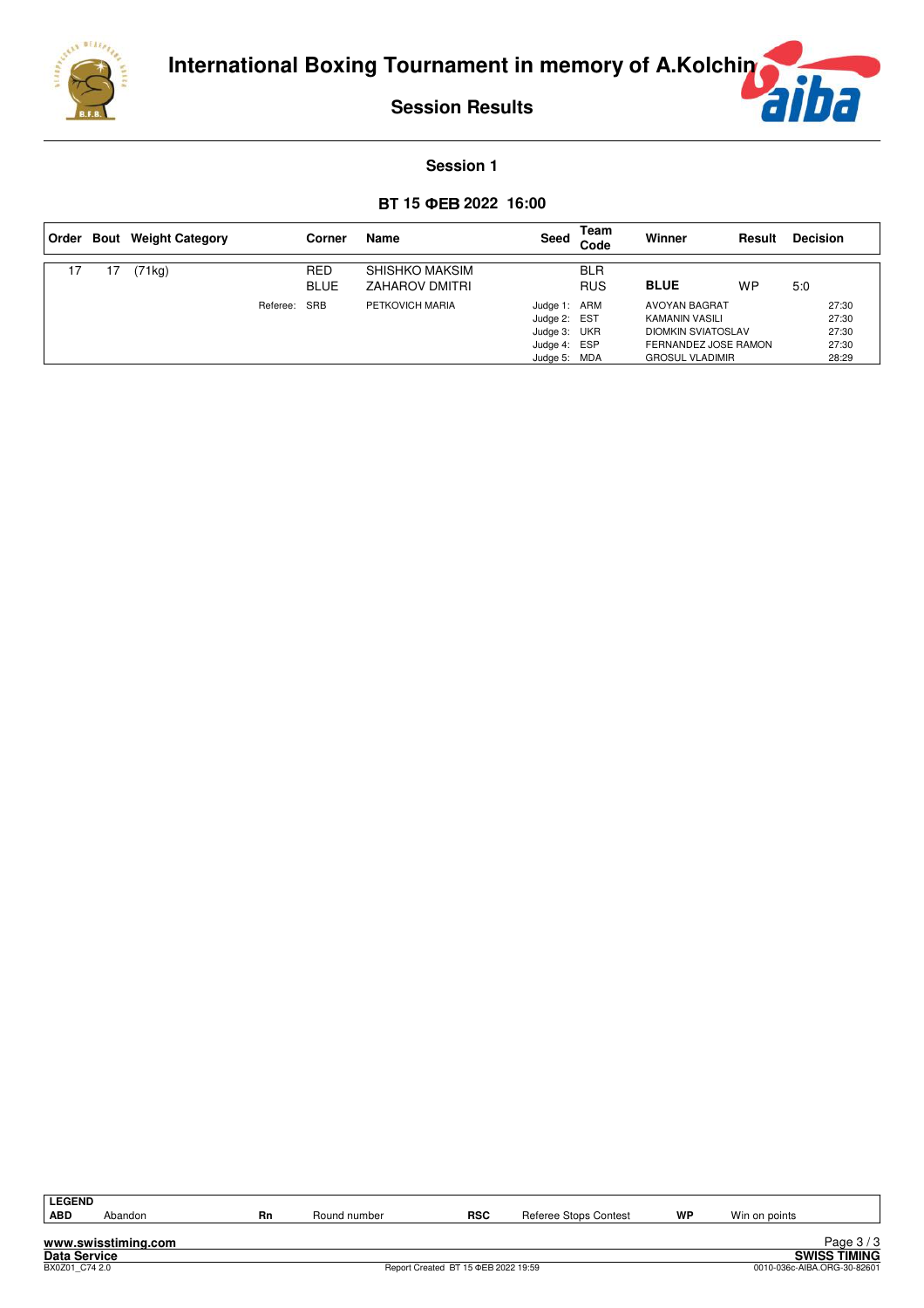



### **Session 2**

## CP 16  $\Phi$ EB 2022 14:00

|                |    | Order Bout Weight Category |              | Corner                    | Name                                                 | Seed                                                                         | Team<br>Code             | Winner                                                                                                                  | Result    | <b>Decision</b> |                                           |
|----------------|----|----------------------------|--------------|---------------------------|------------------------------------------------------|------------------------------------------------------------------------------|--------------------------|-------------------------------------------------------------------------------------------------------------------------|-----------|-----------------|-------------------------------------------|
| $\mathbf{1}$   | 18 | (54kg)                     |              | <b>RED</b><br><b>BLUE</b> | <b>DVALI DMITRI</b><br>PANTOJA MORENO JUAN           |                                                                              | <b>RUS</b><br><b>ESP</b> | <b>RED</b>                                                                                                              | <b>WP</b> | 5:0             |                                           |
|                |    |                            | Referee: BLR |                           | <b>BOLSHAKOV LEONID</b>                              | Judge 1: BLR<br>Judge 2: BLR<br>Judge 3: BLR<br>Judge 4: BLR<br>Judge 5: BLR |                          | CHERNETSOV NIKOLAI<br>KALEEV ALEKSANDR<br><b>TUGUZBAEV VIGEN</b><br>KARPENKO VALERI<br>SHASHKO VIKTORIYA                |           |                 | 30:27<br>30:27<br>30:27<br>30:27<br>29:28 |
| $\overline{2}$ | 19 | (54kg)                     |              | RED<br><b>BLUE</b>        | <b>AVERCHANKA EFIM</b><br>NAGAPETIAN ARTUR           |                                                                              | <b>BLR</b><br><b>RUS</b> | <b>BLUE</b>                                                                                                             | <b>WP</b> | 4:1             |                                           |
|                |    |                            | Referee: ESP |                           | FERNANDEZ JOSE RAMON                                 | Judge 1: ARM<br>Judge 2:<br>Judge 3: UKR<br>Judge 4: SRB<br>Judge 5: MDA     | EST                      | <b>AVOYAN BAGRAT</b><br>KAMANIN VASILI<br><b>DIOMKIN SVIATOSLAV</b><br>PETKOVICH MARIA<br><b>GROSUL VLADIMIR</b>        |           |                 | 28:29<br>28:29<br>28:29<br>29:28<br>28:29 |
| 3              | 20 | (57kg)                     |              | <b>RED</b><br><b>BLUE</b> | <b>SHIPOVSKI DMITRI</b><br>SMOLOVSKI VLADISLAV       |                                                                              | <b>RUS</b><br><b>BLR</b> | <b>RED</b>                                                                                                              | <b>WP</b> | 5:0             |                                           |
|                |    |                            | Referee: ARM |                           | <b>AVOYAN BAGRAT</b>                                 | Judge 1: RUS<br>Judge 2: BLR<br>Judge 3: EST<br>Judge 4: ESP<br>Judge 5: MDA |                          | NIKULENKO ANDREI<br><b>VISHNEVSKI DMITRI</b><br><b>KAMANIN VASILI</b><br>FERNANDEZ JOSE RAMON<br><b>GROSUL VLADIMIR</b> |           |                 | 30:27<br>30:27<br>30:27<br>30:27<br>29:28 |
|                |    |                            |              |                           |                                                      |                                                                              |                          |                                                                                                                         |           |                 |                                           |
| 4              | 21 | (57kg)                     |              | <b>RED</b><br><b>BLUE</b> | <b>BOITSOV VITALI</b><br><b>SAVVIN EDUARD</b>        |                                                                              | <b>RUS</b><br><b>RUS</b> | <b>BLUE</b>                                                                                                             | <b>WP</b> | 5:0             |                                           |
|                |    |                            | Referee: BLR |                           | KARPENKO VALERI                                      | Judge 1: BLR<br>Judge 2: BLR<br>Judge 3: BLR<br>Judge 4: BLR<br>Judge 5: BLR |                          | <b>BOLSHAKOV LEONID</b><br>DOVGIALO MIKHAIL<br>KALEEV ALEKSANDR<br>CHERNETSOV NIKOLAI<br>SHASHKO VIKTORIYA              |           |                 | 28:29<br>27:30<br>28:29<br>27:30<br>27:30 |
|                |    |                            |              |                           |                                                      |                                                                              |                          |                                                                                                                         |           |                 |                                           |
| 5              | 22 | (60kg)                     |              | <b>RED</b><br><b>BLUE</b> | <b>BALKOV DMITRI</b><br>STELMAKHOV VLADISLAV         |                                                                              | <b>BLR</b><br><b>BLR</b> | <b>BLUE</b>                                                                                                             | WP        | 3:2             |                                           |
|                |    |                            | Referee: RUS |                           | NIKULENKO ANDREI                                     | Judge 1: RUS<br>Judge 2: ARM<br>Judge 3: UKR<br>Judge 4: SRB<br>Judge 5: MDA |                          | <b>BESCHUK IGOR</b><br>AVOYAN BAGRAT<br><b>DIOMKIN SVIATOSLAV</b><br>PETKOVICH MARIA<br><b>GROSUL VLADIMIR</b>          |           |                 | 27:30<br>28:29<br>28:29<br>29:28<br>30:27 |
| 6              | 23 | (60kg)                     |              | RED                       | <b>GRITSUK MATVEI</b>                                |                                                                              | <b>BLR</b>               |                                                                                                                         |           |                 |                                           |
|                |    |                            |              | <b>BLUE</b>               | <b>ALISIC SEMIZ</b>                                  |                                                                              | <b>SRB</b>               | <b>BLUE</b>                                                                                                             | <b>WP</b> | 5:0             |                                           |
|                |    |                            | Referee: RUS |                           | <b>BESCHUK IGOR</b>                                  | Judge 1: RUS<br>Judge 2: ARM<br>Judge 3: EST<br>Judge 4: ESP<br>Judge 5: MDA |                          | NIKULENKO ANDREI<br><b>AVOYAN BAGRAT</b><br>KAMANIN VASILI<br>FERNANDEZ JOSE RAMON<br><b>GROSUL VLADIMIR</b>            |           |                 | 27:30<br>27:30<br>27:30<br>27:30<br>28:29 |
|                |    |                            |              |                           |                                                      |                                                                              |                          |                                                                                                                         |           |                 |                                           |
| $\overline{7}$ | 24 | (60kg)                     |              | RED<br><b>BLUE</b>        | <b>OLOPLSKI KONSTANTIN</b><br><b>LEVANKOV KIRILL</b> |                                                                              | <b>RUS</b><br><b>BLR</b> | <b>RED</b>                                                                                                              | <b>WP</b> | 4:0             |                                           |
|                |    |                            | Referee: UKR |                           | <b>DIOMKIN SVIATOSLAV</b>                            | Judge 1: SRB<br>Judge 2: ARM<br>Judge 3: EST<br>Judge 4: ESP<br>Judge 5: MDA |                          | PETKOVICH MARIA<br>AVOYAN BAGRAT<br>KAMANIN VASILI<br>FERNANDEZ JOSE RAMON<br><b>GROSUL VLADIMIR</b>                    |           |                 | 20:18<br>20:18<br>20:18<br>20:18<br>19:19 |
| 8              | 25 | (60kg)                     |              | <b>RED</b><br><b>BLUE</b> | <b>NAZIF SEIDI</b><br><b>FLORES LUQUE SALVADOR</b>   |                                                                              | <b>SRB</b><br><b>ESP</b> | <b>BLUE</b>                                                                                                             | WP        | 3:2             |                                           |
|                |    |                            | Referee: BLR |                           | <b>DOVGIALO MIKHAIL</b>                              | Judge 1: RUS<br>Judge 2: RUS<br>Judge 3: BLR<br>Judge 4: BLR<br>Judge 5: BLR |                          | <b>BESCHUK IGOR</b><br>NIKULENKO ANDREI<br><b>TUGUZBAEV VIGEN</b><br>SHASHKO VIKTORIYA<br><b>VISHNEVSKI DMITRI</b>      |           |                 | 28:29<br>29:28<br>27:30<br>27:30<br>29:28 |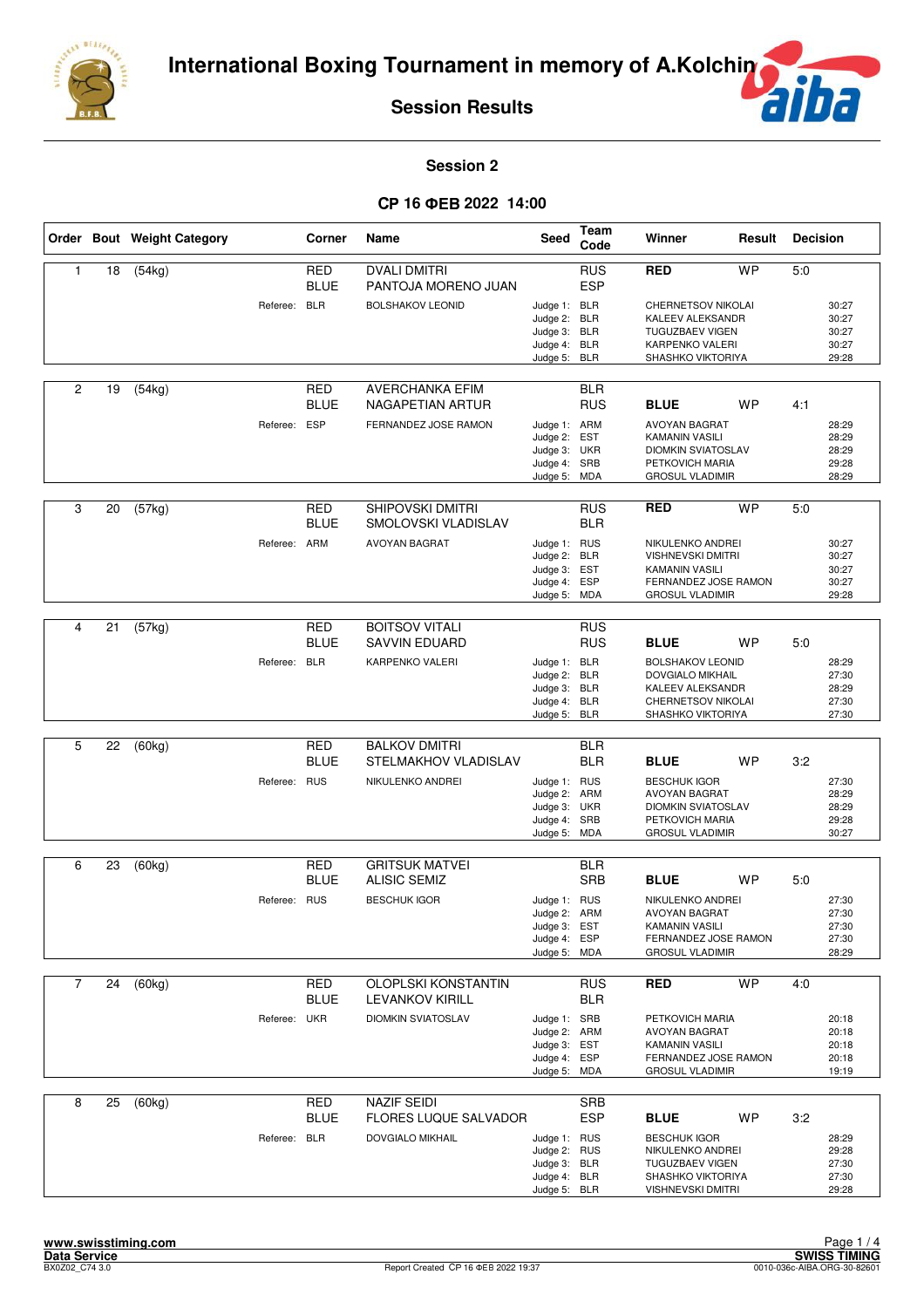

 $\overline{f}$ F

### **Session 2**

## CP 16  $\Phi$ EB 2022 14:00

|    |    | Order Bout Weight Category |              | Corner                    | Name                                                       | Seed                                                                         | Team<br>Code             | Winner                                                                                                                          | Result    | <b>Decision</b> |                                           |
|----|----|----------------------------|--------------|---------------------------|------------------------------------------------------------|------------------------------------------------------------------------------|--------------------------|---------------------------------------------------------------------------------------------------------------------------------|-----------|-----------------|-------------------------------------------|
| 9  | 26 | (63, 5kg)                  |              | <b>RED</b><br><b>BLUE</b> | SHAKHPAZYAN ARTUR<br><b>GHAZARYAN ARTUR</b>                |                                                                              | <b>ARM</b><br><b>ARM</b> | <b>RED</b>                                                                                                                      | <b>WP</b> | 5.0             |                                           |
|    |    |                            | Referee: BLR |                           | <b>KALEEV ALEKSANDR</b>                                    | Judge 1: RUS<br>Judge 2: UKR<br>Judge 3: SRB<br>Judge 4: ESP<br>Judge 5: MDA |                          | NIKULENKO ANDREI<br><b>DIOMKIN SVIATOSLAV</b><br>PETKOVICH MARIA<br>FERNANDEZ JOSE RAMON<br><b>GROSUL VLADIMIR</b>              |           |                 | 29:28<br>29:28<br>30:27<br>29:28<br>29:28 |
| 10 | 27 | (63, 5kg)                  |              | <b>RED</b><br><b>BLUE</b> | SHAMSAEV MAGOMED<br><b>KORENKOV STANISLAV</b>              |                                                                              | <b>RUS</b><br><b>BLR</b> | <b>RED</b>                                                                                                                      | <b>WP</b> | 3:2             |                                           |
|    |    |                            | Referee: ARM |                           | <b>AVOYAN BAGRAT</b>                                       | Judge 1: RUS<br>Judge 2: BLR<br>Judge 3: EST<br>Judge 4: ESP<br>Judge 5: UKR |                          | <b>BESCHUK IGOR</b><br><b>BOLSHAKOV LEONID</b><br><b>KAMANIN VASILI</b><br>FERNANDEZ JOSE RAMON<br><b>DIOMKIN SVIATOSLAV</b>    |           |                 | 30:27<br>27:30<br>29:28<br>27:30<br>30:27 |
| 11 | 28 | (63, 5kg)                  |              | RED<br><b>BLUE</b>        | <b>MINATULLAEV KAGIR</b><br><b>HUZAHMETOV RENAT</b>        |                                                                              | <b>RUS</b><br><b>RUS</b> | <b>BLUE</b>                                                                                                                     | <b>WP</b> | 4:1             |                                           |
|    |    |                            | Referee: SRB |                           | PETKOVICH MARIA                                            | Judge 1: BLR<br>Judge 2: BLR<br>Judge 3: BLR<br>Judge 4: BLR<br>Judge 5: MDA |                          | <b>DOVGIALO MIKHAIL</b><br><b>KARPENKO VALERI</b><br>CHERNETSOV NIKOLAI<br>KALEEV ALEKSANDR<br><b>GROSUL VLADIMIR</b>           |           |                 | 30:27<br>27:30<br>28:29<br>28:29<br>28:29 |
|    |    |                            |              |                           |                                                            |                                                                              |                          |                                                                                                                                 |           |                 |                                           |
| 12 | 29 | (63, 5kg)                  |              | <b>RED</b><br><b>BLUE</b> | <b>IBARRECHE CONDE SALVADOR</b><br><b>ABUSHINOV ARLTAN</b> |                                                                              | <b>ESP</b><br><b>RUS</b> | <b>BLUE</b>                                                                                                                     | <b>WP</b> | 5:0             |                                           |
|    |    |                            | Referee: EST |                           | <b>KAMANIN VASILI</b>                                      | Judge 1: BLR<br>Judge 2: BLR<br>Judge 3: BLR<br>Judge 4: BLR<br>Judge 5: UKR |                          | <b>TUGUZBAEV VIGEN</b><br>SHASHKO VIKTORIYA<br><b>VISHNEVSKI DMITRI</b><br><b>BOLSHAKOV LEONID</b><br><b>DIOMKIN SVIATOSLAV</b> |           |                 | 27:30<br>28:29<br>27:30<br>27:30<br>28:29 |
|    |    |                            |              |                           |                                                            |                                                                              |                          |                                                                                                                                 |           |                 |                                           |
| 13 | 30 | (67kg)                     |              | <b>RED</b><br><b>BLUE</b> | DAVYDOV MATVEI<br><b>TOSKICH DZEILAN</b>                   |                                                                              | <b>BLR</b><br><b>SRB</b> | <b>RED</b>                                                                                                                      | <b>WP</b> | 3:0             |                                           |
|    |    |                            | Referee: UKR |                           | <b>DIOMKIN SVIATOSLAV</b>                                  | Judge 1: RUS<br>Judge 2: RUS<br>Judge 3: ARM<br>Judge 4: ESP<br>Judge 5: MDA |                          | <b>BESCHUK IGOR</b><br>NIKULENKO ANDREI<br><b>AVOYAN BAGRAT</b><br>FERNANDEZ JOSE RAMON<br><b>GROSUL VLADIMIR</b>               |           |                 | 29:27<br>28:28<br>29:27<br>28:28<br>29:27 |
| 14 | 31 | (67kg)                     |              | RED                       | MARTINEZ BERNAD FRANK                                      |                                                                              | <b>ESP</b>               |                                                                                                                                 |           |                 |                                           |
|    |    |                            |              | <b>BLUE</b>               | HARUTYUNYAN ARARAT                                         |                                                                              | ARM                      | <b>BLUE</b>                                                                                                                     | <b>WP</b> | 4:1             |                                           |
|    |    |                            | Referee: BLR |                           | <b>TUGUZBAEV VIGEN</b>                                     | Judge 1: RUS<br>Judge 2: RUS<br>Judge 3: BLR<br>Judge 4: BLR<br>Judge 5: BLR |                          | <b>BESCHUK IGOR</b><br>NIKULENKO ANDREI<br><b>BOLSHAKOV LEONID</b><br>KALEEV ALEKSANDR<br>SHASHKO VIKTORIYA                     |           |                 | 28:29<br>28:29<br>27:30<br>30:27<br>28:29 |
| 15 | 32 | (67kg)                     |              | RED                       | SOBIROV SINO                                               |                                                                              | <b>RUS</b>               |                                                                                                                                 |           |                 |                                           |
|    |    |                            |              | <b>BLUE</b>               | KOOL EVGENI                                                |                                                                              | <b>RUS</b>               | <b>BLUE</b>                                                                                                                     | <b>WP</b> | 5:0             |                                           |
|    |    |                            | Referee:     | <b>ESP</b>                | FERNANDEZ JOSE RAMON                                       | Judge 1: EST<br>Judge 2: ARM<br>Judge 3: UKR<br>Judge 4: SRB<br>Judge 5: MDA |                          | <b>KAMANIN VASILI</b><br><b>AVOYAN BAGRAT</b><br><b>DIOMKIN SVIATOSLAV</b><br>PETKOVICH MARIA<br><b>GROSUL VLADIMIR</b>         |           |                 | 27:30<br>27:30<br>27:30<br>27:30<br>28:29 |
| 16 | 33 | (67kg)                     |              | RED<br><b>BLUE</b>        | <b>IDIGOV TARHAN</b><br>POPOV ILIYA                        |                                                                              | <b>RUS</b><br><b>RUS</b> | <b>BLUE</b>                                                                                                                     | <b>WP</b> | 4:1             |                                           |
|    |    |                            | Referee: BLR |                           | CHERNETSOV NIKOLAI                                         | Judge 1: EST<br>Judge 2: ARM<br>Judge 3: ESP<br>Judge 4: BLR<br>Judge 5: BLR |                          | KAMANIN VASILI<br><b>AVOYAN BAGRAT</b><br>FERNANDEZ JOSE RAMON<br>DOVGIALO MIKHAIL<br>KARPENKO VALERI                           |           |                 | 28:29<br>27:30<br>29:28<br>27:30<br>27:30 |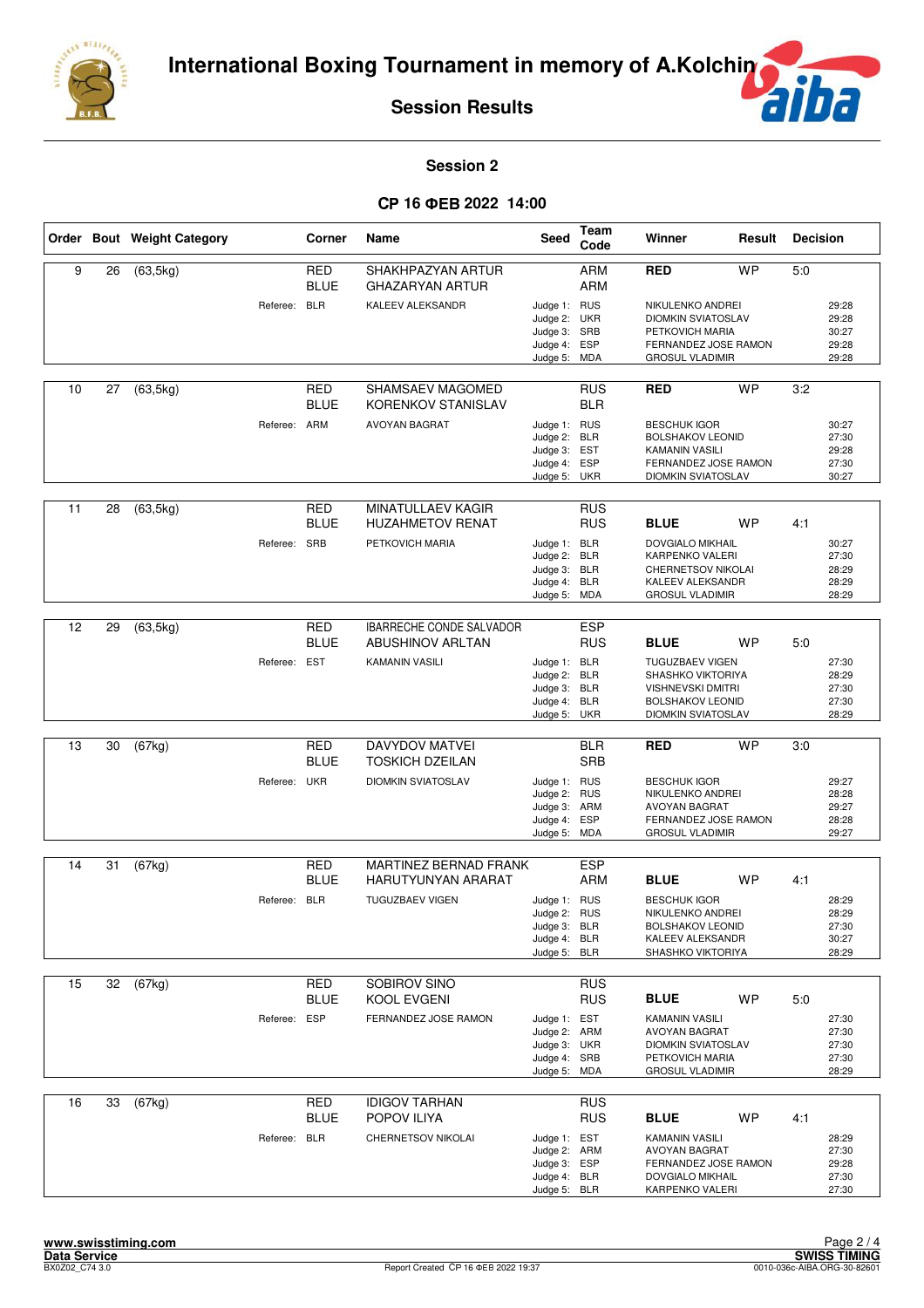



**Session 2**

### CP 16  $\Phi$ EB 2022 14:00

|    |    | Order Bout Weight Category |              | Corner                           | Name                                                                       | Seed                                                                         | Team<br>Code                    | Winner                                                                                                                                    | Result     | <b>Decision</b> |                                           |
|----|----|----------------------------|--------------|----------------------------------|----------------------------------------------------------------------------|------------------------------------------------------------------------------|---------------------------------|-------------------------------------------------------------------------------------------------------------------------------------------|------------|-----------------|-------------------------------------------|
| 17 | 34 | (71kg)                     | Referee: RUS | <b>RED</b><br><b>BLUE</b>        | POLIAKOV DMITRI<br><b>GAVRILCHYK KONSTANTIN</b><br>NIKULENKO ANDREI        | Judge 1: RUS<br>Judge 2: ESP<br>Judge 3: UKR<br>Judge 4: SRB<br>Judge 5: MDA | <b>BLR</b><br><b>BLR</b>        | <b>RED</b><br><b>BESCHUK IGOR</b><br>FERNANDEZ JOSE RAMON<br><b>DIOMKIN SVIATOSLAV</b><br>PETKOVICH MARIA<br><b>GROSUL VLADIMIR</b>       | <b>WP</b>  | 4:1             | 29:28<br>28:29<br>29:28<br>30:27<br>29:28 |
| 18 | 35 | (71kg)                     | Referee: EST | RED<br><b>BLUE</b>               | <b>KULAKOV ARTUR</b><br><b>GUDZ VLADISLAV</b><br><b>KAMANIN VASILI</b>     | Judge 1: BLR<br>Judge 2: ARM<br>Judge 3: UKR<br>Judge 4: SRB<br>Judge 5: BLR | <b>RUS</b><br><b>MDA</b>        | <b>RED</b><br><b>KALEEV ALEKSANDR</b><br><b>AVOYAN BAGRAT</b><br><b>DIOMKIN SVIATOSLAV</b><br>PETKOVICH MARIA<br><b>VISHNEVSKI DMITRI</b> | <b>WP</b>  | 4:1             | 30:26<br>30:27<br>29:28<br>28:29<br>30:26 |
| 19 | 36 | (71kg)                     | Referee:     | RED<br><b>BLUE</b><br><b>BLR</b> | <b>OSIPOV YURI</b><br><b>HOVHANNISYAN ARTAK</b><br><b>BOLSHAKOV LEONID</b> | Judge 1: ESP<br>Judge 2: BLR<br>Judge 3: UKR<br>Judge 4: SRB<br>Judge 5: MDA | <b>RUS</b><br><b>ARM</b>        | <b>RED</b><br>FERNANDEZ JOSE RAMON<br>SHASHKO VIKTORIYA<br><b>DIOMKIN SVIATOSLAV</b><br>PETKOVICH MARIA<br><b>GROSUL VLADIMIR</b>         | <b>WP</b>  | 5:0             | 29:27<br>29:27<br>29:27<br>29:27<br>29:27 |
| 20 | 37 | (71kg)                     | Referee: ARM | RED<br><b>BLUE</b>               | SVIRIDCHENKOV IGOR<br><b>ZAHAROV DMITRI</b><br><b>AVOYAN BAGRAT</b>        | Judge 1: EST<br>Judge 2: BLR<br>Judge 3: BLR<br>Judge 4: BLR<br>Judge 5: BLR | <b>RUS</b><br><b>RUS</b>        | <b>BLUE</b><br><b>KAMANIN VASILI</b><br>DOVGIALO MIKHAIL<br><b>TUGUZBAEV VIGEN</b><br>CHERNETSOV NIKOLAI<br><b>VISHNEVSKI DMITRI</b>      | <b>WP</b>  | 3:2             | 28:29<br>29:28<br>29:28<br>27:30<br>27:30 |
| 21 | 38 | (75kg)                     | Referee: ARM | <b>RED</b><br><b>BLUE</b>        | SERGEEV SEGREI<br><b>KERMAS LEON</b><br><b>AVOYAN BAGRAT</b>               | Judge 1: BLR<br>Judge 2: BLR<br>Judge 3: BLR<br>Judge 4: BLR<br>Judge 5:     | <b>RUS</b><br><b>EST</b><br>ESP | <b>RED</b><br><b>BOLSHAKOV LEONID</b><br>KALEEV ALEKSANDR<br>KARPENKO VALERI<br>SHASHKO VIKTORIYA<br>FERNANDEZ JOSE RAMON                 | <b>RSC</b> | R <sub>1</sub>  |                                           |
| 22 | 39 | (75kg)                     | Referee: BLR | RED<br><b>BLUE</b>               | COY BERNAL PABLO<br><b>TITOV KIRILL</b><br>CHERNETSOV NIKOLAI              | Judge 1: ARM<br>Judge 2: EST<br>Judge 3: BLR<br>Judge 4: BLR<br>Judge 5: MDA | <b>ESP</b><br><b>RUS</b>        | <b>RED</b><br><b>AVOYAN BAGRAT</b><br>KAMANIN VASILI<br><b>DOVGIALO MIKHAIL</b><br><b>TUGUZBAEV VIGEN</b><br><b>GROSUL VLADIMIR</b>       | <b>WP</b>  | 4:1             | 29:28<br>28:29<br>30:27<br>30:27<br>29:28 |
| 23 | 40 | (75kg)                     | Referee:     | <b>RED</b><br><b>BLUE</b>        | STAROSTENKO VLADISLAV<br><b>ILIUSHA PAVEL</b>                              | Judge 1:<br>Judge 2:                                                         | <b>BLR</b><br><b>UKR</b>        | <b>RED</b>                                                                                                                                | <b>WO</b>  |                 |                                           |
| 24 | 41 | (75kg)                     | Referee: RUS | <b>RED</b><br><b>BLUE</b>        | SHELEG DANILA<br><b>MEMICH ALMIR</b><br><b>BESCHUK IGOR</b>                | Judge 1: RUS<br>Judge 2: ARM<br>Judge 3: UKR<br>Judge 4: ESP<br>Judge 5: MDA | <b>BLR</b><br><b>SRB</b>        | <b>BLUE</b><br>NIKULENKO ANDREI<br>AVOYAN BAGRAT<br>DIOMKIN SVIATOSLAV<br>FERNANDEZ JOSE RAMON<br><b>GROSUL VLADIMIR</b>                  | WP         | 5:0             | 27:30<br>27:30<br>24:30<br>25:30<br>27:30 |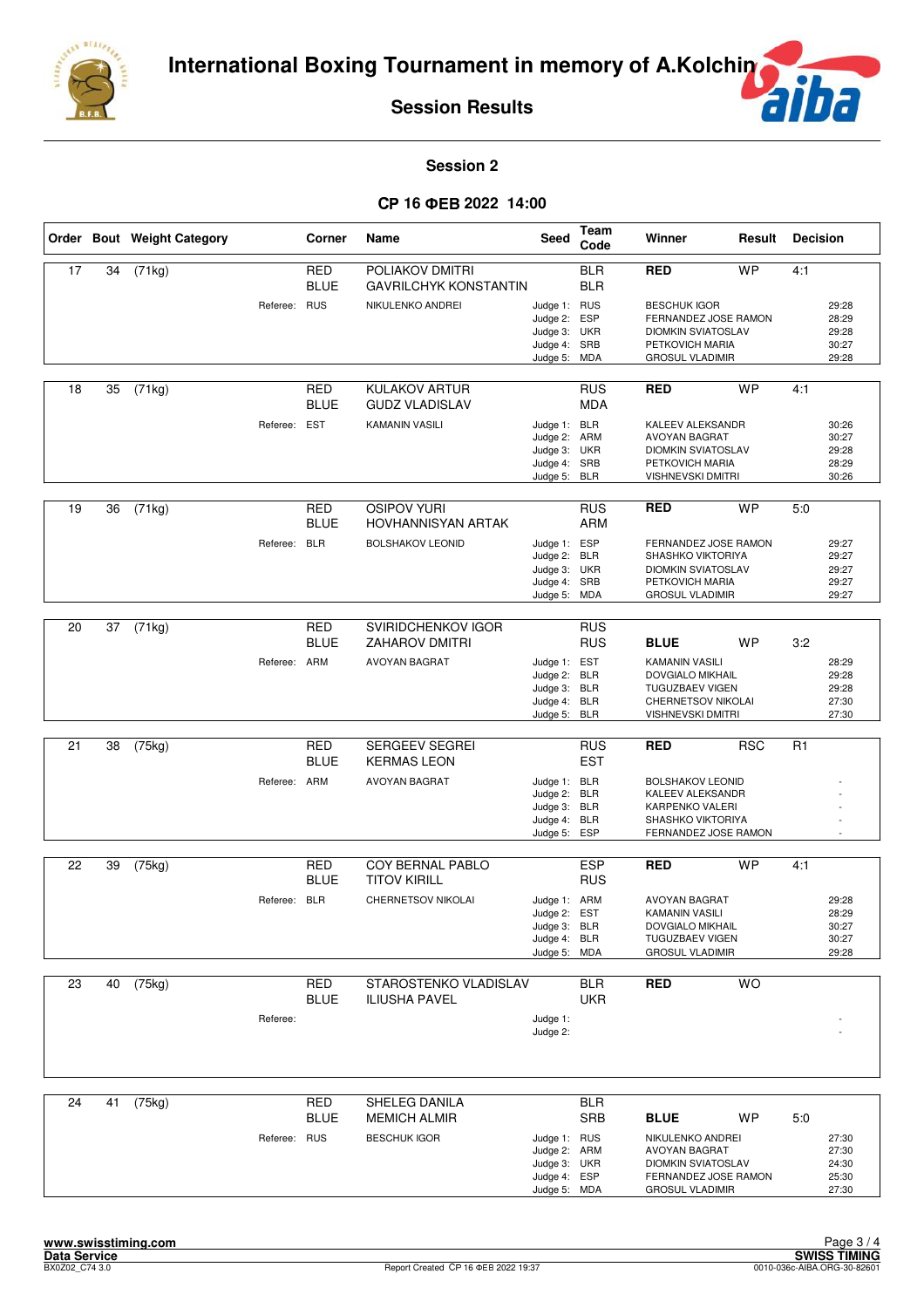





### **Session 2**

## CP 16 **ΦEB 2022 14:00**

|    |    | Order Bout Weight Category |          | Corner      | Name                   | Seed         | Team<br>Code | Winner                    | Result     | <b>Decision</b> |      |
|----|----|----------------------------|----------|-------------|------------------------|--------------|--------------|---------------------------|------------|-----------------|------|
| 25 | 42 | (80kg)                     |          | <b>RED</b>  | KOLESNIKOV RUSLAN      |              | <b>RUS</b>   | <b>RED</b>                | <b>WO</b>  |                 |      |
|    |    |                            |          | <b>BLUE</b> | <b>KAPUSTIN DANIIL</b> |              | <b>BLR</b>   |                           |            |                 |      |
|    |    |                            | Referee: | <b>ESP</b>  | FERNANDEZ JOSE RAMON   | Judge 1: EST |              | KAMANIN VASILI            |            |                 |      |
|    |    |                            |          |             |                        | Judge 2: ARM |              | AVOYAN BAGRAT             |            |                 |      |
|    |    |                            |          |             |                        | Judge 3: UKR |              | <b>DIOMKIN SVIATOSLAV</b> |            |                 |      |
|    |    |                            |          |             |                        | Judge 4: SRB |              | PETKOVICH MARIA           |            |                 |      |
|    |    |                            |          |             |                        | Judge 5: MDA |              | <b>GROSUL VLADIMIR</b>    |            |                 | ٠    |
|    |    |                            |          |             |                        |              |              |                           |            |                 |      |
| 26 | 43 | (80kg)                     |          | <b>RED</b>  | VINOGRADOV ANTON       |              | <b>EST</b>   |                           |            |                 |      |
|    |    |                            |          | <b>BLUE</b> | KAVERIN VASILI         |              | <b>RUS</b>   | <b>BLUE</b>               | <b>RSC</b> | R <sub>2</sub>  |      |
|    |    |                            | Referee: | <b>SRB</b>  | PETKOVICH MARIA        | Judge 1: BLR |              | <b>TUGUZBAEV VIGEN</b>    |            |                 | 10:9 |
|    |    |                            |          |             |                        | Judge 2: BLR |              | <b>DOVGIALO MIKHAIL</b>   |            |                 | 9:10 |
|    |    |                            |          |             |                        | Judge 3:     | <b>BLR</b>   | <b>CHERNETSOV NIKOLAI</b> |            |                 | 9:10 |
|    |    |                            |          |             |                        | Judge 4: BLR |              | <b>BOLSHAKOV LEONID</b>   |            |                 | 9:10 |
|    |    |                            |          |             |                        | Judge 5: BLR |              | <b>VISHNEVSKI DMITRI</b>  |            |                 | 9:10 |

| <b>LEGEND</b>  |                     |            |                       |                                     |          |    |               |                             |
|----------------|---------------------|------------|-----------------------|-------------------------------------|----------|----|---------------|-----------------------------|
| <b>Rn</b>      | Round number        | <b>RSC</b> | Referee Stops Contest | wo                                  | Walkover | WP | Win on points |                             |
|                |                     |            |                       |                                     |          |    |               |                             |
|                | www.swisstiming.com |            |                       |                                     |          |    |               | Page $4/4$                  |
| Data Service   |                     |            |                       |                                     |          |    |               | <b>SWISS TIMING</b>         |
| BX0Z02 C74 3.0 |                     |            |                       | Report Created CP 16 ΦEB 2022 19:37 |          |    |               | 0010-036c-AIBA.ORG-30-82601 |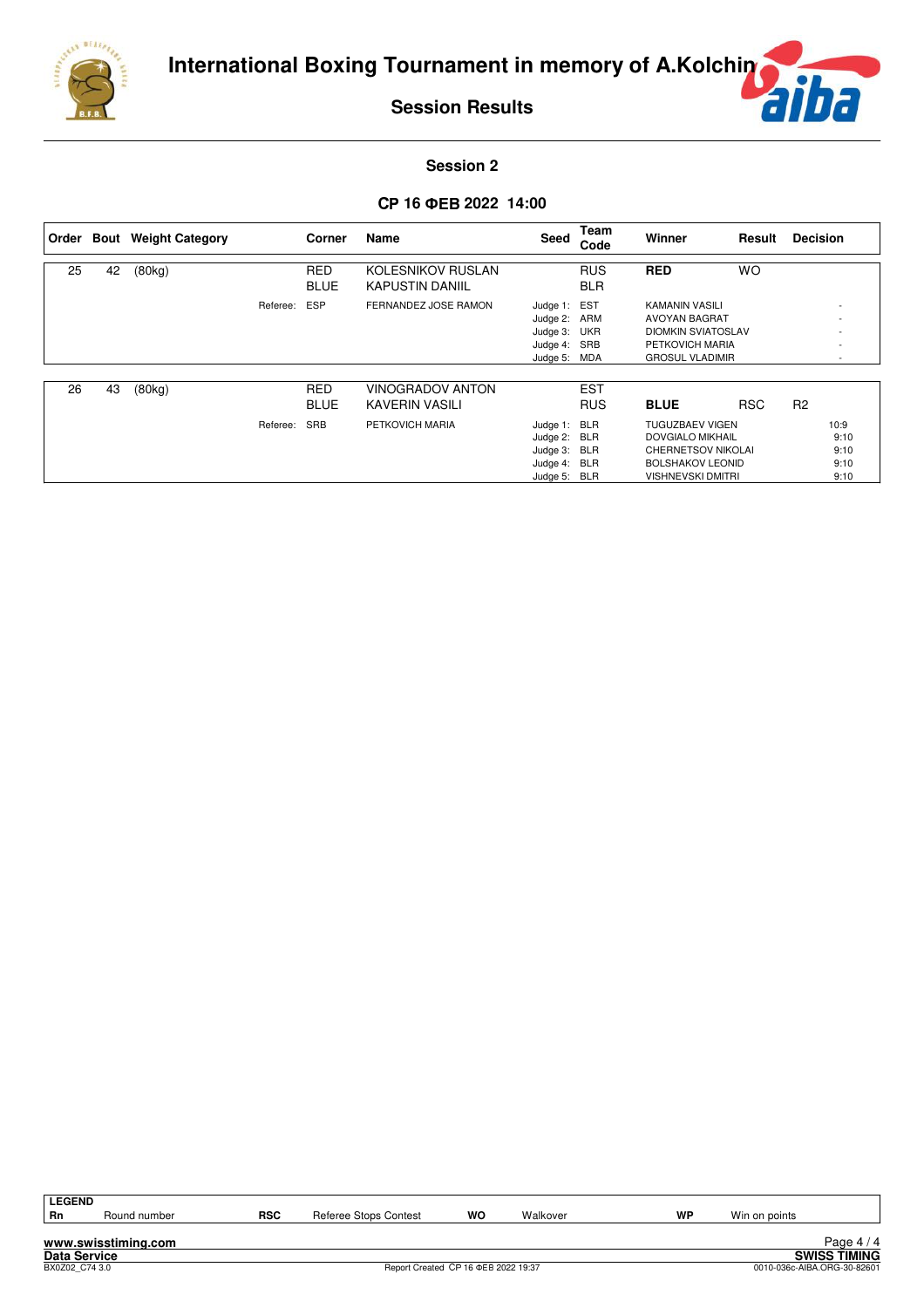

ה É

### **Session 3**

## **17 2022 14:00**

|                |    | Order Bout Weight Category |              | Corner                    | Name                                                                 | <b>Seed</b>                                                                  | Team<br>Code             | Winner                                                                                                                | Result    | <b>Decision</b> |                                           |
|----------------|----|----------------------------|--------------|---------------------------|----------------------------------------------------------------------|------------------------------------------------------------------------------|--------------------------|-----------------------------------------------------------------------------------------------------------------------|-----------|-----------------|-------------------------------------------|
| 1              | 44 | (51kg)                     | Referee: ARM | RED<br><b>BLUE</b>        | <b>ZHOROV EVGENI</b><br><b>MOROZOV ALLAN</b><br><b>AVOYAN BAGRAT</b> | Judge 1: BLR<br>Judge 2: BLR                                                 | <b>RUS</b><br><b>EST</b> | <b>RED</b><br><b>BOLSHAKOV LEONID</b><br>KALEEV ALEKSANDR                                                             | <b>WP</b> | 5:0             | 30:26<br>30:26                            |
|                |    |                            |              |                           |                                                                      | Judge 3: BLR<br>Judge 4: BLR<br>Judge 5: BLR                                 |                          | <b>KARPENKO VALERI</b><br>CHERNETSOV NIKOLAI<br>SHASHKO VIKTORIYA                                                     |           |                 | 30:24<br>30:27<br>30:25                   |
| 2              | 45 | (51kg)                     |              | RED<br><b>BLUE</b>        | <b>SAHAKYAN HENRIK</b><br><b>BATLAEV BAIR</b>                        |                                                                              | <b>ARM</b><br><b>RUS</b> | <b>RED</b>                                                                                                            | <b>WP</b> | 5:0             |                                           |
|                |    |                            | Referee: BLR |                           | VISHNEVSKI DMITRI                                                    | Judge 1: BLR<br>Judge 2: BLR<br>Judge 3: BLR<br>Judge 4: EST<br>Judge 5: ESP |                          | DOVGIALO MIKHAIL<br><b>TUGUZBAEV VIGEN</b><br><b>HUTSKI EVGENI</b><br>KAMANIN VASILI<br>FERNANDEZ JOSE RAMON          |           |                 | 29:28<br>30:27<br>29:28<br>29:28<br>30:27 |
| 3              | 46 | (54kg)                     |              | RED<br><b>BLUE</b>        | <b>ALIYEU RAMIL</b><br>DAVTYAN MHER                                  |                                                                              | BLR<br><b>ARM</b>        | RED                                                                                                                   | <b>WP</b> | 5:0             |                                           |
|                |    |                            | Referee: RUS |                           | <b>DUBOVTSOV IGOR</b>                                                | Judge 1: RUS<br>Judge 2: RUS<br>Judge 3: UKR<br>Judge 4: SRB<br>Judge 5: ESP |                          | <b>BESCHUK IGOR</b><br>NIKULENKO ANDREI<br><b>DIOMKIN SVIATOSLAV</b><br>PETKOVICH MARIA<br>FERNANDEZ JOSE RAMON       |           |                 | 30:27<br>30:27<br>30:27<br>29:28<br>30:26 |
| 4              | 47 | (54kg)                     |              | <b>RED</b><br><b>BLUE</b> | <b>DVALI DMITRI</b><br>NAGAPETIAN ARTUR                              |                                                                              | <b>RUS</b><br><b>RUS</b> | <b>RED</b>                                                                                                            | <b>WP</b> | 5:0             |                                           |
|                |    |                            | Referee: BLR |                           | KARPENKO VALERI                                                      | Judge 1: ARM<br>Judge 2: UKR<br>Judge 3: BLR<br>Judge 4: BLR<br>Judge 5: BLR |                          | AVOYAN BAGRAT<br><b>DIOMKIN SVIATOSLAV</b><br><b>HUTSKI EVGENI</b><br>KALEEV ALEKSANDR<br>SHASHKO VIKTORIYA           |           |                 | 29:28<br>30:26<br>30:27<br>30:26<br>30:27 |
| 5              | 48 | $\overline{(57kg)}$        |              | <b>RED</b><br><b>BLUE</b> | <b>VOROBIOV ILYIA</b><br><b>FEDIN IGNAT</b>                          |                                                                              | <b>BLR</b><br><b>BLR</b> | <b>RED</b>                                                                                                            | <b>WO</b> |                 |                                           |
|                |    |                            | Referee:     |                           |                                                                      | Judge 1:<br>Judge 2:                                                         |                          |                                                                                                                       |           |                 |                                           |
| 6              | 49 | (57kg)                     |              | <b>RED</b>                | SHIPOVSKI DMITRI                                                     |                                                                              | <b>RUS</b>               |                                                                                                                       |           |                 |                                           |
|                |    |                            |              | <b>BLUE</b>               | <b>SAVVIN EDUARD</b>                                                 |                                                                              | <b>RUS</b>               | <b>BLUE</b>                                                                                                           | <b>WP</b> | 3:2             |                                           |
|                |    |                            | Referee: BLR |                           | KALEEV ALEKSANDR                                                     | Judge 1: ARM<br>Judge 2: UKR<br>Judge 3: SRB<br>Judge 4: BLR<br>Judge 5: BLR |                          | <b>AVOYAN BAGRAT</b><br><b>DIOMKIN SVIATOSLAV</b><br>PETKOVICH MARIA<br><b>BOLSHAKOV LEONID</b><br>CHERNETSOV NIKOLAI |           |                 | 30:27<br>27:30<br>29:28<br>27:30<br>28:29 |
| $\overline{7}$ | 50 | (60kg)                     |              | RED                       | STELMAKHOV VLADISLAV                                                 |                                                                              | <b>BLR</b>               | <b>RED</b>                                                                                                            | <b>WP</b> | 5:0             |                                           |
|                |    |                            |              | <b>BLUE</b>               | <b>ALISIC SEMIZ</b>                                                  |                                                                              | <b>SRB</b>               |                                                                                                                       |           |                 |                                           |
|                |    |                            | Referee: RUS |                           | <b>BESCHUK IGOR</b>                                                  | Judge 1: RUS<br>Judge 2: RUS<br>Judge 3: ARM<br>Judge 4: UKR<br>Judge 5: ESP |                          | <b>DUBOVTSOV IGOR</b><br>NIKULENKO ANDREI<br>AVOYAN BAGRAT<br><b>DIOMKIN SVIATOSLAV</b><br>FERNANDEZ JOSE RAMON       |           |                 | 30:27<br>30:27<br>30:27<br>29:28<br>29:28 |
| 8              | 51 | (60kg)                     |              | <b>RED</b>                | <b>OLOPLSKI KONSTANTIN</b>                                           |                                                                              | <b>RUS</b>               | <b>RED</b>                                                                                                            | <b>WP</b> | 5:0             |                                           |
|                |    |                            | Referee: SRB | <b>BLUE</b>               | <b>FLORES LUQUE SALVADOR</b><br>PETKOVICH MARIA                      | Judge 1: BLR<br>Judge 2: BLR<br>Judge 3: BLR<br>Judge 4: BLR<br>Judge 5: BLR | <b>ESP</b>               | SHASHKO VIKTORIYA<br><b>HUTSKI EVGENI</b><br>DOVGIALO MIKHAIL<br>KARPENKO VALERI<br><b>VISHNEVSKI DMITRI</b>          |           |                 | 30:26<br>30:26<br>30:26<br>30:26<br>29:27 |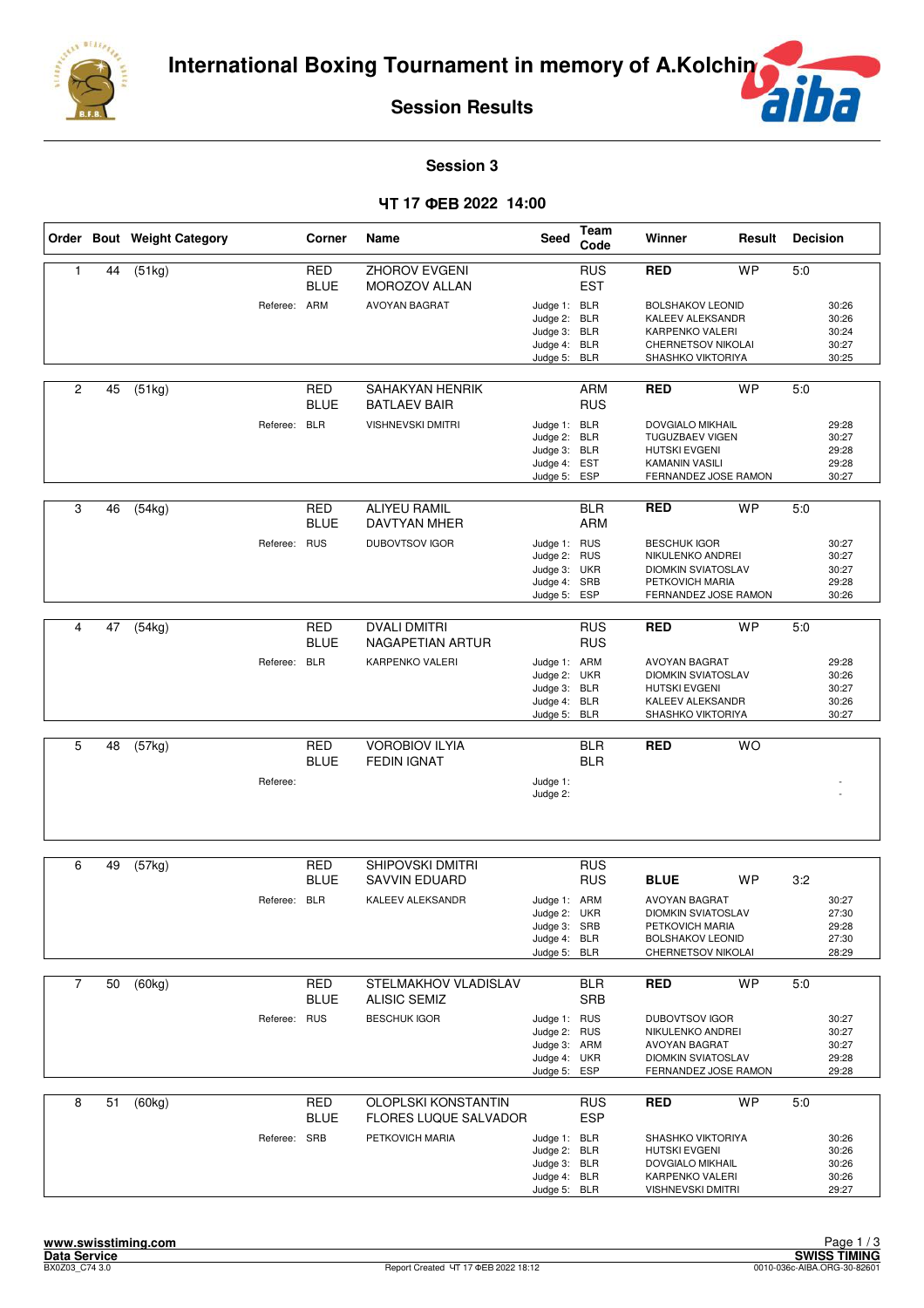

**F** F

### **Session 3**

## **17 2022 14:00**

|    |    | Order Bout Weight Category |              | Corner                                  | Name                                                                    | Seed                                                                         | <b>Team</b><br>Code             | Winner                                                                                                                                      | Result     | <b>Decision</b> |                                           |
|----|----|----------------------------|--------------|-----------------------------------------|-------------------------------------------------------------------------|------------------------------------------------------------------------------|---------------------------------|---------------------------------------------------------------------------------------------------------------------------------------------|------------|-----------------|-------------------------------------------|
| 9  | 52 | (63, 5kg)                  | Referee: UKR | <b>RED</b><br><b>BLUE</b>               | SHAKHPAZYAN ARTUR<br>SHAMSAEV MAGOMED<br><b>DIOMKIN SVIATOSLAV</b>      | Judge 1: ESP<br>Judge 2: BLR<br>Judge 3: BLR<br>Judge 4: BLR<br>Judge 5:     | <b>ARM</b><br><b>RUS</b><br>BLR | <b>BLUE</b><br>FERNANDEZ JOSE RAMON<br><b>BOLSHAKOV LEONID</b><br>KALEEV ALEKSANDR<br><b>TUGUZBAEV VIGEN</b><br>CHERNETSOV NIKOLAI          | <b>WP</b>  | 5:0             | 28:29<br>27:30<br>27:30<br>27:30<br>27:30 |
| 10 | 53 | (63, 5kg)                  | Referee: BLR | RED<br><b>BLUE</b>                      | <b>HUZAHMETOV RENAT</b><br><b>ABUSHINOV ARLTAN</b><br>VISHNEVSKI DMITRI | Judge 1: ARM<br>Judge 2: BLR<br>Judge 3: BLR<br>Judge 4: BLR<br>Judge 5: BLR | <b>RUS</b><br><b>RUS</b>        | <b>BLUE</b><br>AVOYAN BAGRAT<br>KARPENKO VALERI<br><b>DOVGIALO MIKHAIL</b><br>SHASHKO VIKTORIYA<br>HUTSKI EVGENI                            | <b>WP</b>  | 3:2             | 29:28<br>30:27<br>28:29<br>28:29<br>28:29 |
| 11 | 54 | (67kg)                     | Referee:     | <b>RED</b><br><b>BLUE</b>               | <b>DAVYDOV MATVEI</b><br>HARUTYUNYAN ARARAT                             | Judge 1:<br>Judge 2:                                                         | <b>BLR</b><br><b>ARM</b>        | <b>BLUE</b>                                                                                                                                 | <b>WO</b>  |                 |                                           |
| 12 | 55 | (67kg)                     | Referee:     | <b>RED</b><br><b>BLUE</b><br><b>BLR</b> | KOOL EVGENI<br>POPOV ILIYA<br><b>HUTSKI EVGENI</b>                      | Judge 1: BLR<br>Judge 2: ARM<br>Judge 3: UKR<br>Judge 4: ESP<br>Judge 5: SRB | <b>RUS</b><br><b>RUS</b>        | <b>RED</b><br>KALEEV ALEKSANDR<br><b>AVOYAN BAGRAT</b><br><b>DIOMKIN SVIATOSLAV</b><br>FERNANDEZ JOSE RAMON<br>PETKOVICH MARIA              | <b>WP</b>  | 4:1             | 27:30<br>29:28<br>29:28<br>29:28<br>30:27 |
| 13 | 56 | (71kg)                     | Referee:     | <b>RED</b><br><b>BLUE</b><br><b>RUS</b> | POLIAKOV DMITRI<br><b>KULAKOV ARTUR</b><br><b>BESCHUK IGOR</b>          | Judge 1: RUS<br>Judge 2: BLR<br>Judge 3: RUS<br>Judge 4: BLR<br>Judge 5: BLR | <b>BLR</b><br><b>RUS</b>        | <b>BLUE</b><br><b>DUBOVTSOV IGOR</b><br>KARPENKO VALERI<br>NIKULENKO ANDREI<br>CHERNETSOV NIKOLAI<br><b>TUGUZBAEV VIGEN</b>                 | <b>WP</b>  | 4:1             | 27:30<br>27:30<br>29:28<br>27:30<br>28:29 |
| 14 | 57 | (71kg)                     | Referee:     | RED<br><b>BLUE</b><br><b>BLR</b>        | <b>OSIPOV YURI</b><br><b>ZAHAROV DMITRI</b><br><b>KALEEV ALEKSANDR</b>  | Judge 1: BLR<br>Judge 2: ARM<br>Judge 3: UKR<br>Judge 4: SRB<br>Judge 5: ESP | <b>RUS</b><br><b>RUS</b>        | <b>RED</b><br><b>HUTSKI EVGENI</b><br><b>AVOYAN BAGRAT</b><br><b>DIOMKIN SVIATOSLAV</b><br>PETKOVICH MARIA<br>FERNANDEZ JOSE RAMON          | <b>WP</b>  | 5:0             | 29:27<br>30:26<br>30:26<br>30:26<br>29:27 |
| 15 | 58 | (75kg)                     | Referee:     | <b>RED</b><br><b>BLUE</b><br><b>BLR</b> | <b>SERGEEV SEGREI</b><br>COY BERNAL PABLO<br>CHERNETSOV NIKOLAI         | Judge 1: BLR<br>Judge 2: BLR<br>Judge 3: BLR<br>Judge 4: BLR<br>Judge 5: BLR | <b>RUS</b><br><b>ESP</b>        | <b>RED</b><br>SHASHKO VIKTORIYA<br><b>BOLSHAKOV LEONID</b><br><b>DOVGIALO MIKHAIL</b><br><b>TUGUZBAEV VIGEN</b><br><b>VISHNEVSKI DMITRI</b> | <b>WP</b>  | 5:0             | 29:26<br>29:26<br>29:26<br>29:26<br>29:26 |
| 16 | 59 | (75kg)                     | Referee: RUS | <b>RED</b><br><b>BLUE</b>               | STAROSTENKO VLADISLAV<br><b>MEMICH ALMIR</b><br>NIKULENKO ANDREI        | Judge 1: RUS<br>Judge 2: RUS<br>Judge 3: ARM<br>Judge 4: UKR<br>Judge 5: ESP | <b>BLR</b><br><b>SRB</b>        | <b>BLUE</b><br>DUBOVTSOV IGOR<br><b>BESCHUK IGOR</b><br>AVOYAN BAGRAT<br><b>DIOMKIN SVIATOSLAV</b><br>FERNANDEZ JOSE RAMON                  | <b>RSC</b> | R <sub>2</sub>  | 9:10<br>9:10<br>9:10<br>9:10<br>9:10      |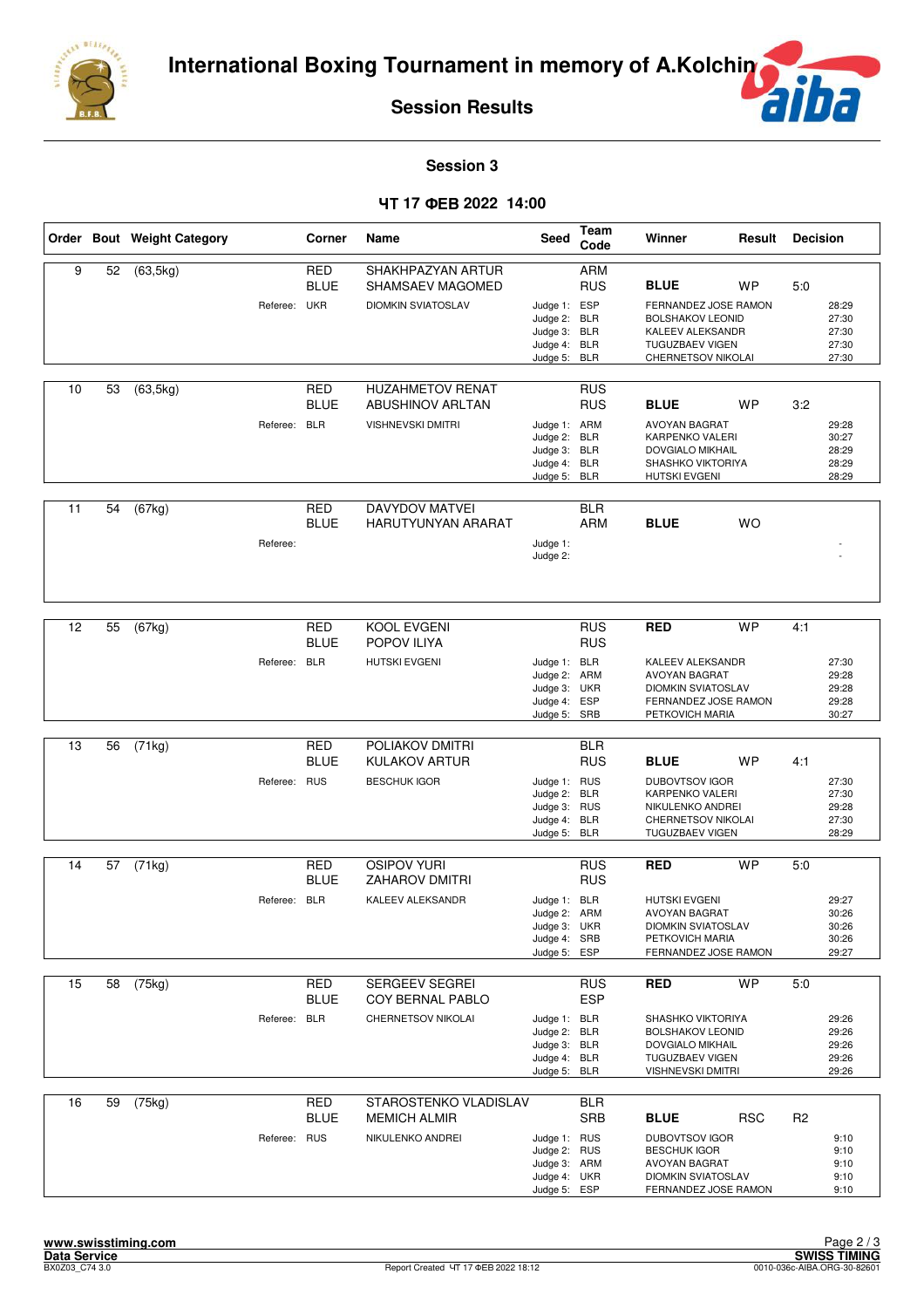



**Session 3**

### **17 2022 14:00**

|           |                           | Name                                                                       | Seed                 | Code                     | Winner                                                                                                                                                                                                                                                                                                                                                                   | Result     | <b>Decision</b>                                                                                                                                                                                                                                                                                                                                                                                                                                                       |                                           |
|-----------|---------------------------|----------------------------------------------------------------------------|----------------------|--------------------------|--------------------------------------------------------------------------------------------------------------------------------------------------------------------------------------------------------------------------------------------------------------------------------------------------------------------------------------------------------------------------|------------|-----------------------------------------------------------------------------------------------------------------------------------------------------------------------------------------------------------------------------------------------------------------------------------------------------------------------------------------------------------------------------------------------------------------------------------------------------------------------|-------------------------------------------|
| (80kg)    | RED<br><b>BLUE</b>        | KIRIIAKOV ANDREI<br>JOVANOVIC SLOBODAN                                     |                      | <b>MDA</b><br><b>SRB</b> | <b>RED</b>                                                                                                                                                                                                                                                                                                                                                               | <b>WP</b>  | 4:1                                                                                                                                                                                                                                                                                                                                                                                                                                                                   |                                           |
|           |                           | <b>DUBOVTSOV IGOR</b>                                                      | Judge 5:             | <b>BLR</b>               | <b>BESCHUK IGOR</b>                                                                                                                                                                                                                                                                                                                                                      |            |                                                                                                                                                                                                                                                                                                                                                                                                                                                                       | 30:27<br>30:27<br>27:30<br>29:28<br>29:28 |
| (80kg)    | RED<br><b>BLUE</b>        | KOLESNIKOV RUSLAN<br><b>KAVERIN VASILI</b>                                 |                      | <b>RUS</b><br><b>RUS</b> | <b>RED</b>                                                                                                                                                                                                                                                                                                                                                               | <b>WP</b>  | 3:2                                                                                                                                                                                                                                                                                                                                                                                                                                                                   |                                           |
|           |                           | <b>HUTSKI EVGENI</b>                                                       |                      | <b>ESP</b>               | <b>AVOYAN BAGRAT</b>                                                                                                                                                                                                                                                                                                                                                     |            |                                                                                                                                                                                                                                                                                                                                                                                                                                                                       | 28:29<br>30:27<br>27:30<br>30:27<br>29:28 |
| (86kg)    | RED<br><b>BLUE</b>        | <b>AVETISIAN KAREN</b><br><b>HANAPIEV RAMAZAN</b>                          |                      | <b>RUS</b><br><b>RUS</b> | <b>BLUE</b>                                                                                                                                                                                                                                                                                                                                                              | <b>WP</b>  | 5:0                                                                                                                                                                                                                                                                                                                                                                                                                                                                   |                                           |
| Referee:  |                           | <b>VISHNEVSKI DMITRI</b>                                                   |                      |                          |                                                                                                                                                                                                                                                                                                                                                                          |            |                                                                                                                                                                                                                                                                                                                                                                                                                                                                       | 27:30<br>27:30<br>27:30<br>27:30<br>28:29 |
| (92kg)    | <b>RED</b><br><b>BLUE</b> | <b>FIODOROV IGOR</b><br><b>NAGORNY NIKITA</b>                              |                      | <b>RUS</b><br><b>BLR</b> | <b>RED</b>                                                                                                                                                                                                                                                                                                                                                               | <b>RSC</b> | R <sub>3</sub>                                                                                                                                                                                                                                                                                                                                                                                                                                                        |                                           |
|           |                           | PETKOVICH MARIA                                                            |                      |                          | <b>AVOYAN BAGRAT</b>                                                                                                                                                                                                                                                                                                                                                     |            |                                                                                                                                                                                                                                                                                                                                                                                                                                                                       | 20:18<br>20:18<br>19:18<br>20:18<br>20:18 |
| (92kg)    | <b>RED</b><br><b>BLUE</b> | <b>DADAEV RAMAZAN</b><br><b>ALMAZOV SAID</b>                               |                      | <b>RUS</b><br><b>RUS</b> | <b>RED</b>                                                                                                                                                                                                                                                                                                                                                               | <b>WP</b>  | 5:0                                                                                                                                                                                                                                                                                                                                                                                                                                                                   |                                           |
|           |                           | <b>BESCHUK IGOR</b>                                                        | Judge 4:             | <b>BLR</b>               | <b>AVOYAN BAGRAT</b><br><b>HUTSKI EVGENI</b>                                                                                                                                                                                                                                                                                                                             |            |                                                                                                                                                                                                                                                                                                                                                                                                                                                                       | 29:28<br>30:27<br>29:28<br>29:28<br>30:27 |
| $(+92kg)$ | <b>RED</b><br><b>BLUE</b> | RIABTSEV EVGENI<br><b>KALITA ATRIOM</b>                                    |                      | <b>RUS</b><br><b>BLR</b> | <b>RED</b>                                                                                                                                                                                                                                                                                                                                                               | <b>WO</b>  |                                                                                                                                                                                                                                                                                                                                                                                                                                                                       |                                           |
| Referee:  |                           |                                                                            | Judge 1:<br>Judge 2: |                          |                                                                                                                                                                                                                                                                                                                                                                          |            |                                                                                                                                                                                                                                                                                                                                                                                                                                                                       |                                           |
|           |                           | Referee: RUS<br>Referee: BLR<br><b>BLR</b><br>Referee: SRB<br>Referee: RUS |                      |                          | Judge 1: RUS<br>Judge 2: RUS<br>Judge 3: BLR<br>Judge 4: BLR<br>Judge 1: BLR<br>Judge 2: UKR<br>Judge 3: SRB<br>Judge 4: ARM<br>Judge 5:<br>Judge 1: BLR<br>Judge 2: BLR<br>Judge 3: BLR<br>Judge 4: BLR<br>Judge 5: BLR<br>Judge 1: ARM<br>Judge 2: UKR<br>Judge 3: ESP<br>Judge 4: RUS<br>Judge 5: BLR<br>Judge 1: ARM<br>Judge 2: ESP<br>Judge 3: BLR<br>Judge 5: BLR |            | NIKULENKO ANDREI<br>SHASHKO VIKTORIYA<br><b>KARPENKO VALERI</b><br>KALEEV ALEKSANDR<br><b>DOVGIALO MIKHAIL</b><br><b>DIOMKIN SVIATOSLAV</b><br>PETKOVICH MARIA<br>FERNANDEZ JOSE RAMON<br><b>BOLSHAKOV LEONID</b><br>KALEEV ALEKSANDR<br><b>TUGUZBAEV VIGEN</b><br>KARPENKO VALERI<br>SHASHKO VIKTORIYA<br><b>DIOMKIN SVIATOSLAV</b><br>FERNANDEZ JOSE RAMON<br>NIKULENKO ANDREI<br>CHERNETSOV NIKOLAI<br>FERNANDEZ JOSE RAMON<br>DOVGIALO MIKHAIL<br>KARPENKO VALERI |                                           |

| <b>LEGEND</b> |                     |            |                              |                                     |          |    |                             |                     |
|---------------|---------------------|------------|------------------------------|-------------------------------------|----------|----|-----------------------------|---------------------|
| Rn            | Round number        | <b>RSC</b> | <b>Referee Stops Contest</b> | wo                                  | Walkover | WP | Win on points               |                     |
|               | www.swisstiming.com |            |                              |                                     |          |    |                             | Page $3/3$          |
|               | <b>Data Service</b> |            |                              |                                     |          |    |                             | <b>SWISS TIMING</b> |
|               | BX0Z03 C74 3.0      |            |                              | Report Created 4T 17 ΦΕΒ 2022 18:12 |          |    | 0010-036c-AIBA.ORG-30-82601 |                     |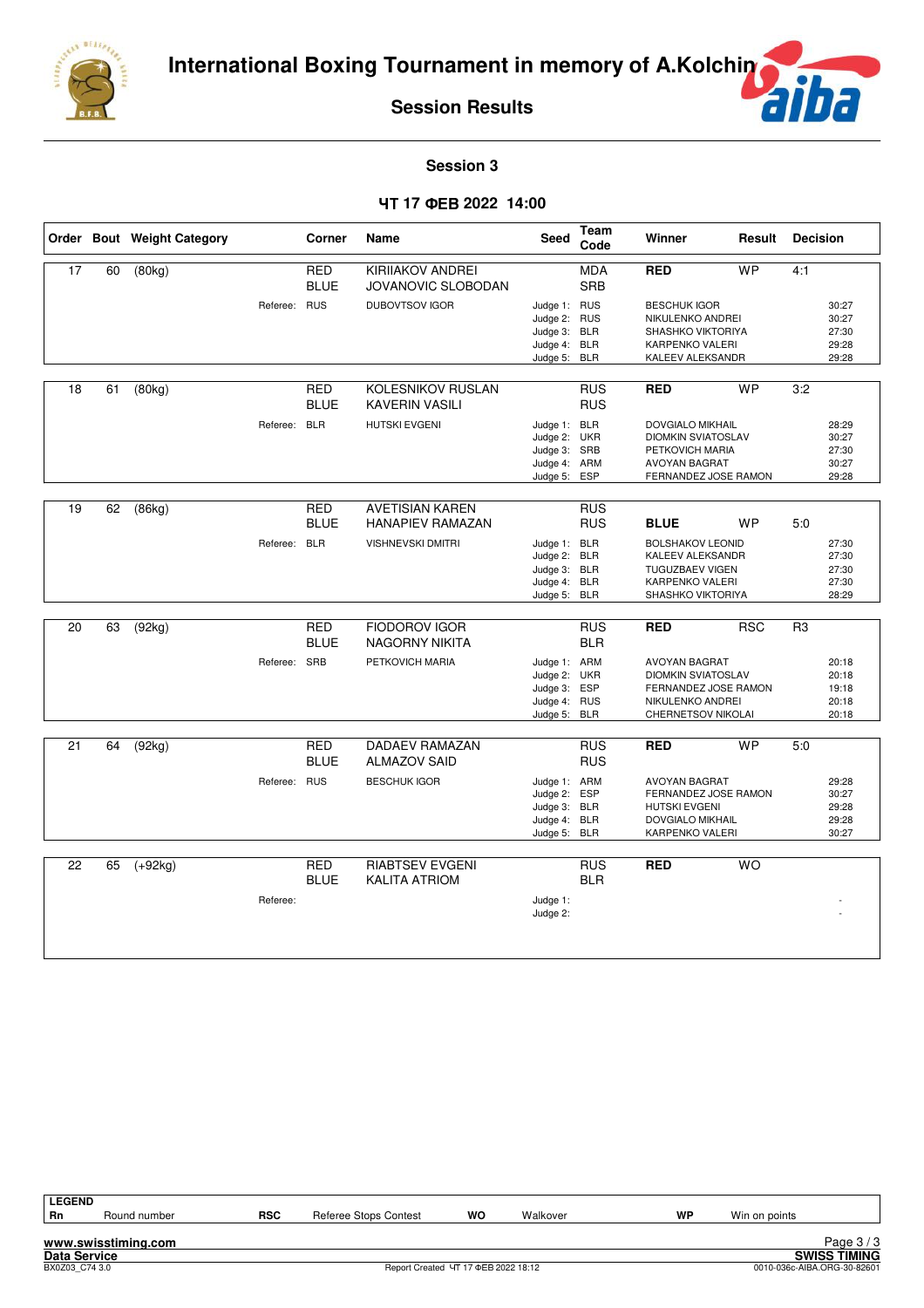

**F** F

#### **Session 4**

## $\Pi$ **T 18 ΦEB 2022 12:00**

|                |    | Order Bout Weight Category |              | Corner                    | Name                                                                       | Seed                                                                         | Team<br>Code             | Winner                                                                                                                                | Result    | <b>Decision</b> |                                           |
|----------------|----|----------------------------|--------------|---------------------------|----------------------------------------------------------------------------|------------------------------------------------------------------------------|--------------------------|---------------------------------------------------------------------------------------------------------------------------------------|-----------|-----------------|-------------------------------------------|
| 1              | 66 | (48kg)                     | Referee: BLR | RED<br><b>BLUE</b>        | EGOROV VALERI-TALBAN<br><b>GOLIKOV MAKSIM</b><br><b>HUTSKI EVGENI</b>      | Judge 1: BLR<br>Judge 2: ARM<br>Judge 3: UKR<br>Judge 4: SRB<br>Judge 5: BLR | <b>RUS</b><br><b>RUS</b> | <b>RED</b><br>CHERNETSOV NIKOLAI<br><b>AVOYAN BAGRAT</b><br><b>DIOMKIN SVIATOSLAV</b><br>PETKOVICH MARIA<br>DOVGIALO MIKHAIL          | <b>WP</b> | 3:2             | 28:29<br>29:28<br>29:28<br>30:27<br>27:30 |
| 2              | 67 | (51kg)                     | Referee: SRB | RED<br><b>BLUE</b>        | <b>ZHOROV EVGENI</b><br>SAHAKYAN HENRIK<br>PETKOVICH MARIA                 | Judge 1: BLR<br>Judge 2: BLR<br>Judge 3: BLR<br>Judge 4: BLR<br>Judge 5: BLR | <b>RUS</b><br><b>ARM</b> | <b>BLUE</b><br><b>BOLSHAKOV LEONID</b><br><b>TUGUZBAEV VIGEN</b><br>KARPENKO VALERI<br>SHASHKO VIKTORIYA<br><b>VISHNEVSKI DMITRI</b>  | <b>WP</b> | 5:0             | 27:30<br>28:29<br>28:29<br>28:29<br>26:30 |
| 3              | 68 | (54kg)                     | Referee: BLR | RED<br><b>BLUE</b>        | <b>ALIYEU RAMIL</b><br><b>DVALI DMITRI</b><br>CHERNETSOV NIKOLAI           | Judge 1: RUS<br>Judge 2: BLR<br>Judge 3: ARM<br>Judge 4: UKR<br>Judge 5: BLR | <b>BLR</b><br><b>RUS</b> | <b>BLUE</b><br><b>DUBOVTSOV IGOR</b><br><b>HUTSKI EVGENI</b><br><b>AVOYAN BAGRAT</b><br><b>DIOMKIN SVIATOSLAV</b><br>DOVGIALO MIKHAIL | <b>WP</b> | 4:1             | 27:30<br>26:30<br>29:28<br>27:30<br>27:30 |
| 4              | 69 | $\overline{(57kg)}$        | Referee: RUS | <b>RED</b><br><b>BLUE</b> | <b>VOROBIOV ILYIA</b><br><b>SAVVIN EDUARD</b><br><b>BESCHUK IGOR</b>       | Judge 1: RUS<br>Judge 2: ARM<br>Judge 3: UKR<br>Judge 4: SRB<br>Judge 5: BLR | <b>BLR</b><br><b>RUS</b> | <b>BLUE</b><br>NIKULENKO ANDREI<br><b>AVOYAN BAGRAT</b><br><b>DIOMKIN SVIATOSLAV</b><br>PETKOVICH MARIA<br>KALEEV ALEKSANDR           | <b>WP</b> | 5:0             | 27:30<br>27:30<br>26:30<br>27:30<br>27:30 |
| 5              | 70 | (60kg)                     | Referee: ARM | <b>RED</b><br><b>BLUE</b> | STELMAKHOV VLADISLAV<br><b>OLOPLSKI KONSTANTIN</b><br><b>AVOYAN BAGRAT</b> | Judge 1: RUS<br>Judge 2: RUS<br>Judge 3: BLR<br>Judge 4: BLR<br>Judge 5: SRB | <b>BLR</b><br><b>RUS</b> | <b>BLUE</b><br><b>DUBOVTSOV IGOR</b><br>NIKULENKO ANDREI<br>KALEEV ALEKSANDR<br>CHERNETSOV NIKOLAI<br>PETKOVICH MARIA                 | <b>WP</b> | 3:2             | 27:30<br>27:30<br>29:28<br>27:30<br>29:28 |
| 6              | 71 | (63, 5kg)                  | Referee: BLR | <b>RED</b><br><b>BLUE</b> | SHAMSAEV MAGOMED<br><b>ABUSHINOV ARLTAN</b><br>KARPENKO VALERI             | Judge 1: BLR<br>Judge 2: UKR<br>Judge 3: SRB<br>Judge 4: BLR<br>Judge 5: BLR | <b>RUS</b><br><b>RUS</b> | <b>BLUE</b><br><b>HUTSKI EVGENI</b><br><b>DIOMKIN SVIATOSLAV</b><br>PETKOVICH MARIA<br><b>BOLSHAKOV LEONID</b><br>SHASHKO VIKTORIYA   | <b>WP</b> | 5:0             | 27:30<br>28:29<br>27:30<br>28:29<br>27:30 |
| $\overline{7}$ | 72 | (67kg)                     | Referee: BLR | RED<br><b>BLUE</b>        | HARUTYUNYAN ARARAT<br>KOOL EVGENI<br>CHERNETSOV NIKOLAI                    | Judge 1:<br>Judge 2:                                                         | ARM<br><b>RUS</b>        | <b>RED</b>                                                                                                                            | <b>WO</b> |                 |                                           |
| 8              | 73 | (71kg)                     | Referee: BLR | <b>RED</b><br><b>BLUE</b> | <b>KULAKOV ARTUR</b><br><b>OSIPOV YURI</b><br>DOVGIALO MIKHAIL             | Judge 1:<br>Judge 2:                                                         | <b>RUS</b><br><b>RUS</b> | <b>RED</b>                                                                                                                            | <b>WO</b> |                 |                                           |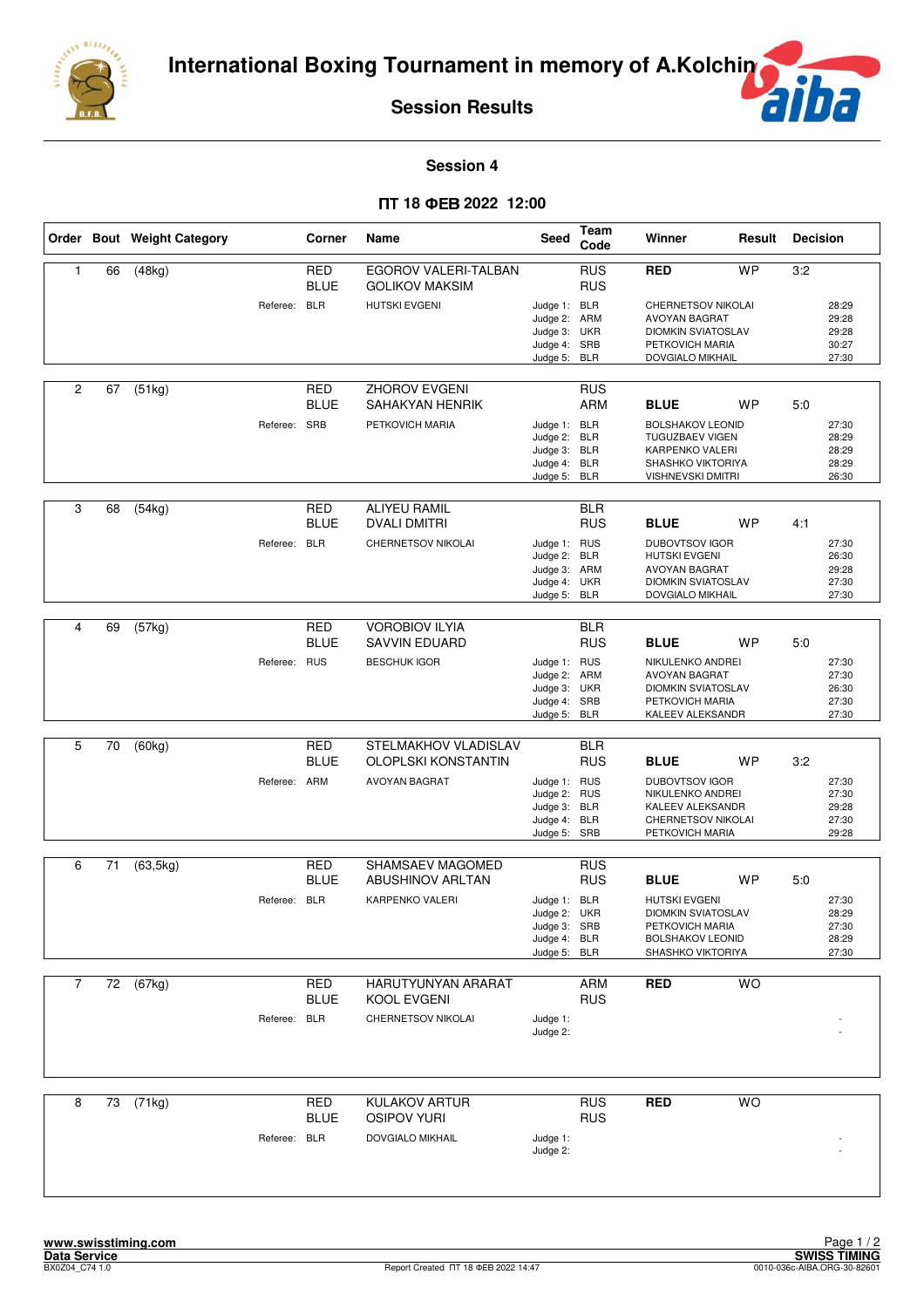



#### **Session 4**

## $\Pi$ **T 18 ΦEB 2022 12:00**

|    |    | Order Bout Weight Category |              | Corner                                  | Name                                                                           | Seed                                                                         | Team<br>Code             | Winner                                                                                                                              | Result    | <b>Decision</b> |                                           |
|----|----|----------------------------|--------------|-----------------------------------------|--------------------------------------------------------------------------------|------------------------------------------------------------------------------|--------------------------|-------------------------------------------------------------------------------------------------------------------------------------|-----------|-----------------|-------------------------------------------|
| 9  | 74 | (75kg)                     |              | <b>RED</b><br><b>BLUE</b>               | SERGEEV SEGREI<br><b>MEMICH ALMIR</b>                                          |                                                                              | <b>RUS</b><br><b>SRB</b> | <b>BLUE</b>                                                                                                                         | <b>WP</b> | 3:2             |                                           |
|    |    |                            | Referee: RUS |                                         | <b>DUBOVTSOV IGOR</b>                                                          | Judge 1: RUS<br>Judge 2: ARM<br>Judge 3: UKR<br>Judge 4: BLR<br>Judge 5: SRB |                          | <b>BESCHUK IGOR</b><br><b>AVOYAN BAGRAT</b><br><b>DIOMKIN SVIATOSLAV</b><br><b>HUTSKI EVGENI</b><br>PETKOVICH MARIA                 |           |                 | 30:27<br>28:29<br>28:29<br>29:28<br>27:30 |
| 10 | 75 | (80kg)                     | Referee:     | <b>RED</b><br><b>BLUE</b><br><b>BLR</b> | <b>KIRIIAKOV ANDREI</b><br><b>KOLESNIKOV RUSLAN</b><br><b>BOLSHAKOV LEONID</b> | Judge 1:<br>Judge 2:                                                         | <b>MDA</b><br><b>RUS</b> | <b>BLUE</b>                                                                                                                         | <b>WO</b> |                 |                                           |
| 11 | 76 | (86kg)                     |              | <b>RED</b><br><b>BLUE</b>               | <b>OSTANIN VITALI</b><br><b>HANAPIEV RAMAZAN</b>                               |                                                                              | <b>BLR</b><br><b>RUS</b> | <b>BLUE</b>                                                                                                                         | <b>WP</b> | 5:0             |                                           |
|    |    |                            | Referee: UKR |                                         | <b>DIOMKIN SVIATOSLAV</b>                                                      | Judge 1: RUS<br>Judge 2: ARM<br>Judge 3: SRB<br>Judge 4: BLR<br>Judge 5: BLR |                          | NIKULENKO ANDREI<br><b>AVOYAN BAGRAT</b><br>PETKOVICH MARIA<br><b>TUGUZBAEV VIGEN</b><br><b>VISHNEVSKI DMITRI</b>                   |           |                 | 24:30<br>26:30<br>26:30<br>26:30<br>25:30 |
| 12 | 77 | (92kg)                     |              | <b>RED</b>                              | <b>FIODOROV IGOR</b>                                                           |                                                                              | <b>RUS</b>               |                                                                                                                                     |           |                 |                                           |
|    |    |                            | Referee: BLR | <b>BLUE</b>                             | <b>DADAEV RAMAZAN</b><br>KALEEV ALEKSANDR                                      | Judge 1: BLR<br>Judge 2: BLR<br>Judge 3: BLR<br>Judge 4: BLR<br>Judge 5: BLR | <b>RUS</b>               | <b>BLUE</b><br><b>HUTSKI EVGENI</b><br><b>BOLSHAKOV LEONID</b><br><b>KARPENKO VALERI</b><br>CHERNETSOV NIKOLAI<br>SHASHKO VIKTORIYA | <b>WP</b> | 5:0             | 28:29<br>28:29<br>28:29<br>28:29<br>27:30 |
| 13 | 78 | $(+92kg)$                  |              | <b>RED</b><br><b>BLUE</b>               | <b>DRONOV ALESKEI</b><br><b>RIABTSEV EVGENI</b>                                |                                                                              | <b>RUS</b><br><b>RUS</b> | <b>RED</b>                                                                                                                          | <b>WP</b> | 4:1             |                                           |
|    |    |                            | Referee: RUS |                                         | NIKULENKO ANDREI                                                               | Judge 1: ARM<br>Judge 2: UKR<br>Judge 3: SRB<br>Judge 4: BLR<br>Judge 5: BLR |                          | <b>AVOYAN BAGRAT</b><br><b>DIOMKIN SVIATOSLAV</b><br>PETKOVICH MARIA<br><b>TUGUZBAEV VIGEN</b><br><b>VISHNEVSKI DMITRI</b>          |           |                 | 30:27<br>30:27<br>30:27<br>29:28<br>28:29 |

**LEGEND**

**www.swisstiming.com**

Walkover **WP** Win on points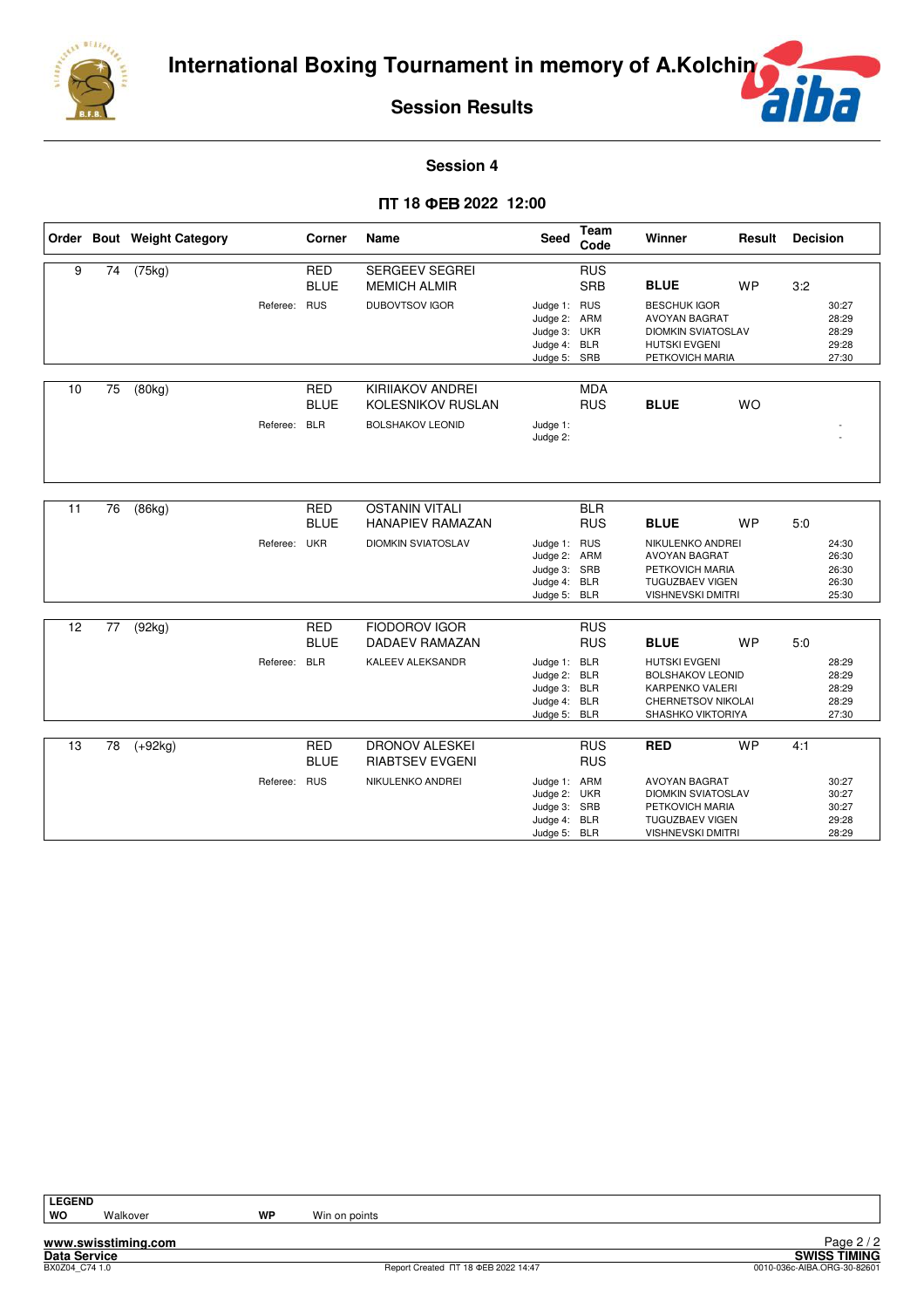

 **(48 kg)**



**Draw Sheet**

## $\overline{AB}$  of ПТ 18 ФЕВ 2022





**NOTES**

Sorting order for ranked 3rd: from semifinals, first, loser against the gold medallist, second, loser against the silver medallist. For ranked 5th: from quarterfinals, same criteria to list the first two losers and then, loser against 1st listed with ranking 3, then 2nd listed with ranking 3.

**LEGEND**

**Win on points**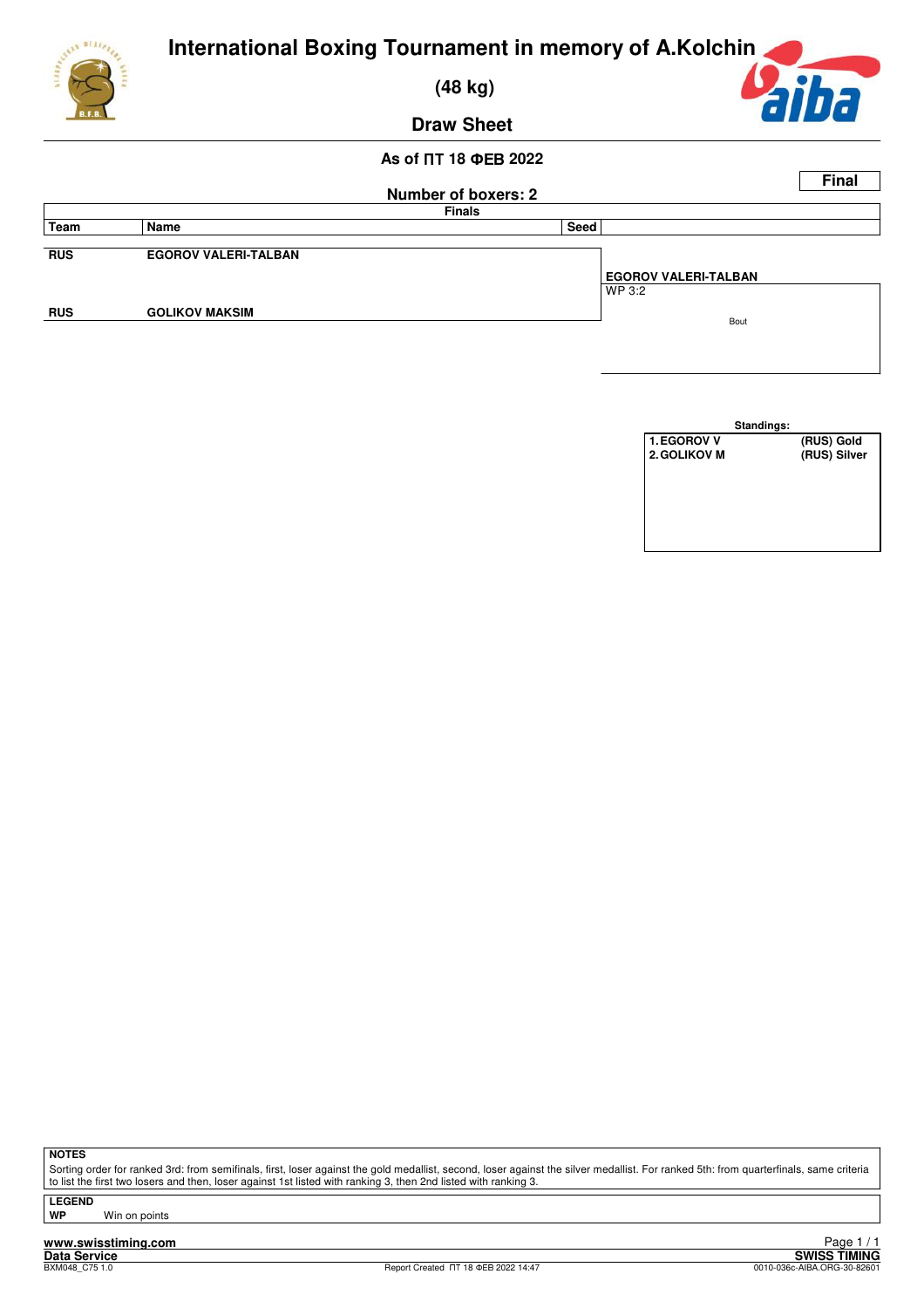

 **(51 kg)**



**Draw Sheet**

## $\overline{AB}$  of ПТ 18 ФЕВ 2022



**NOTES**

Sorting order for ranked 3rd: from semifinals, first, loser against the gold medallist, second, loser against the silver medallist. For ranked 5th: from quarterfinals, same criteria to list the first two losers and then, loser against 1st listed with ranking 3, then 2nd listed with ranking 3.

**LEGEND**

**Win on points**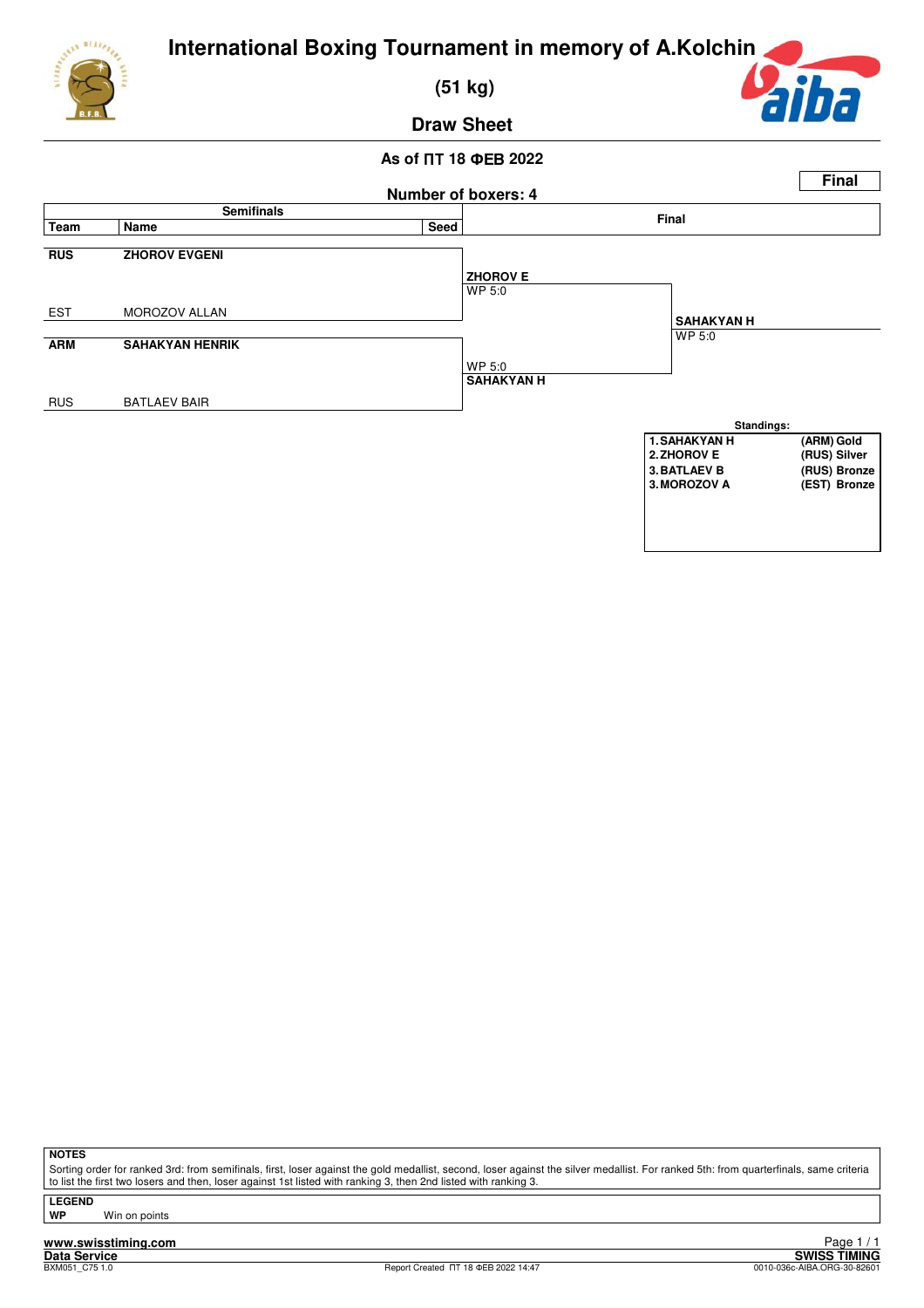

 **(54 kg)**



**Draw Sheet**

### $\overline{AB}$  of ПТ 18 ФЕВ 2022



**NOTES**

Sorting order for ranked 3rd: from semifinals, first, loser against the gold medallist, second, loser against the silver medallist. For ranked 5th: from quarterfinals, same criteria to list the first two losers and then, loser against 1st listed with ranking 3, then 2nd listed with ranking 3

**LEGEND**

**Win on points**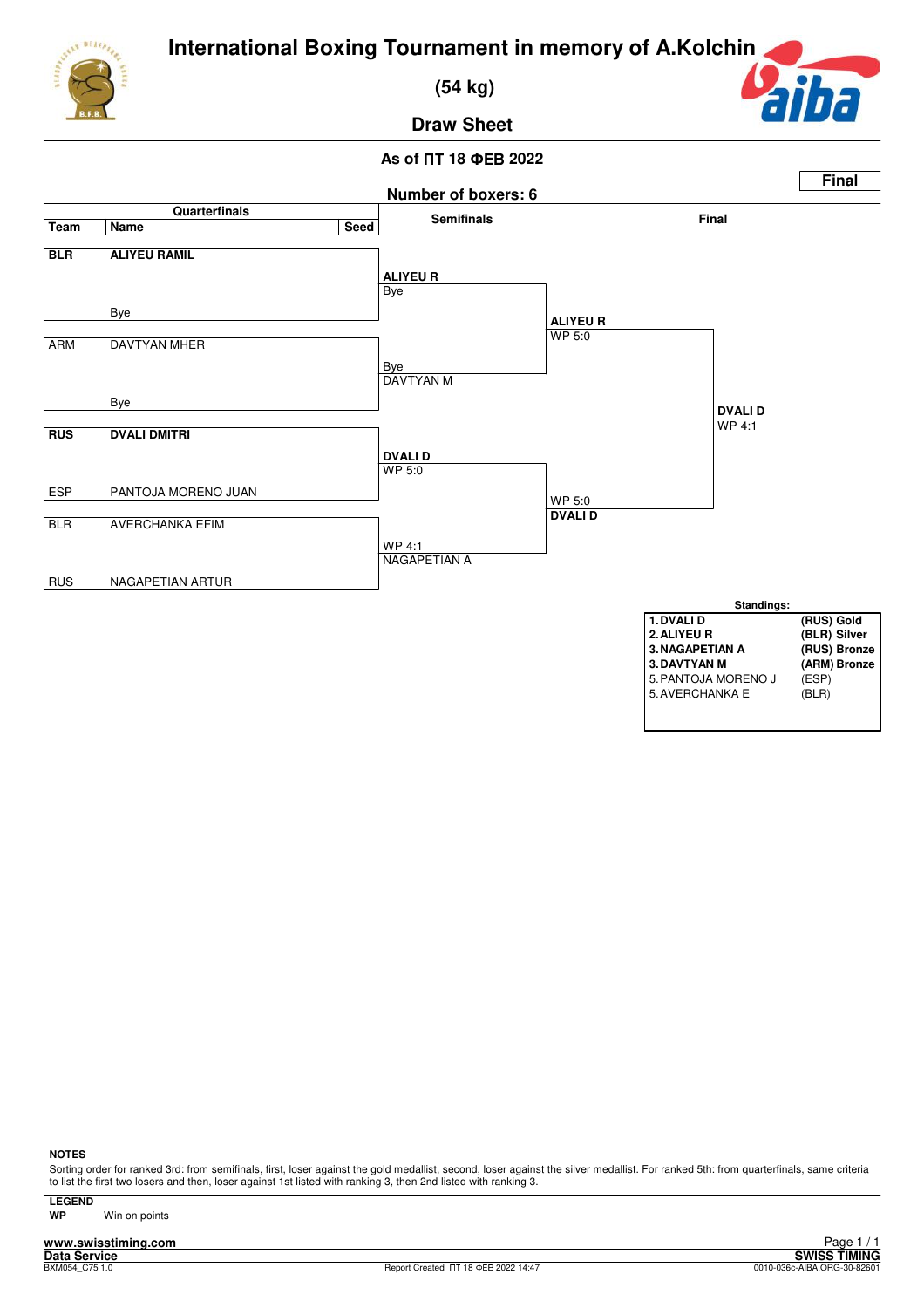

 **(57 kg)**



**Draw Sheet**

## $\overline{AB}$  of ПТ 18 ФЕВ 2022



| NOTES            |
|------------------|
| Sorting order fo |

or ranked 3rd: from semifinals, first, loser against the gold medallist, second, loser against the silver medallist. For ranked 5th: from quarterfinals, same criteria to list the first two losers and then, loser against 1st listed with ranking 3, then 2nd listed with ranking 3

**LEGEND**

Walkover **WP** Win on points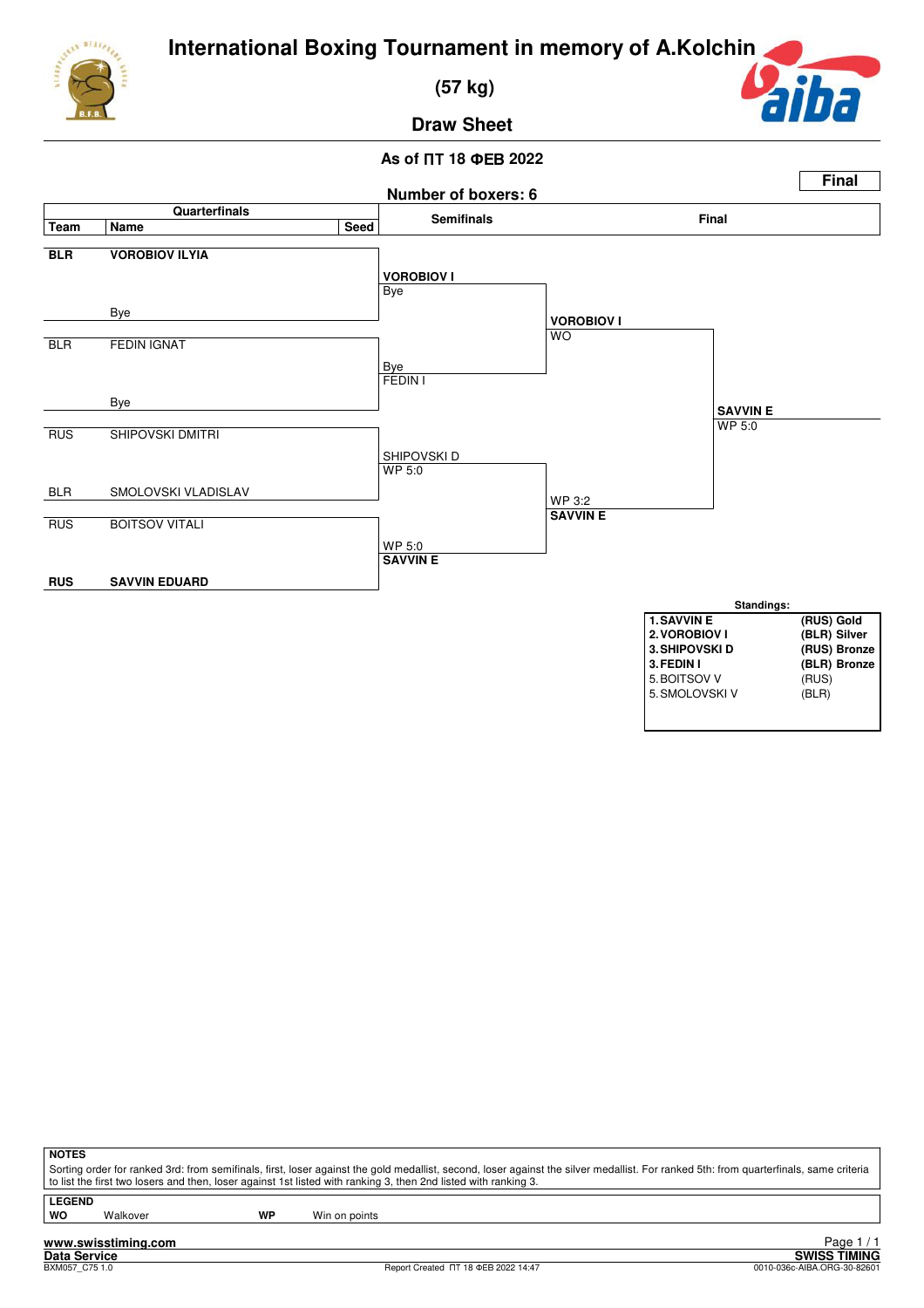

 **(60 kg)**



**Draw Sheet**

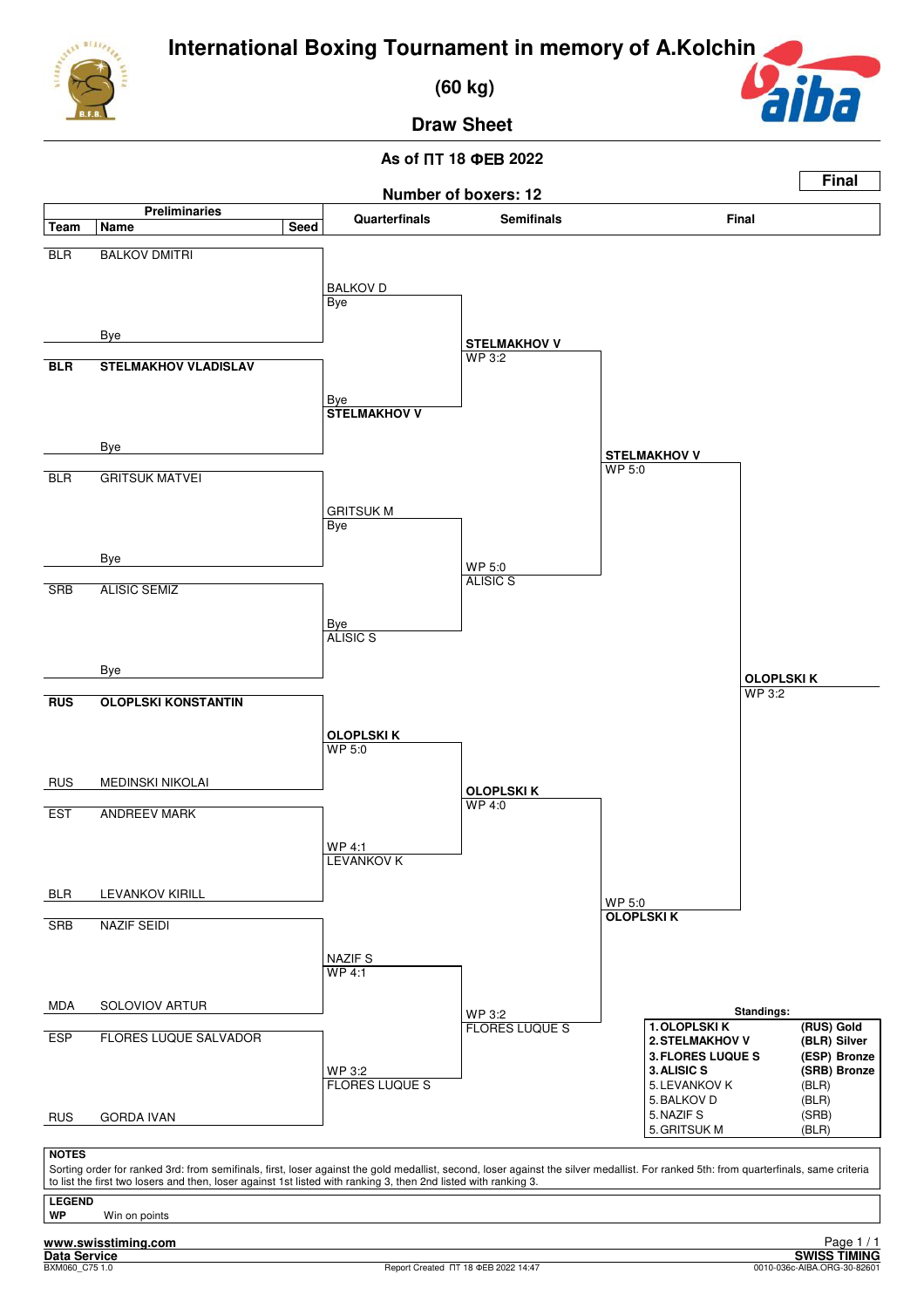

 **(63,5 kg)**



**Final**

**Draw Sheet**

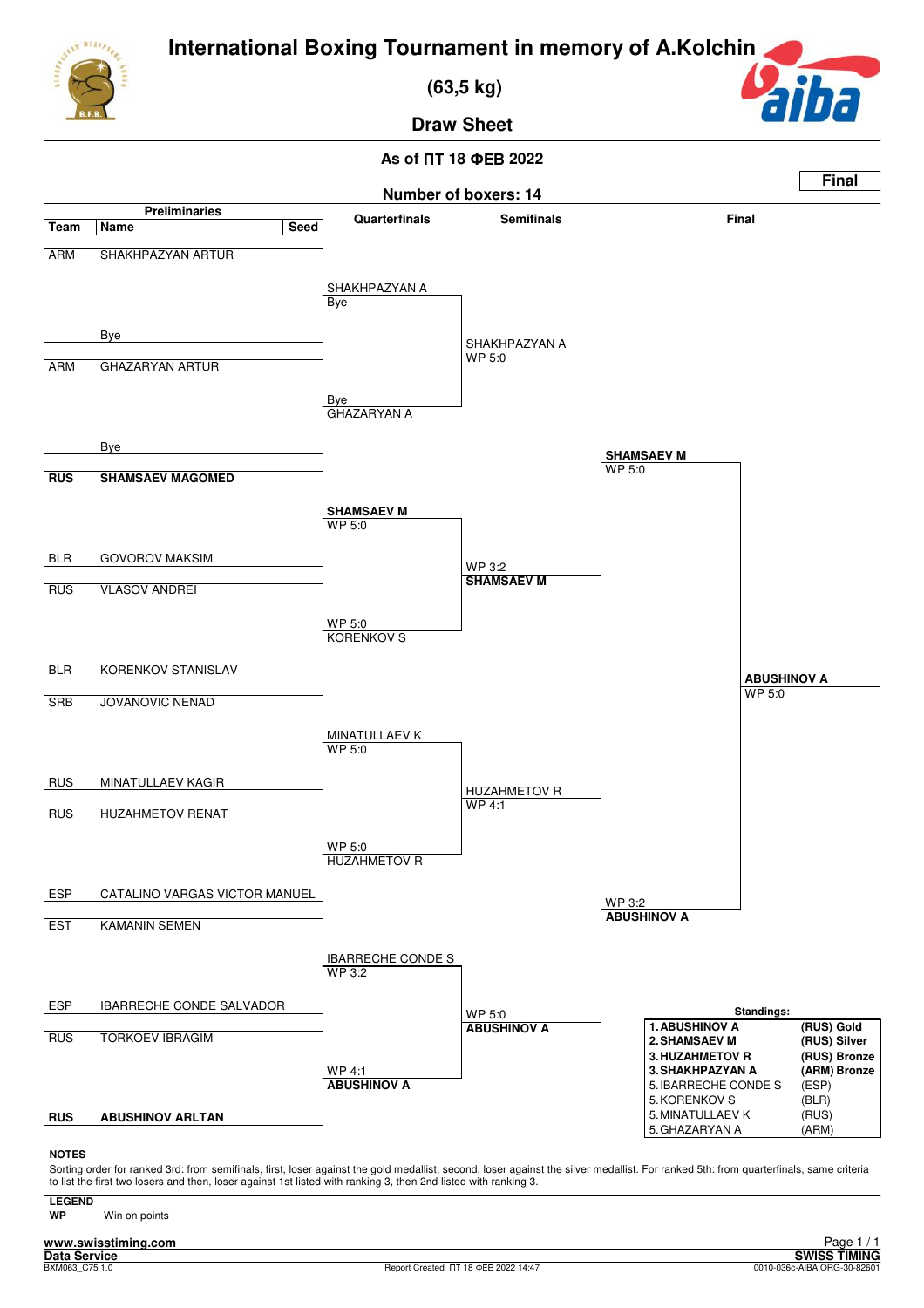

 **(67 kg)**



**Draw Sheet**

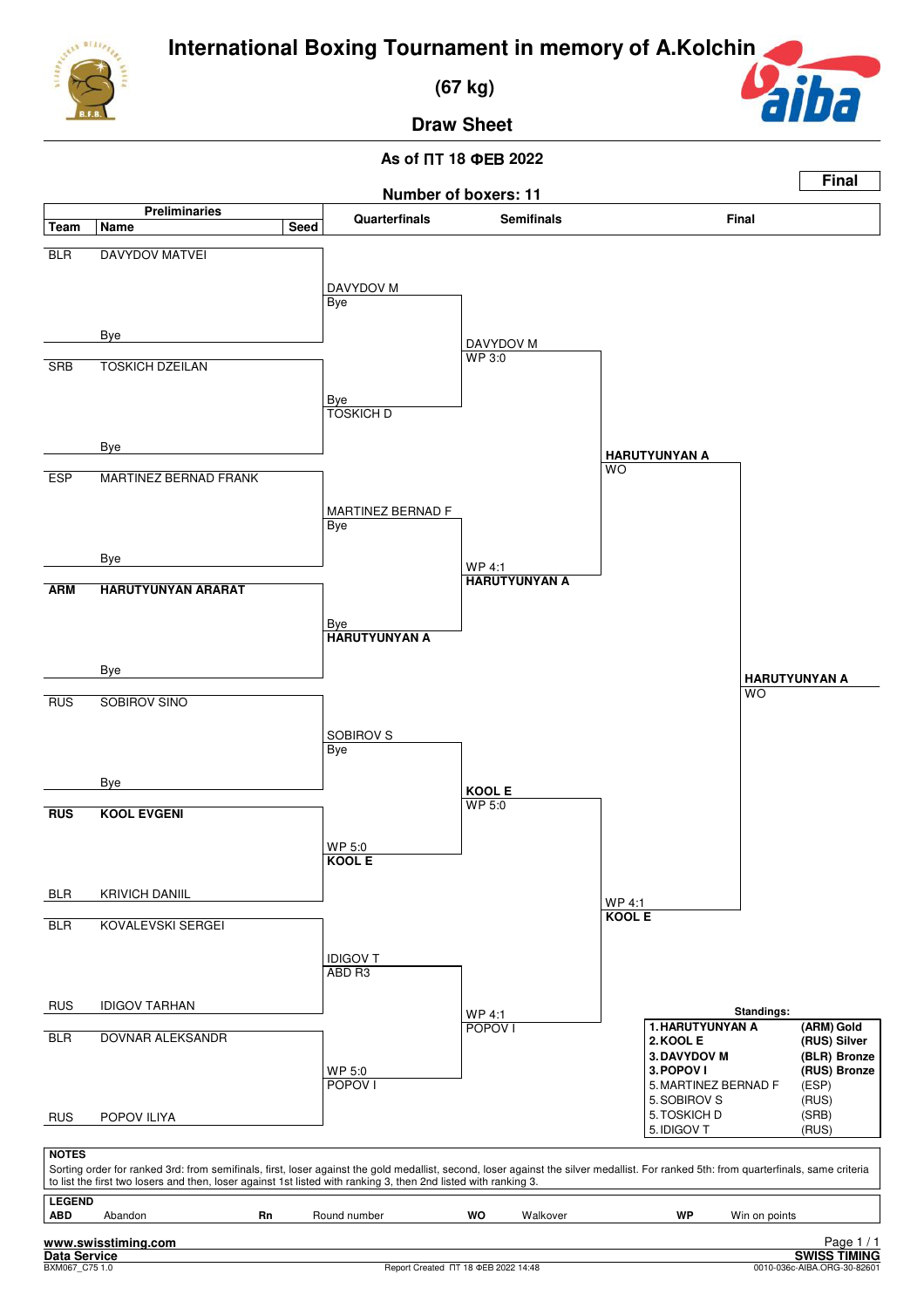

 **(71 kg)**



**Draw Sheet**

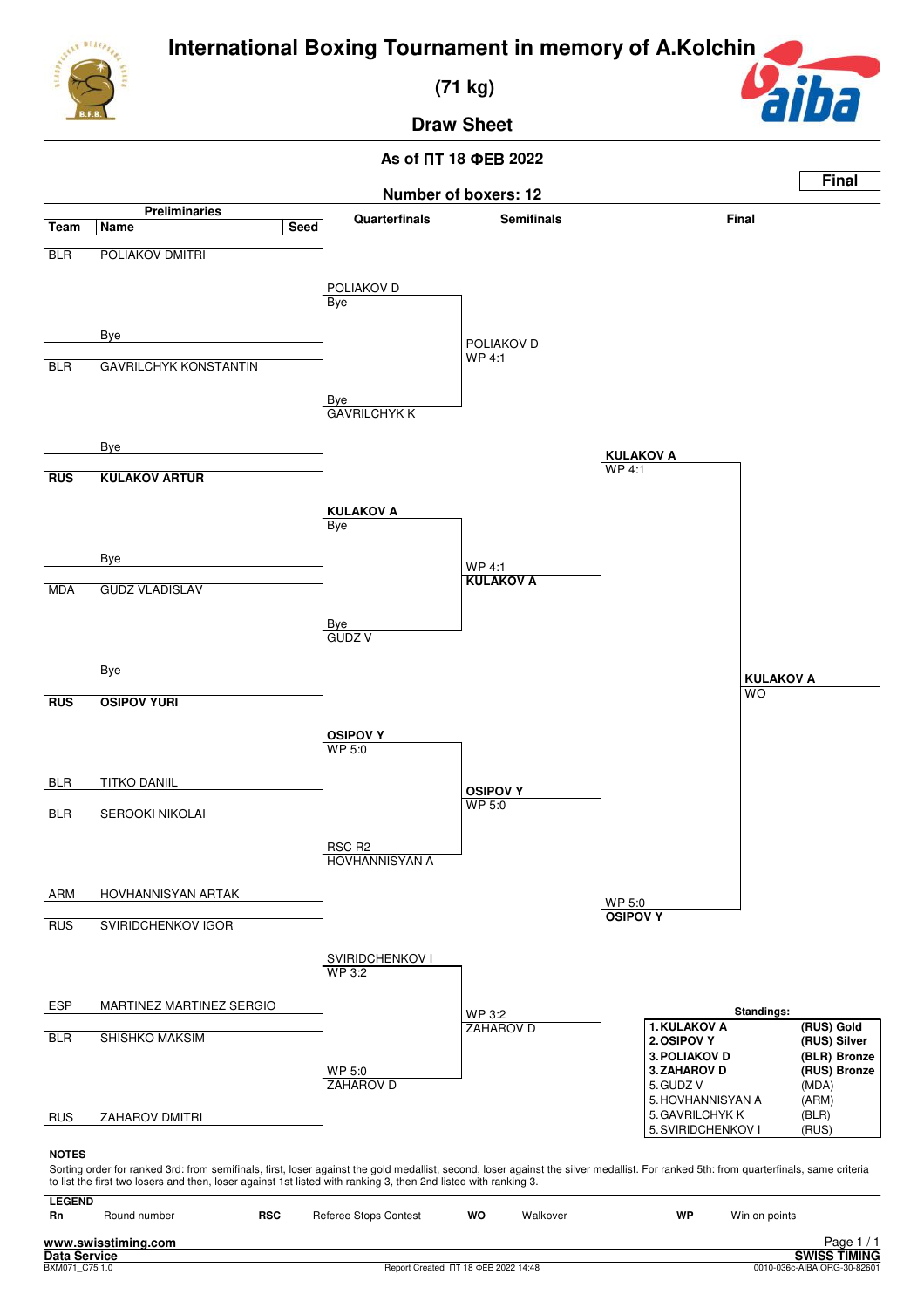

 **(75 kg)**



**Draw Sheet**



| <b>NOTES</b> |                                                                                                                                                                                                                                                                                                          |            |                       |    |          |    |               |  |  |  |  |
|--------------|----------------------------------------------------------------------------------------------------------------------------------------------------------------------------------------------------------------------------------------------------------------------------------------------------------|------------|-----------------------|----|----------|----|---------------|--|--|--|--|
|              | Sorting order for ranked 3rd: from semifinals, first, loser against the gold medallist, second, loser against the silver medallist. For ranked 5th: from quarterfinals, same criteria<br>to list the first two losers and then, loser against 1st listed with ranking 3, then 2nd listed with ranking 3. |            |                       |    |          |    |               |  |  |  |  |
|              | <b>LEGEND</b>                                                                                                                                                                                                                                                                                            |            |                       |    |          |    |               |  |  |  |  |
| Rn           | Round number                                                                                                                                                                                                                                                                                             | <b>RSC</b> | Referee Stops Contest | WO | Walkover | WP | Win on points |  |  |  |  |
|              | Page $1/1$<br>www.swisstiming.com<br><b>SWISS TIMING</b><br><b>Data Service</b>                                                                                                                                                                                                                          |            |                       |    |          |    |               |  |  |  |  |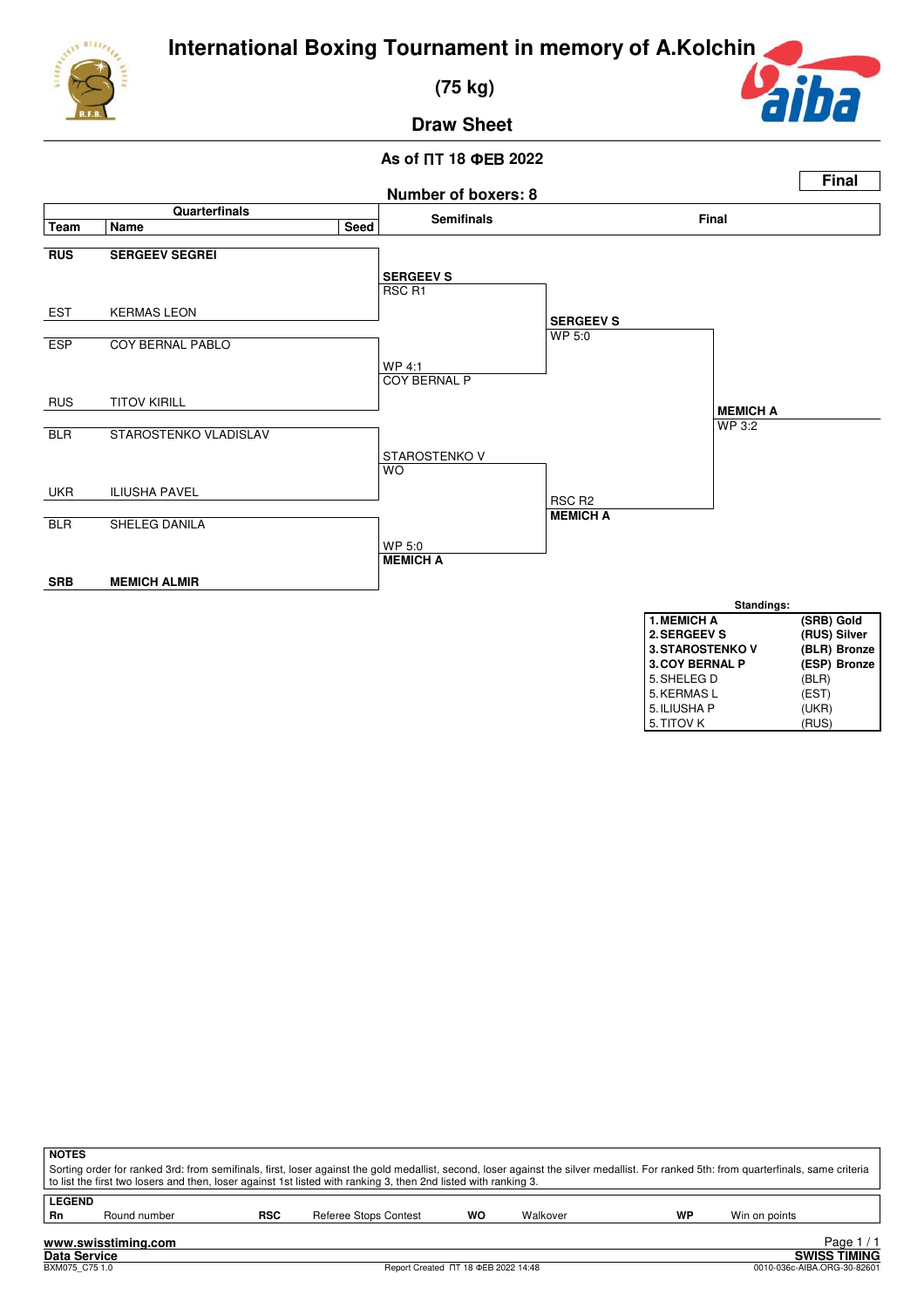

 **(80 kg)**



**Draw Sheet**



|                                                                   | <b>NOTES</b><br>Sorting order for ranked 3rd: from semifinals, first, loser against the gold medallist, second, loser against the silver medallist. For ranked 5th: from quarterfinals, same criteria<br>to list the first two losers and then, loser against 1st listed with ranking 3, then 2nd listed with ranking 3. |            |                       |    |          |    |               |  |  |  |  |  |
|-------------------------------------------------------------------|--------------------------------------------------------------------------------------------------------------------------------------------------------------------------------------------------------------------------------------------------------------------------------------------------------------------------|------------|-----------------------|----|----------|----|---------------|--|--|--|--|--|
| <b>LEGEND</b><br>Rn                                               | Round number                                                                                                                                                                                                                                                                                                             | <b>RSC</b> | Referee Stops Contest | wo | Walkover | WP | Win on points |  |  |  |  |  |
| Page $1/7$<br>www.swisstiming.com<br>CUIDO TIMINO<br>Bata Bamilan |                                                                                                                                                                                                                                                                                                                          |            |                       |    |          |    |               |  |  |  |  |  |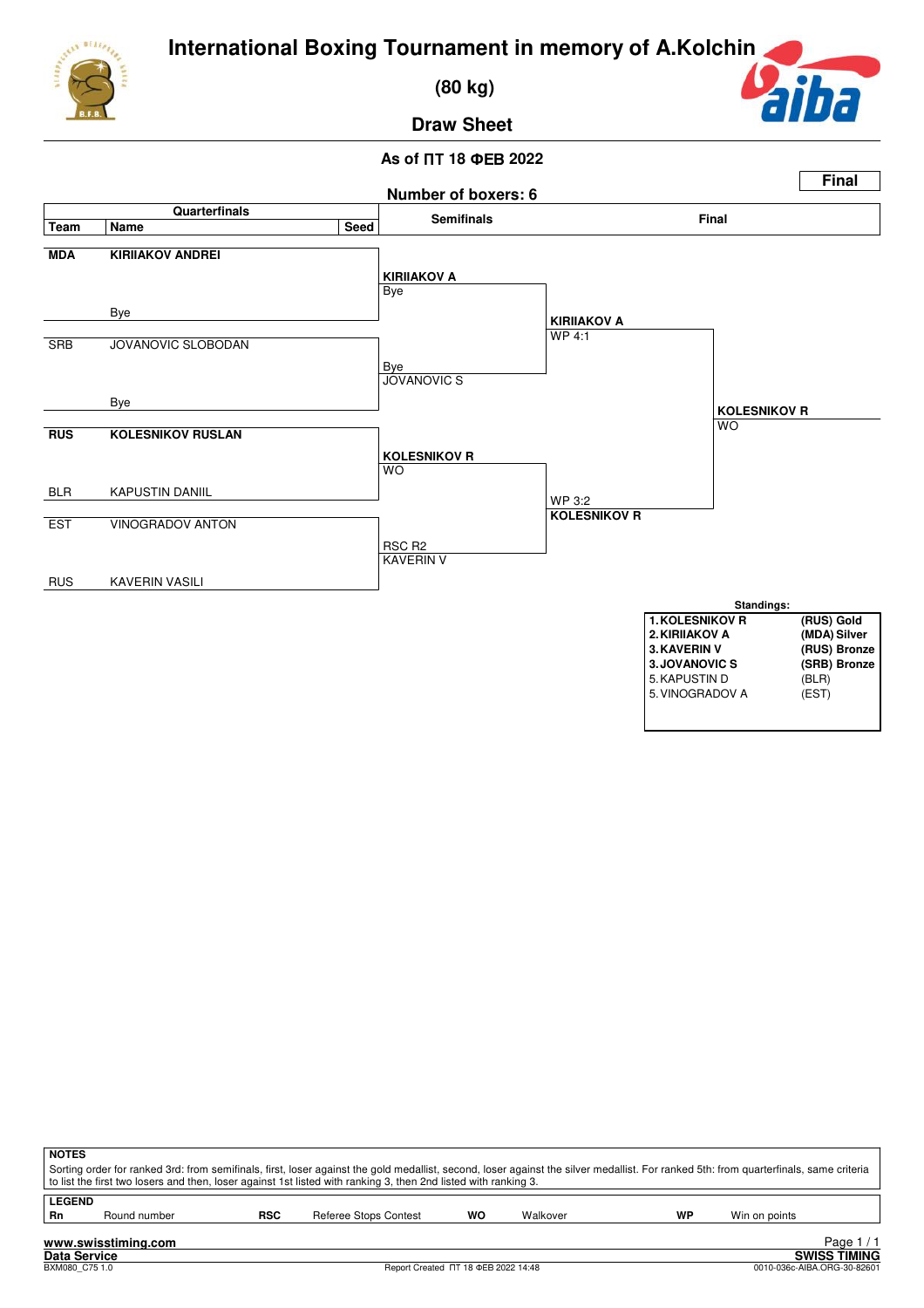

 **(86 kg)**



## **Draw Sheet**

## $\overline{AB}$  of ПТ 18 ФЕВ 2022



**NOTES**

Sorting order for ranked 3rd: from semifinals, first, loser against the gold medallist, second, loser against the silver medallist. For ranked 5th: from quarterfinals, same criteria to list the first two losers and then, loser against 1st listed with ranking 3, then 2nd listed with ranking 3.

**LEGEND Win on points**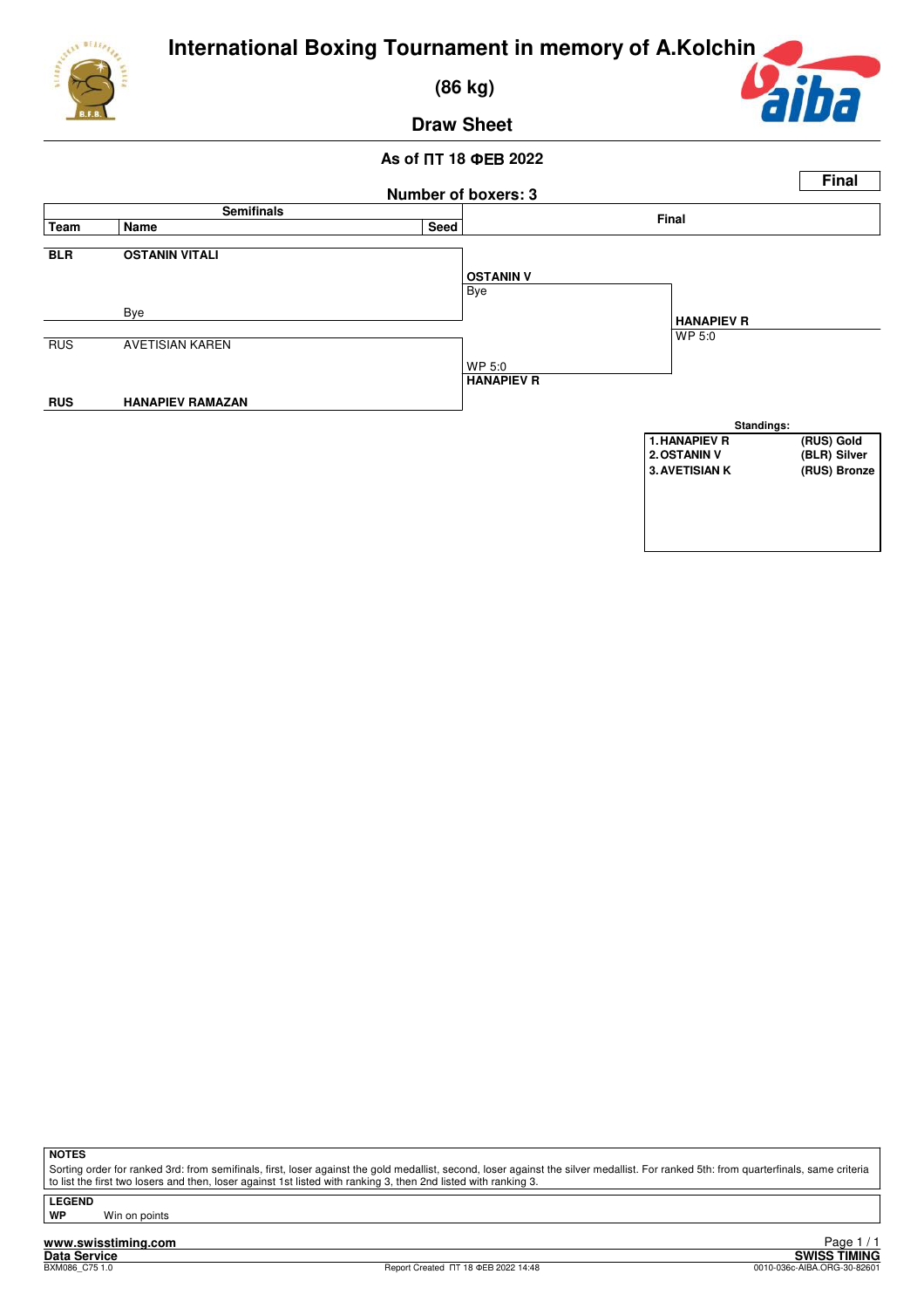

 **(92 kg)**



**Draw Sheet**



| <b>NOTES</b>        | Sorting order for ranked 3rd: from semifinals, first, loser against the gold medallist, second, loser against the silver medallist. For ranked 5th: from quarterfinals, same criteria<br>to list the first two losers and then, loser against 1st listed with ranking 3, then 2nd listed with ranking 3. |            |                       |    |               |  |  |  |  |  |
|---------------------|----------------------------------------------------------------------------------------------------------------------------------------------------------------------------------------------------------------------------------------------------------------------------------------------------------|------------|-----------------------|----|---------------|--|--|--|--|--|
| <b>LEGEND</b><br>Rn | Round number                                                                                                                                                                                                                                                                                             | <b>RSC</b> | Referee Stops Contest | WP | Win on points |  |  |  |  |  |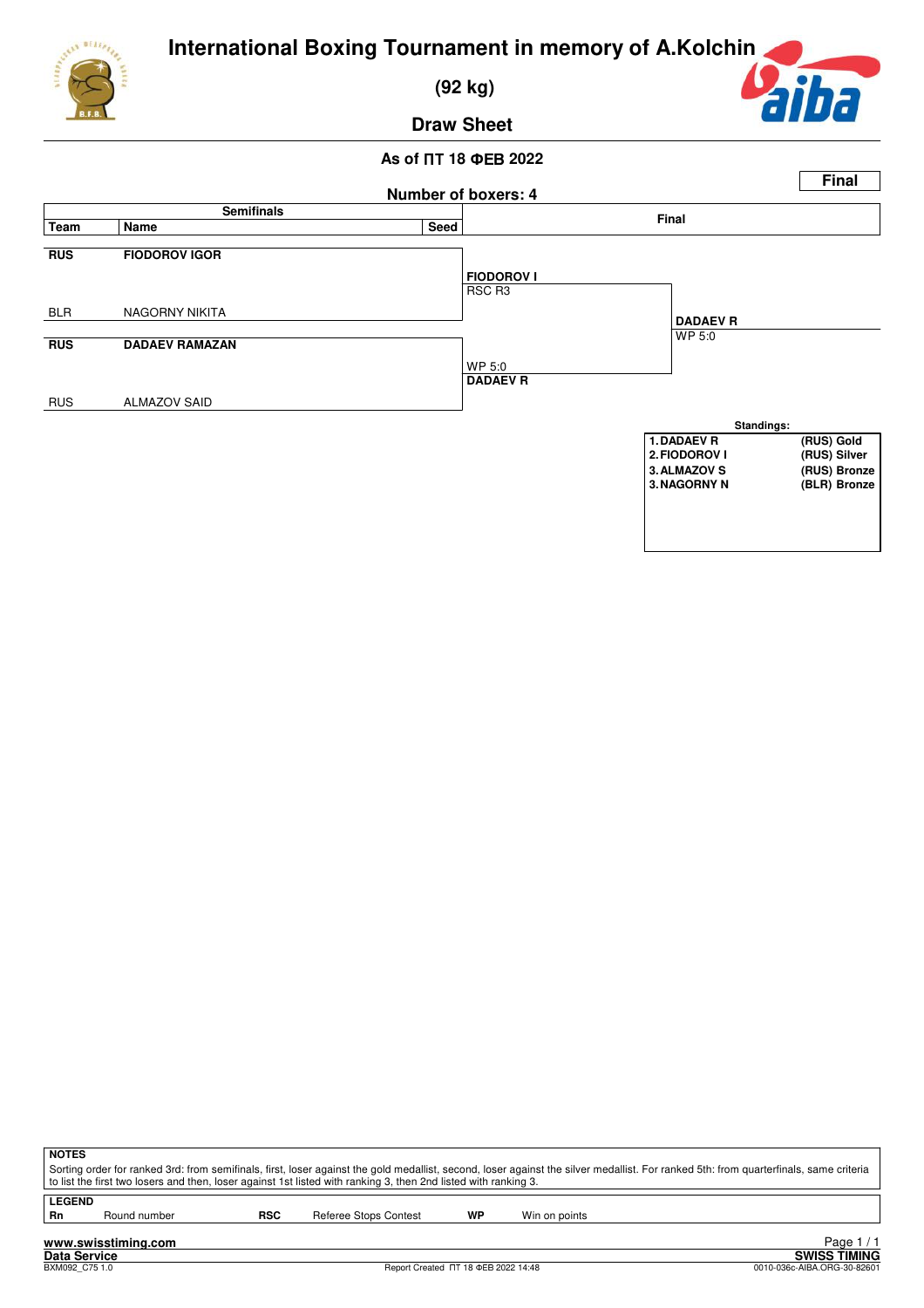

 **(+92 kg)**



**Draw Sheet**

## $\overline{AB}$  of ПТ 18 ФЕВ 2022



**NOTES**

Sorting order for ranked 3rd: from semifinals, first, loser against the gold medallist, second, loser against the silver medallist. For ranked 5th: from quarterfinals, same criteria to list the first two losers and then, loser against 1st listed with ranking 3, then 2nd listed with ranking 3.

**LEGEND**

Walkover **WP** Win on points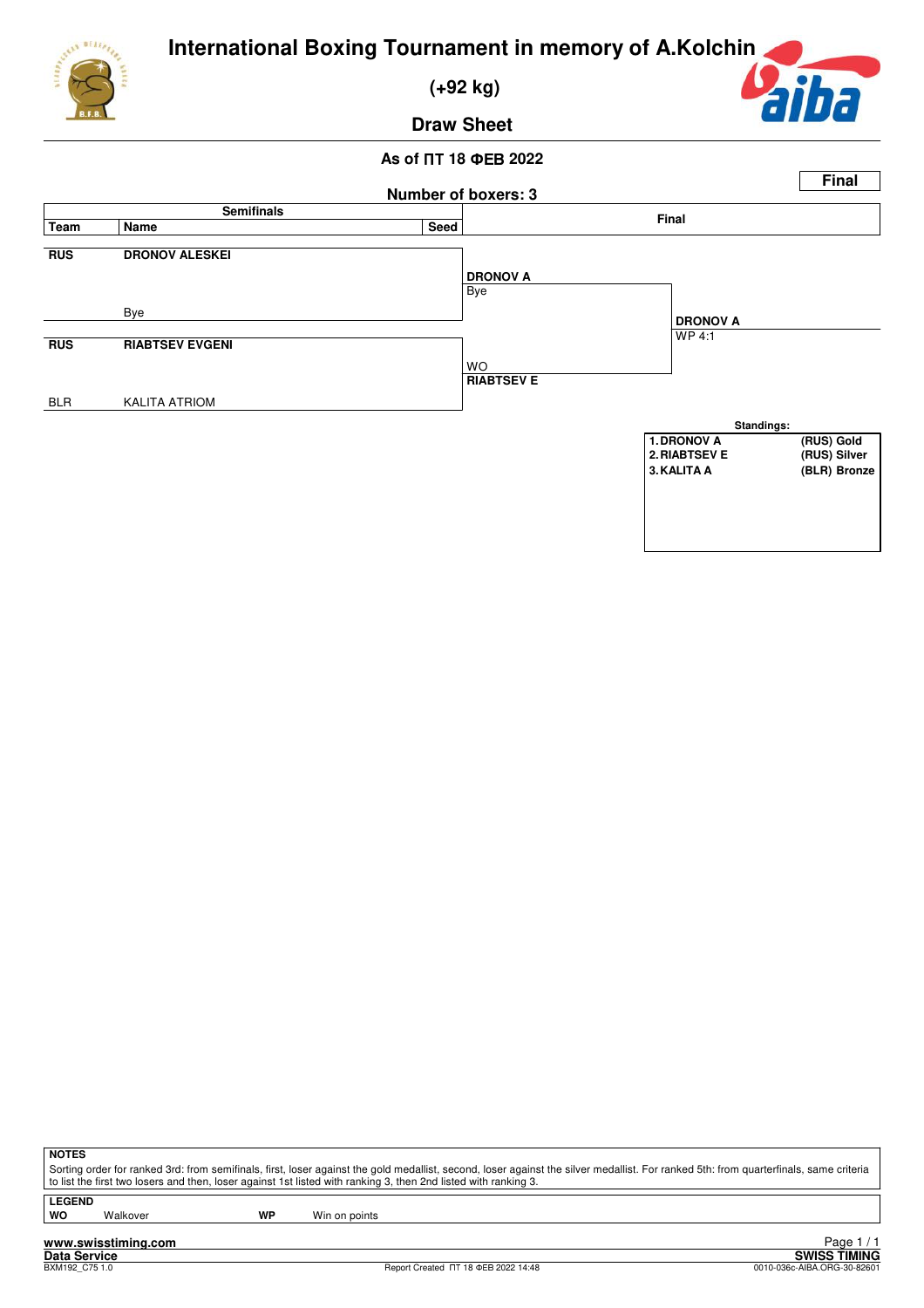



# **Medallists by Weight Category**

## $\overline{AB}$  of ПТ 18 ФЕВ 2022

## **After 13 of 13 Events**

| <b>Weight Category</b> | <b>Date</b>      | Medal         | Name                         | <b>Team Code</b> |
|------------------------|------------------|---------------|------------------------------|------------------|
| (48kg)                 | <b>IT 18 ΦEB</b> | <b>GOLD</b>   | EGOROV VALERI-TALBAN         | <b>RUS</b>       |
|                        |                  | <b>SILVER</b> | <b>GOLIKOV MAKSIM</b>        | <b>RUS</b>       |
| (51kg)                 | <b>NT 18 ФEB</b> | <b>GOLD</b>   | SAHAKYAN HENRIK              | ARM              |
|                        |                  | <b>SILVER</b> | <b>ZHOROV EVGENI</b>         | <b>RUS</b>       |
|                        |                  | <b>BRONZE</b> | <b>BATLAEV BAIR</b>          | <b>RUS</b>       |
|                        |                  | <b>BRONZE</b> | MOROZOV ALLAN                | <b>EST</b>       |
| (54kg)                 | <b>NT 18 ФEB</b> | <b>GOLD</b>   | <b>DVALI DMITRI</b>          | <b>RUS</b>       |
|                        |                  | <b>SILVER</b> | <b>ALIYEU RAMIL</b>          | <b>BLR</b>       |
|                        |                  | <b>BRONZE</b> | NAGAPETIAN ARTUR             | <b>RUS</b>       |
|                        |                  | <b>BRONZE</b> | <b>DAVTYAN MHER</b>          | ARM              |
| (57kg)                 | <b>NT 18 ФЕВ</b> | <b>GOLD</b>   | SAVVIN EDUARD                | <b>RUS</b>       |
|                        |                  | <b>SILVER</b> | VOROBIOV ILYIA               | <b>BLR</b>       |
|                        |                  | <b>BRONZE</b> | SHIPOVSKI DMITRI             | <b>RUS</b>       |
|                        |                  | <b>BRONZE</b> | FEDIN IGNAT                  | <b>BLR</b>       |
| (60kg)                 | <b>NT 18 ФEB</b> | GOLD          | <b>OLOPLSKI KONSTANTIN</b>   | <b>RUS</b>       |
|                        |                  | <b>SILVER</b> | STELMAKHOV VLADISLAV         | <b>BLR</b>       |
|                        |                  | <b>BRONZE</b> | <b>FLORES LUQUE SALVADOR</b> | <b>ESP</b>       |
|                        |                  | <b>BRONZE</b> | <b>ALISIC SEMIZ</b>          | <b>SRB</b>       |
| (63, 5kg)              | <b>NT 18 ФEB</b> | <b>GOLD</b>   | <b>ABUSHINOV ARLTAN</b>      | <b>RUS</b>       |
|                        |                  | <b>SILVER</b> | SHAMSAEV MAGOMED             | <b>RUS</b>       |
|                        |                  | <b>BRONZE</b> | <b>HUZAHMETOV RENAT</b>      | <b>RUS</b>       |
|                        |                  | <b>BRONZE</b> | SHAKHPAZYAN ARTUR            | <b>ARM</b>       |
| (67kg)                 | <b>NT 18 ФEB</b> | <b>GOLD</b>   | HARUTYUNYAN ARARAT           | <b>ARM</b>       |
|                        |                  | <b>SILVER</b> | KOOL EVGENI                  | <b>RUS</b>       |
|                        |                  | <b>BRONZE</b> | DAVYDOV MATVEI               | <b>BLR</b>       |
|                        |                  | <b>BRONZE</b> | POPOV ILIYA                  | <b>RUS</b>       |
| (71kg)                 | <b>NT 18 ФЕВ</b> | <b>GOLD</b>   | KULAKOV ARTUR                | <b>RUS</b>       |
|                        |                  | <b>SILVER</b> | <b>OSIPOV YURI</b>           | <b>RUS</b>       |
|                        |                  | <b>BRONZE</b> | POLIAKOV DMITRI              | <b>BLR</b>       |
|                        |                  | <b>BRONZE</b> | <b>ZAHAROV DMITRI</b>        | <b>RUS</b>       |
| (75kg)                 | <b>NT 18 ФEB</b> | GOLD          | <b>MEMICH ALMIR</b>          | <b>SRB</b>       |
|                        |                  | <b>SILVER</b> | SERGEEV SEGREI               | <b>RUS</b>       |
|                        |                  | <b>BRONZE</b> | STAROSTENKO VLADISLAV        | <b>BLR</b>       |
|                        |                  | <b>BRONZE</b> | COY BERNAL PABLO             | <b>ESP</b>       |
| (80kg)                 | <b>NT 18 ФEB</b> | <b>GOLD</b>   | KOLESNIKOV RUSLAN            | <b>RUS</b>       |
|                        |                  | <b>SILVER</b> | KIRIIAKOV ANDREI             | <b>MDA</b>       |
|                        |                  | <b>BRONZE</b> | KAVERIN VASILI               | <b>RUS</b>       |
|                        |                  | <b>BRONZE</b> | JOVANOVIC SLOBODAN           | <b>SRB</b>       |
| (86kg)                 | <b>IT 18 ΦEB</b> | GOLD          | HANAPIEV RAMAZAN             | <b>RUS</b>       |
|                        |                  | <b>SILVER</b> | <b>OSTANIN VITALI</b>        | <b>BLR</b>       |
|                        |                  | <b>BRONZE</b> | <b>AVETISIAN KAREN</b>       | <b>RUS</b>       |
| (92kg)                 | <b>NT 18 ФЕВ</b> | <b>GOLD</b>   | DADAEV RAMAZAN               | <b>RUS</b>       |
|                        |                  | <b>SILVER</b> | <b>FIODOROV IGOR</b>         | <b>RUS</b>       |
|                        |                  | <b>BRONZE</b> | ALMAZOV SAID                 | <b>RUS</b>       |
|                        |                  | <b>BRONZE</b> | NAGORNY NIKITA               | BLR              |
| $(+92kg)$              | <b>IT 18 ΦEB</b> | GOLD          | DRONOV ALESKEI               | <b>RUS</b>       |
|                        |                  | SILVER        | RIABTSEV EVGENI              | <b>RUS</b>       |
|                        |                  | <b>BRONZE</b> | <b>KALITA ATRIOM</b>         | <b>BLR</b>       |

**NOTES**

Sorting order for ranked 3rd: from semifinals, first, loser against the gold medallist, second, loser against the silver medallist.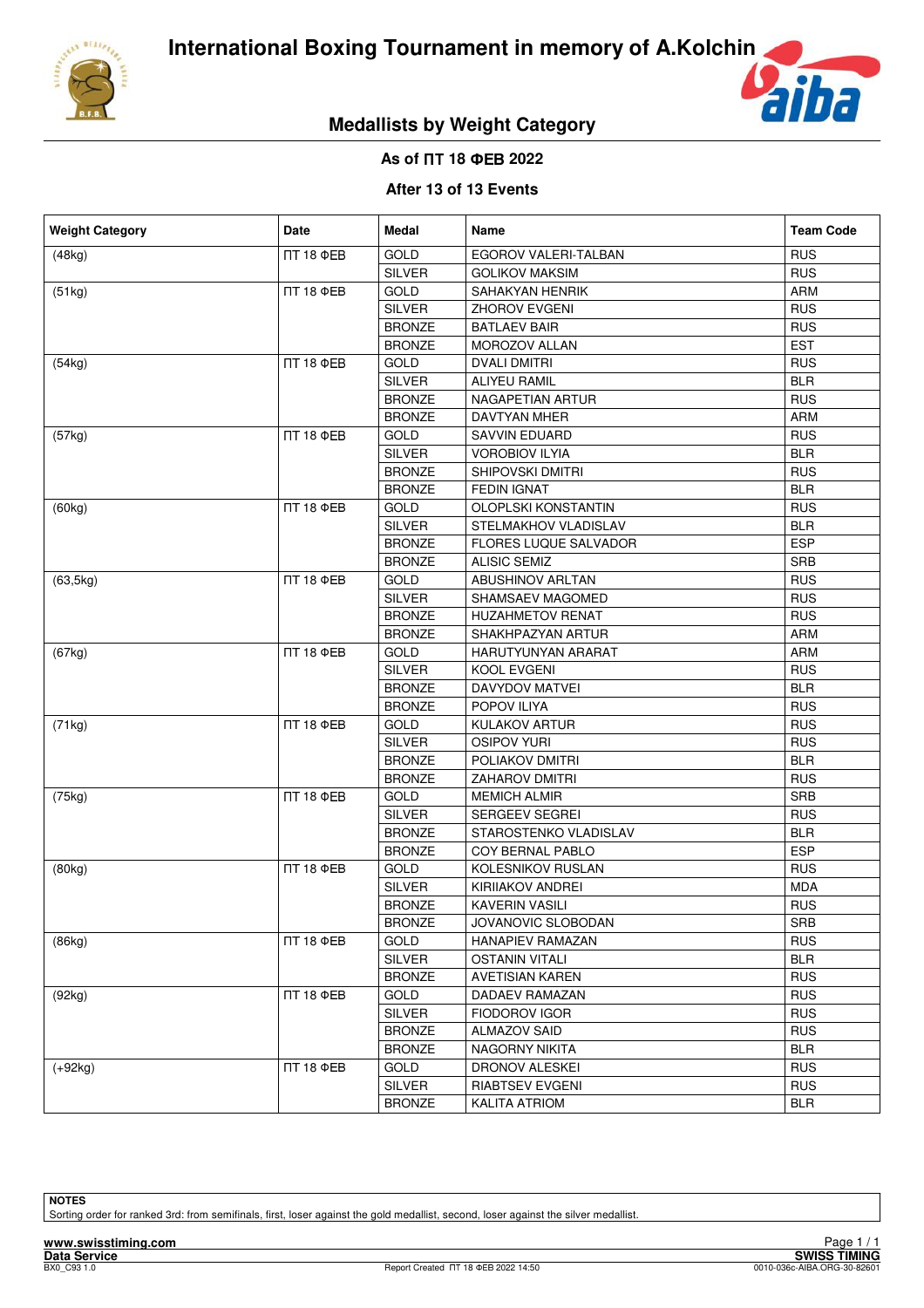



# **Top List**

|             | (48kg)                      |      |            | (51kg) |                        |      |            |  |
|-------------|-----------------------------|------|------------|--------|------------------------|------|------------|--|
| <b>Rank</b> | Name                        | Seed | Team       | ∣Rank  | Name                   | Seed | Team       |  |
|             | <b>EGOROV VALERI-TALBAN</b> |      | <b>RUS</b> |        | <b>SAHAKYAN HENRIK</b> |      | ARM        |  |
| C           | <b>GOLIKOV MAKSIM</b>       |      | <b>RUS</b> |        | <b>ZHOROV EVGENI</b>   |      | <b>RUS</b> |  |
|             |                             |      |            |        | <b>BATLAEV BAIR</b>    |      | <b>RUS</b> |  |
|             |                             |      |            |        | <b>MOROZOV ALLAN</b>   |      | <b>EST</b> |  |

|             | (54kg)                  |      |            |      | (57kg)                  |      |            |
|-------------|-------------------------|------|------------|------|-------------------------|------|------------|
| <b>Rank</b> | <b>Name</b>             | Seed | Team       | Rank | Name                    | Seed | Team       |
|             | <b>DVALI DMITRI</b>     |      | <b>RUS</b> |      | <b>SAVVIN EDUARD</b>    |      | <b>RUS</b> |
|             | <b>ALIYEU RAMIL</b>     |      | <b>BLR</b> |      | <b>VOROBIOV ILYIA</b>   |      | <b>BLR</b> |
|             | <b>NAGAPETIAN ARTUR</b> |      | <b>RUS</b> |      | <b>SHIPOVSKI DMITRI</b> |      | <b>RUS</b> |
|             | <b>DAVTYAN MHER</b>     |      | <b>ARM</b> | 3    | <b>FEDIN IGNAT</b>      |      | <b>BLR</b> |
| 5           | PANTOJA MORENO JUAN     |      | <b>ESP</b> | 5    | <b>BOITSOV VITALI</b>   |      | <b>RUS</b> |
|             | AVERCHANKA EFIM         |      | <b>BLR</b> | 5    | SMOLOVSKI VLADISLAV     |      | <b>BLR</b> |

|      | (60kg)                       |      |            |             | (63, 5kg)                       |      |            |
|------|------------------------------|------|------------|-------------|---------------------------------|------|------------|
| Rank | Name                         | Seed | Team       | <b>Rank</b> | Name                            | Seed | Team       |
|      | <b>OLOPLSKI KONSTANTIN</b>   |      | <b>RUS</b> |             | <b>ABUSHINOV ARLTAN</b>         |      | <b>RUS</b> |
|      | <b>STELMAKHOV VLADISLAV</b>  |      | <b>BLR</b> |             | <b>SHAMSAEV MAGOMED</b>         |      | <b>RUS</b> |
|      | <b>FLORES LUQUE SALVADOR</b> |      | <b>ESP</b> |             | <b>HUZAHMETOV RENAT</b>         |      | <b>RUS</b> |
|      | <b>ALISIC SEMIZ</b>          |      | <b>SRB</b> |             | <b>SHAKHPAZYAN ARTUR</b>        |      | <b>ARM</b> |
|      | LEVANKOV KIRILL              |      | <b>BLR</b> | 5           | <b>IBARRECHE CONDE SALVADOR</b> |      | <b>ESP</b> |
| 5.   | <b>BALKOV DMITRI</b>         |      | <b>BLR</b> | 5           | KORENKOV STANISLAV              |      | <b>BLR</b> |
| 5    | NAZIF SEIDI                  |      | <b>SRB</b> | 5           | <b>MINATULLAEV KAGIR</b>        |      | <b>RUS</b> |
| 5.   | <b>GRITSUK MATVEI</b>        |      | <b>BLR</b> | 5           | <b>GHAZARYAN ARTUR</b>          |      | ARM        |
| 9    | MEDINSKI NIKOLAI             |      | <b>RUS</b> | 9           | TORKOEV IBRAGIM                 |      | <b>RUS</b> |
| 9    | <b>GORDA IVAN</b>            |      | <b>RUS</b> | 9           | <b>GOVOROV MAKSIM</b>           |      | <b>BLR</b> |

|      | (67kg)                    |      |            |      | (71kg)                       |      |            |
|------|---------------------------|------|------------|------|------------------------------|------|------------|
| Rank | <b>Name</b>               | Seed | Team       | Rank | <b>Name</b>                  | Seed | Team       |
|      | <b>HARUTYUNYAN ARARAT</b> |      | <b>ARM</b> |      | <b>KULAKOV ARTUR</b>         |      | <b>RUS</b> |
| 2    | <b>KOOL EVGENI</b>        |      | <b>RUS</b> | 2    | <b>OSIPOV YURI</b>           |      | <b>RUS</b> |
| 3    | <b>DAVYDOV MATVEL</b>     |      | <b>BLR</b> | 3    | <b>POLIAKOV DMITRI</b>       |      | <b>BLR</b> |
| 3    | <b>POPOV ILIYA</b>        |      | <b>RUS</b> |      | <b>ZAHAROV DMITRI</b>        |      | <b>RUS</b> |
| 5    | MARTINEZ BERNAD FRANK     |      | <b>ESP</b> | 5    | <b>GUDZ VLADISLAV</b>        |      | <b>MDA</b> |
| 5    | SOBIROV SINO              |      | <b>RUS</b> | 5    | HOVHANNISYAN ARTAK           |      | ARM        |
| 5    | TOSKICH DZEILAN           |      | <b>SRB</b> | 5    | <b>GAVRILCHYK KONSTANTIN</b> |      | <b>BLR</b> |
| 5    | IDIGOV TARHAN             |      | <b>RUS</b> | 5    | SVIRIDCHENKOV IGOR           |      | <b>RUS</b> |
| 9    | KRIVICH DANIIL            |      | <b>BLR</b> | 9    | TITKO DANIIL                 |      | <b>BLR</b> |
| 9    | DOVNAR ALEKSANDR          |      | <b>BLR</b> | 9    | SHISHKO MAKSIM               |      | <b>BLR</b> |

|      | (75kg)                       |      |            |             | (80kg)                    |      |            |
|------|------------------------------|------|------------|-------------|---------------------------|------|------------|
| Rank | Name                         | Seed | Team       | Rank        | Name                      | Seed | Team       |
|      | <b>MEMICH ALMIR</b>          |      | <b>SRB</b> |             | <b>KOLESNIKOV RUSLAN</b>  |      | <b>RUS</b> |
|      | <b>SERGEEV SEGREI</b>        |      | <b>RUS</b> |             | <b>KIRIIAKOV ANDREI</b>   |      | <b>MDA</b> |
| 3    | <b>STAROSTENKO VLADISLAV</b> |      | <b>BLR</b> |             | <b>KAVERIN VASILI</b>     |      | <b>RUS</b> |
| 3    | <b>COY BERNAL PABLO</b>      |      | <b>ESP</b> | 3           | <b>JOVANOVIC SLOBODAN</b> |      | <b>SRB</b> |
| 5    | SHELEG DANILA                |      | <b>BLR</b> | $\mathbf b$ | <b>KAPUSTIN DANIIL</b>    |      | <b>BLR</b> |
| 5    | <b>KERMAS LEON</b>           |      | <b>EST</b> | 5           | VINOGRADOV ANTON          |      | <b>EST</b> |
| 5    | <b>ILIUSHA PAVEL</b>         |      | UKR        |             |                           |      |            |
| 5    | TITOV KIRILL                 |      | <b>RUS</b> |             |                           |      |            |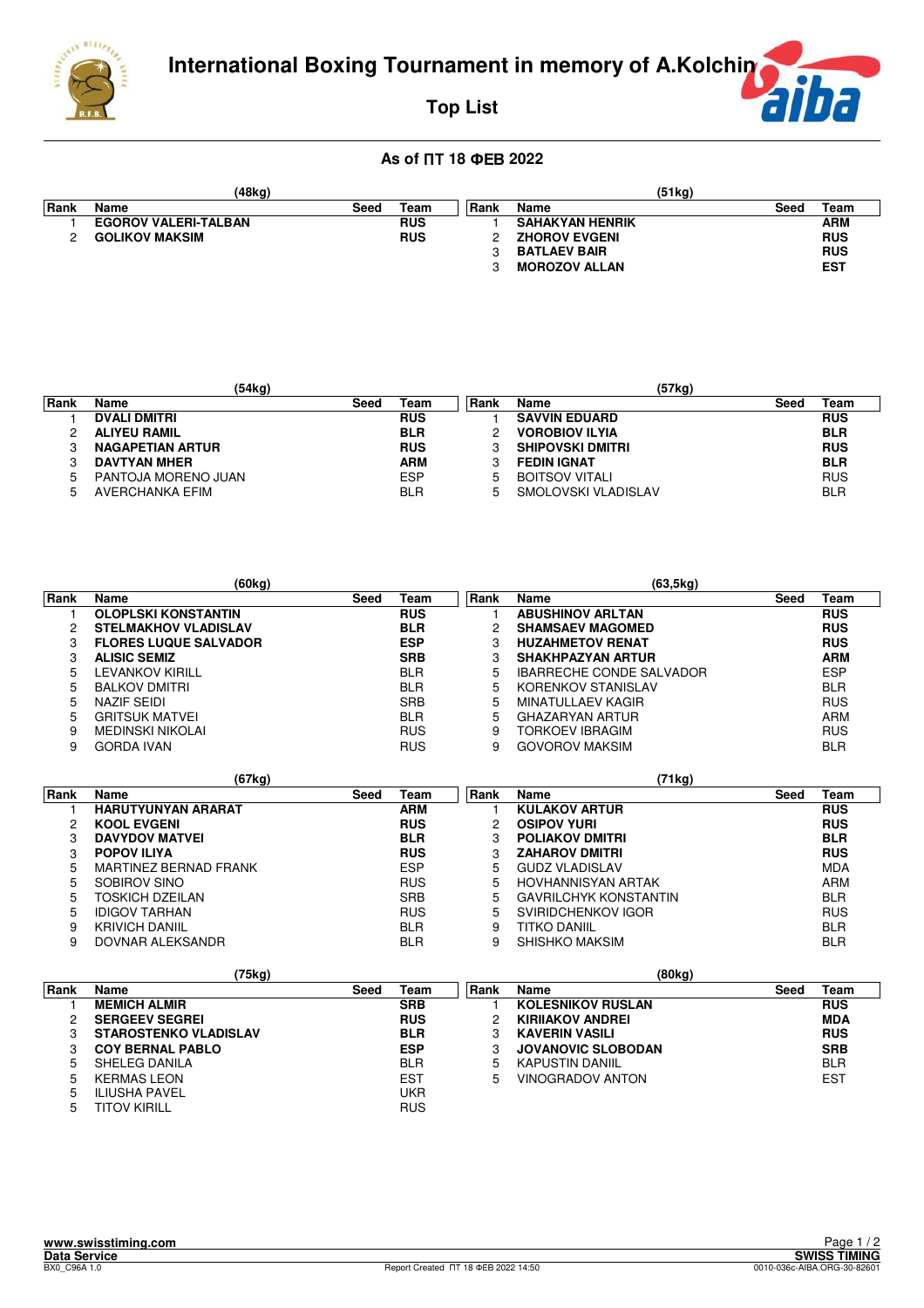



**Top List**

## $\overline{AB}$  of ПТ 18 ФЕВ 2022

|             |                         | (86kg) |            |       |                       | (92kg) |            |
|-------------|-------------------------|--------|------------|-------|-----------------------|--------|------------|
| <b>Rank</b> | Name                    | Seed   | Team       | ∣Rank | Name                  | Seed   | Team       |
|             | <b>HANAPIEV RAMAZAN</b> |        | <b>RUS</b> |       | <b>DADAEV RAMAZAN</b> |        | <b>RUS</b> |
|             | <b>OSTANIN VITALI</b>   |        | <b>BLR</b> |       | <b>FIODOROV IGOR</b>  |        | <b>RUS</b> |
|             | AVETISIAN KAREN         |        | <b>RUS</b> |       | <b>ALMAZOV SAID</b>   |        | <b>RUS</b> |
|             |                         |        |            |       | <b>NAGORNY NIKITA</b> |        | <b>BLR</b> |

|      |                        | (+92kg) |             |
|------|------------------------|---------|-------------|
| Rank | Name                   | Seed    | <b>Team</b> |
|      | <b>DRONOV ALESKEI</b>  |         | <b>RUS</b>  |
|      | <b>RIABTSEV EVGENI</b> |         | <b>RUS</b>  |
|      | <b>KALITA ATRIOM</b>   |         | <b>BLR</b>  |

**NOTES**

Sorting order for ranked 3rd: from semifinals, first, loser against the gold medallist, second, loser against the silver medallist. For ranked 5th: from quarterfinals, same criteria<br>to list the first two losers and then, l

**www.swisstiming.com Data Service SWISS TIMING**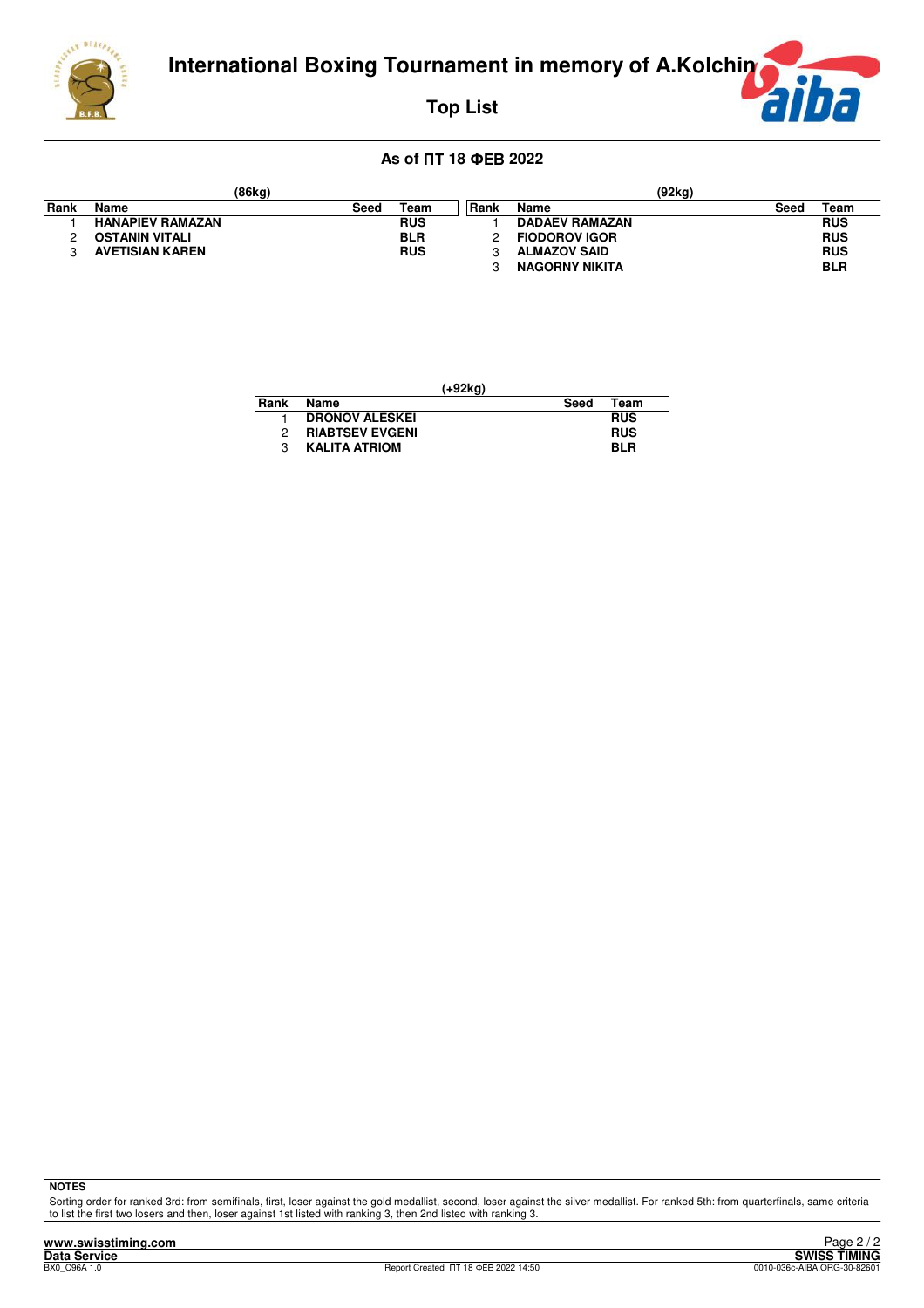





## $\overline{AB}$  of ПТ 18 ФЕВ 2022

### **After 13 of 13 Events**

| Rank           | Team   | G              | s  | в              | Tot | Rank<br>by Total |
|----------------|--------|----------------|----|----------------|-----|------------------|
| 1              | RUS -  | 10             | 8  | 9              | 27  | 1                |
| $\overline{c}$ | ARM-   | $\overline{c}$ |    | $\overline{c}$ | 4   | 3                |
| 3              | SRB-   | 1              |    | $\overline{c}$ | 3   | $\overline{4}$   |
| $\overline{4}$ | BLR-   |                | 4  | 6              | 10  | $\overline{c}$   |
| 5              | MDA -  |                | 1  |                | 1   | $=6$             |
| 6              | ESP-   |                |    | $\overline{c}$ | 2   | 5                |
| 7              | EST-   |                |    | 1              | 1   | $=6$             |
|                | Total: | 13             | 13 | 22             | 48  |                  |

| <b>LEGEND</b>       |                     |                                                                         |                                     |       |        |                             |
|---------------------|---------------------|-------------------------------------------------------------------------|-------------------------------------|-------|--------|-----------------------------|
| $\equiv$            |                     | Equal sign indicates that two or more NOCs share the same rank by total |                                     |       | Bronze |                             |
| G                   | Gold                | Silver                                                                  | Tot                                 | Total |        |                             |
|                     |                     |                                                                         |                                     |       |        |                             |
|                     | www.swisstiming.com |                                                                         |                                     |       |        | Page $1/1$                  |
| <b>Data Service</b> |                     |                                                                         |                                     |       |        | <b>SWISS TIMING</b>         |
| BX0 C95 1.0         |                     |                                                                         | Report Created TT 18 ΦEB 2022 14:50 |       |        | 0010-036c-AIBA.ORG-30-82601 |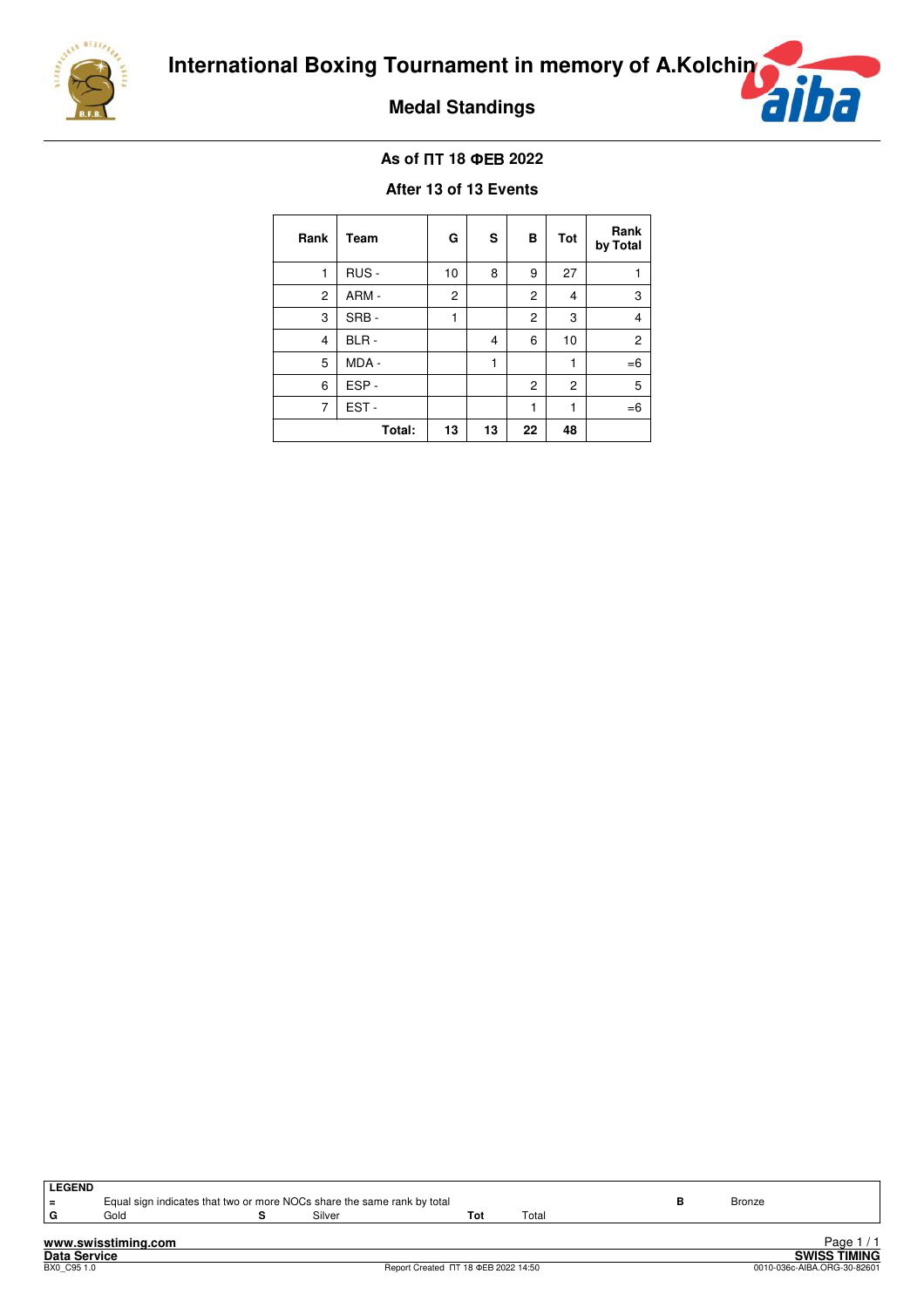

**Ranking by Team**

|                | Team       |               |                | <b>Victories</b> |               |      |              | <b>Bouts</b>        |               | <b>Points</b>       |    |   |   |                 |
|----------------|------------|---------------|----------------|------------------|---------------|------|--------------|---------------------|---------------|---------------------|----|---|---|-----------------|
| Rank           | Code       | <b>Boxers</b> | <b>Prelims</b> | Semi<br>finals   | <b>Finals</b> | Lost | <b>Bouts</b> | per<br><b>Boxer</b> | <b>Points</b> | per<br><b>Boxer</b> | G  | s | в | Total           |
|                | <b>RUS</b> | 37            | 27             | 15               | 10            | 27   | 79           | 2.1                 | 87            | 2.4                 | 10 | 8 | 9 | 27              |
| 2              | <b>ARM</b> | 6             | 3              | 2                |               | 4    |              | .8                  | 13            | 2.2                 | ◠  |   | ົ | 4               |
| 3              | <b>BLR</b> | 26            | 6              | 3                |               | 26   | 35           | 1.3                 | 12            | 0.5                 |    | 4 | 6 | 10 <sup>1</sup> |
| 4              | <b>SRB</b> | 6             | 3              |                  |               | 5    | 10           | 1.7                 | 8             | 1.3                 |    |   | c | 3               |
| 5 <sup>1</sup> | <b>ESP</b> | -             | 4              |                  |               |      |              | .6                  |               | 0.6                 |    |   | ົ | $\overline{2}$  |
| 6              | <b>MDA</b> | 3             |                |                  |               | 3    | 4            | 1.3                 | c             | 0.7                 |    |   |   |                 |
|                | <b>EST</b> | 5             |                |                  |               | 5    | 5            | 0.1                 |               |                     |    |   |   |                 |
| 8              | <b>UKR</b> |               |                |                  |               |      |              | 1.0                 |               |                     |    |   |   |                 |

| <b>LEGEND</b> |                     |      |                                     |               |        |                             |
|---------------|---------------------|------|-------------------------------------|---------------|--------|-----------------------------|
| B             | <b>Bronze</b>       | Gold | Prelim.                             | Preliminaries | Silver |                             |
|               | www.swisstiming.com |      |                                     |               |        | Page $1/1$                  |
|               | Data Service        |      |                                     |               |        | <b>SWISS TIMING</b>         |
| BX0 C96B 1.0  |                     |      | Report Created NT 18 ΦEB 2022 14:49 |               |        | 0010-036c-AIBA.ORG-30-82601 |